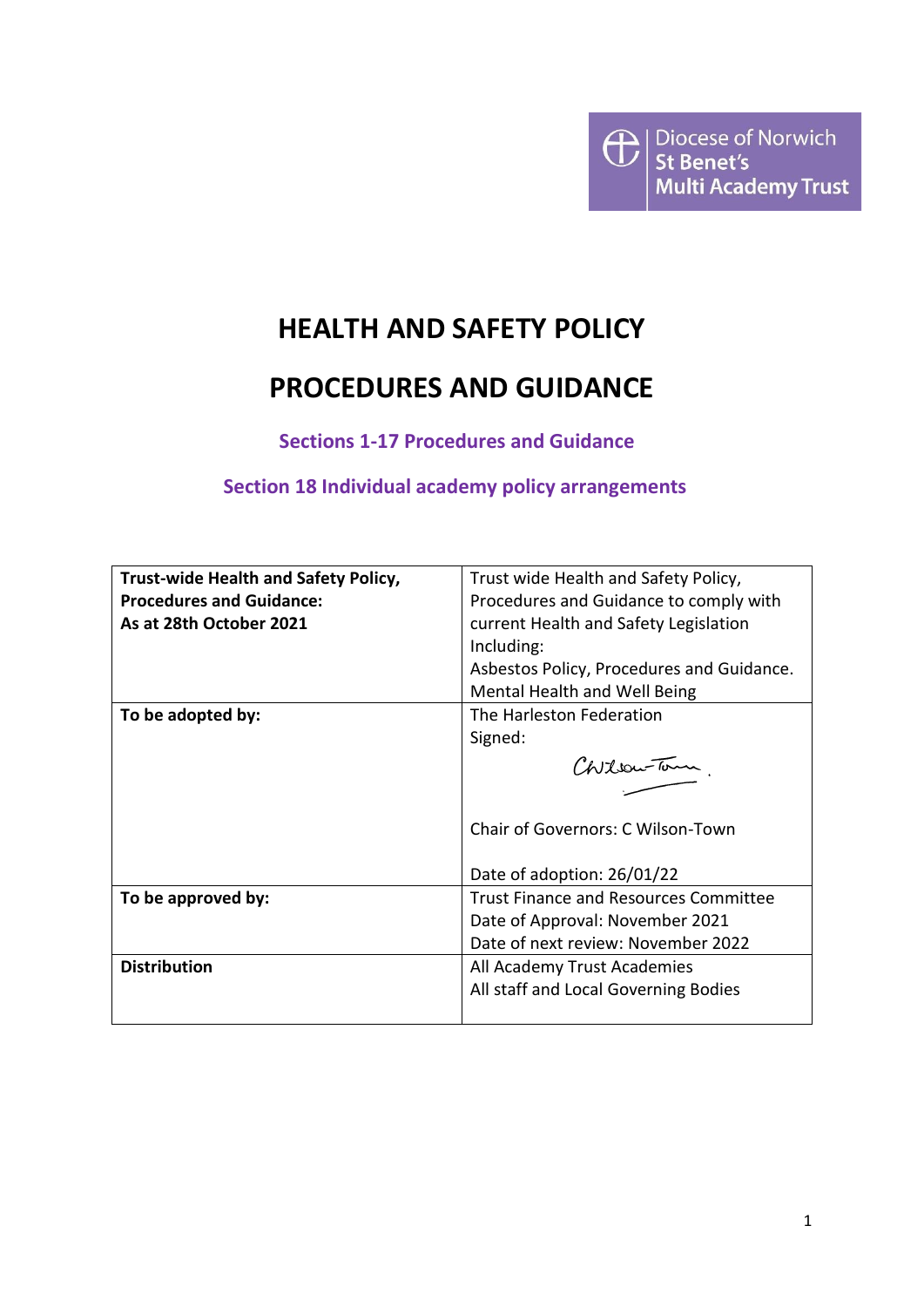# **Summary of Changes**

The model policy has been revised to reflect these changes to the statutory guidance as outlined below.

| Page | <b>Section</b>         | Amendment                                    | Date of         |
|------|------------------------|----------------------------------------------|-----------------|
| Ref. |                        |                                              | Change          |
| 8    | <b>Building Safety</b> | Updated contact details for DoNESC Estate    | Oct 2021        |
|      | Management             | Manager                                      |                 |
| 33   | 12b Training and       | Updated reference to include Training Matrix | Oct 2021        |
|      | competence             | (audit requirement)                          |                 |
|      |                        |                                              |                 |
| 46   | <b>19 COVID 19</b>     | Updated to include links to current COVID 19 | Oct 2021        |
|      |                        | templates and guidance on case               |                 |
|      |                        | management during pandemic                   |                 |
|      |                        | Removal of section 19.2/HS 21 due to change  |                 |
|      |                        | in reporting case management                 |                 |
| 47   | Appendices             | Reviewed and updated as required             | <b>Nov 2021</b> |
|      |                        | HS06 Premises H&S code of practice updated   |                 |
|      |                        | to include changes to Ladder safety          |                 |
|      |                        | HS10a First Aid needs assessment updated     |                 |
|      |                        | <b>HS21 New Training Matrix added</b>        |                 |
|      |                        |                                              |                 |
|      |                        |                                              |                 |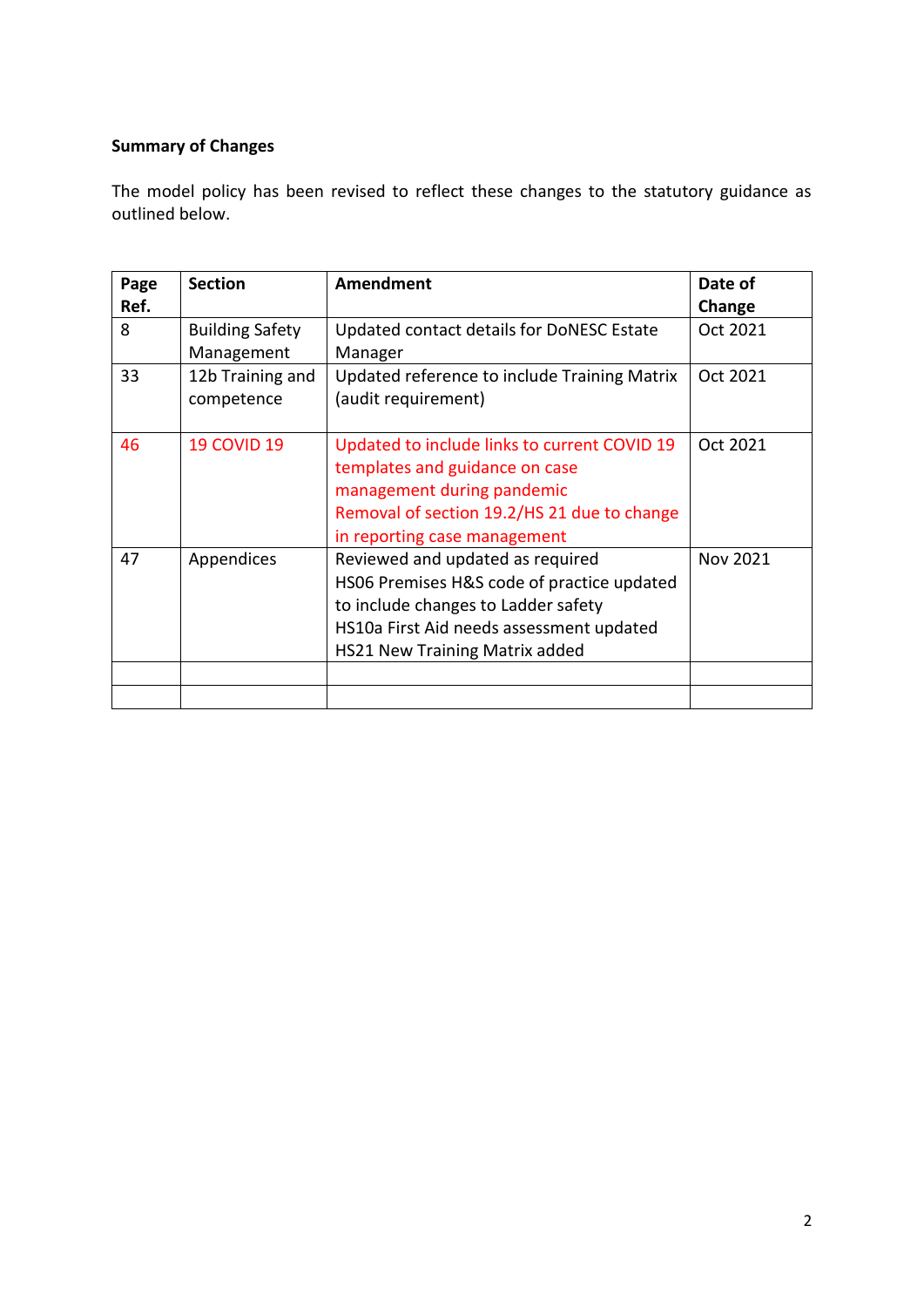# **Contents**

# **Introduction**

# **1. GENERAL STATEMENT OF INTENT**

# **2. ORGANISATION**

- a) Responsibilities of the Trust and the Central team/DoNESC
- b) Responsibilities of the Local Governing Body
- c) Responsibilities of the Headteacher/Principal
- d) Responsibilities of all Senior Managers
- e) Responsibilities of the Site Manager/supervisor/caretaker
- f) Responsibilities of all Employees
- g) Special obligations of Class Teachers
- h) Pupils/Students
- i) Visitors
- j) Health and Safety Representatives
- k) Health and Safety Committee
- **3. GUIDANCE AND REPORTING ARRANGEMENTS**
- **4. Reporting of Accidents/Incidents/Near Miss**
- **5. Electrical Safety**
- **6. First Aid**
- **7. Fire Policy**
- **8. Buildings Safety Management**
- **9. Legionella Control**
- **10. Manual Handling**
- **11. Display Screen Equipment**
- **12. Training/Inductions**
- **13. Control of Substances Hazardous to Health**
- **14. Gas Safety**
- **15. Asbestos Management**
- **16. Keeping Livestock and School Dogs**
- **17. Mental health and Wellbeing**
- **18. Individual Academy Policy Arrangements**

**APPENDICES – to this Health and Safety Policy, Procedures and Guidance are detailed on the last page.**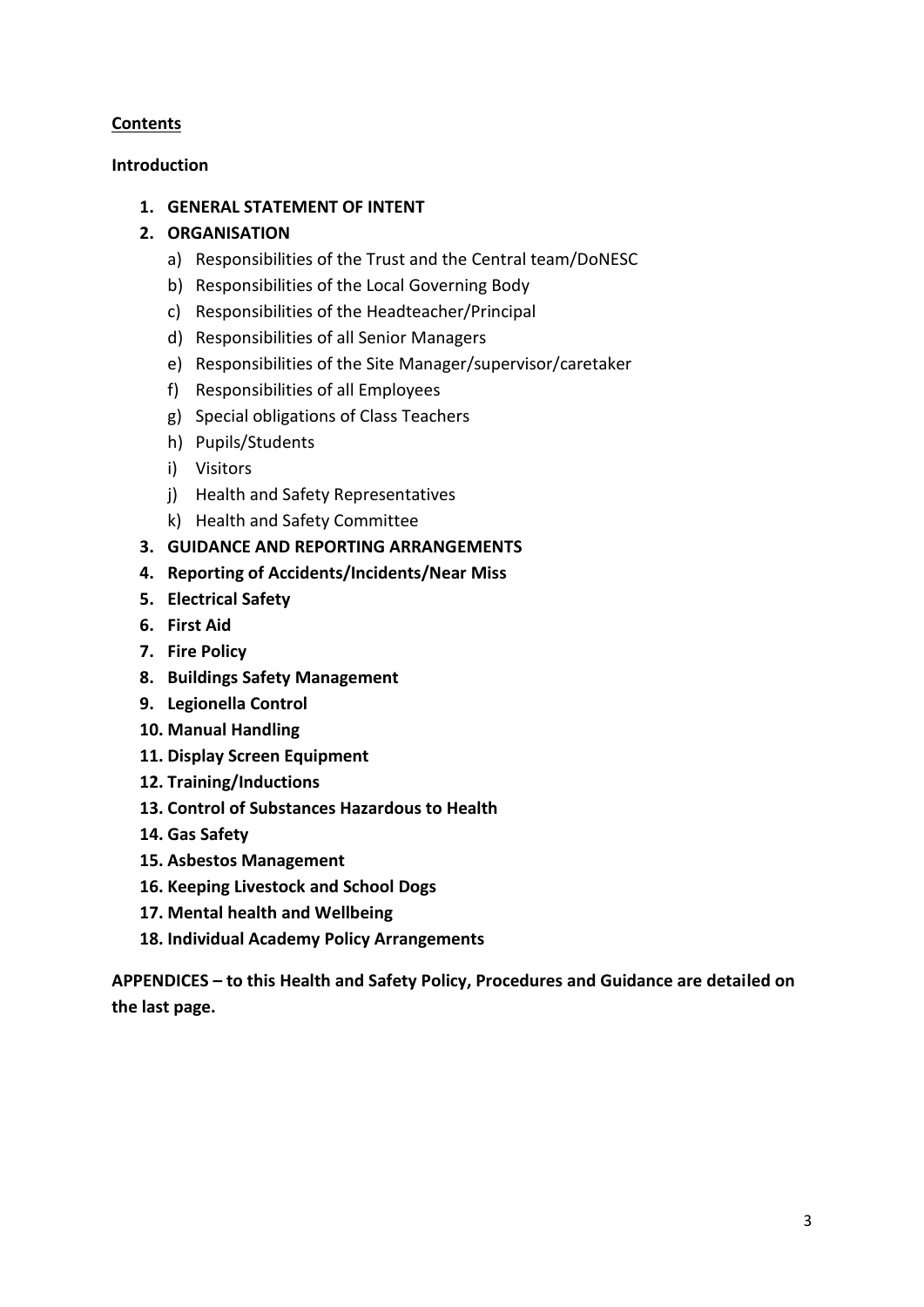#### **INTRODUCTION**

As the employer of staff, the Diocese of Norwich St Benet's Multi Academy Trust (hereafter "the Trust") has the overall responsibility for the health, safety and welfare of all staff and pupils in its academies. The Trust recognises that decisions about workplace health and safety should take into account the views/priorities of the workforce and the management

This document provides an overarching framework within which each academy individual Health and Safety procedures sit.

The Local Governing Bodies of Academies within the Trust are not the employers of staff but play an important role in ensuring strategic direction and will work in close partnership with the Headteacher/Principal and Senior Management Team of the academy and the DoNESC Head of Operations and other staff of the Trust to monitor, support and promote good health and safety management. The Trust will support its academies in putting in place clear policies that focus on the key risks and in checking that control measures have been implemented and remain appropriate and effective.

In order to fulfil the Trusts monitoring role and to initiate and review health and safety policies and procedures, the Finance and Resource Committee (FARC) has been established at Trust wide level with responsibilities to undertake the role of the Trust and DoNESC Central Health and Safety Committee covering all the academies within the Trust.

This committee meets at least twice every academic year and is in addition to academy-based committees dealing with health and safety. The Joint Consultative Committee (with nominated Trade Union representatives acting as Safety Representatives), and academy-based health and safety committees will report to this central committee operation across the Trust. Where there is no academy-based health and safety committee the Local Governing Body will report to the FARC.

Although overall accountability for health and safety lies with the Trust, the Headteacher/Principal is responsible for the day-to-day health and safety of staff and pupils in individual academies in line with the Scheme of Delegation. The Headteacher/Principal will then delegate some functions to other staff, in particular the Academy Business Managers/Premises Managers/Caretakers/Supervisors etc.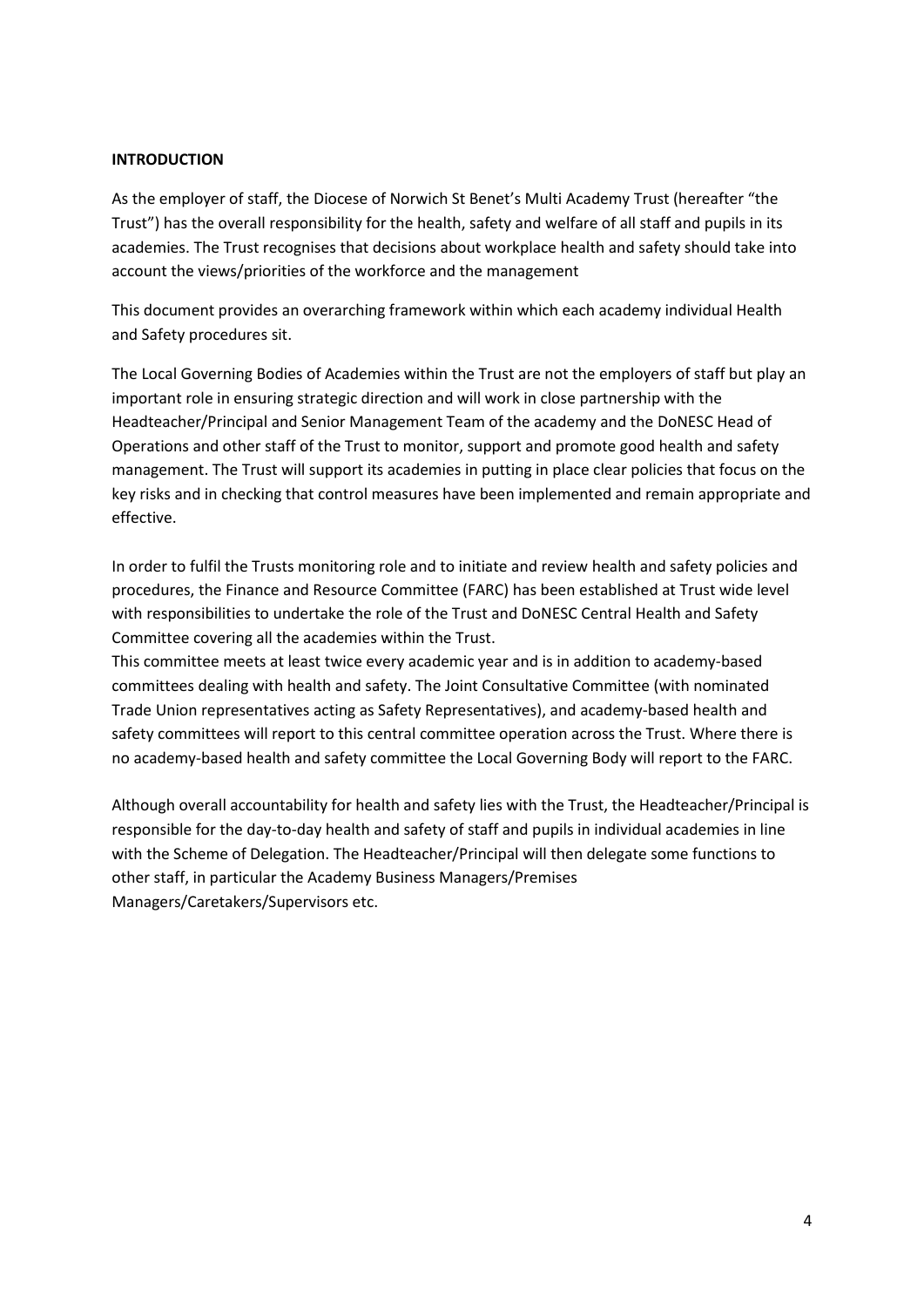## **1. GENERAL STATEMENT OF INTENT**

It is the aim of the Trust to comply with The Health and Safety at Work Act 1974 and all subsequent legislation.

The Trust is committed to taking effective action "*so far as is reasonably practical"* to ensure the health, safety and wellbeing of all the academy staff, employees, pupils, visitors, contractors and any other person affected by its activities. This includes effective communication and consultation with employees, monitoring of performance across the Trust in relation to health and safety, and nominating a member of the Trust Board to be the appointed Health and Safety Trustee.

Where necessary, the Trust will seek and recruit specialist advice to determine the risks to health, safety and wellbeing in the establishment and the precautions required to deal with them.

All employees must follow policy, procedures and guidance to ensure the maintenance of high standards of health and safety in all academy premises and activities. Serious breaches of the health and safety policy may be treated as disciplinary offences.

This Health and Safety Policy Statement of Intent and Organisation and Arrangements that support it will be reviewed annually or more frequently where there have been significant changes to the Trust

Signature:

Chief Executive Officer

Date: November 2021

Review Date due: November 2022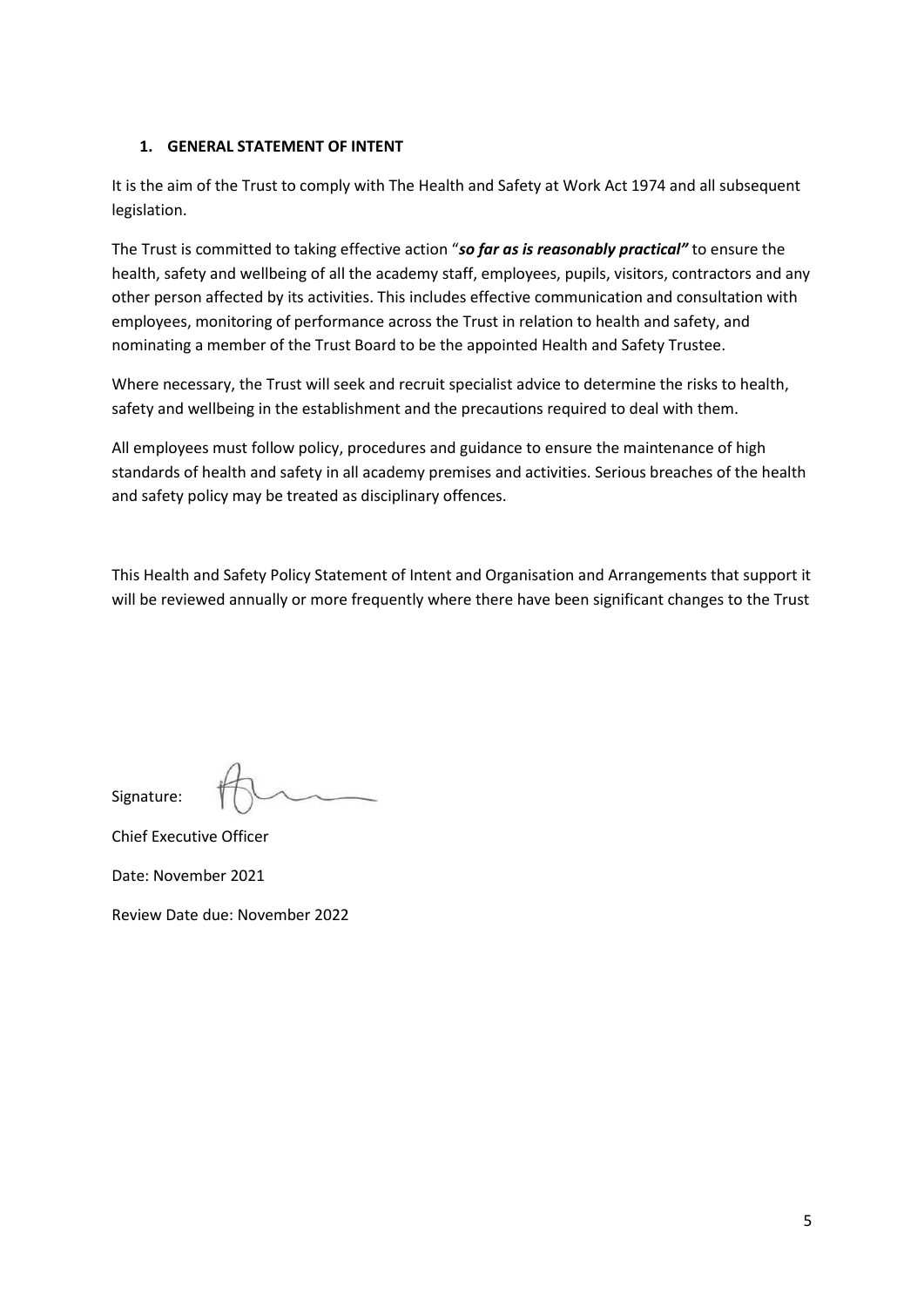**The following Trust wide Health and Safety Policy, Procedures and Guidance are required for adoption by all Trust academies.**

# **2. ORGANISATION**

## **a) Responsibilities of the Trust and the Central Team/DoNESC**

The ultimate responsibility for health and safety in the academy rests with the Trust as the employer. DoNESC will support the Trust through appointment of a qualified and approved Health and Safety Officer.

The Trust will ensure that:

- A competent person is employed and ensure that the assessment of reasonably foreseeable risks is undertaken, and control measures put in place that will reduce risks. This falls under the remit of the DoNESC Head of Operations.
- Health, safety and well-being are integral throughout the Trust academies and the central team by implementing a system of managing safely so that all academies are rated as "low risk".
- Support advice and guidance are available either through the DoNESC Head of Operations or outsourced health, safety and well-being services and procedures.

## **b) Responsibilities of the Local Governing Body**

The LGB will work together with the Headteacher/Principal, the Trust and where applicable the Local Authorities (District and County Council) to establish and meet health and safety objectives.

The LGB will address health and safety matters via Governing Body meetings and committees. The LGB will appoint a Health and Safety Governor to monitor and undertake an annual health and safety walk/check throughout the academy (HS07) Termly updates on health and safety will be submitted to the LGB by the Headteacher/Principal as part of the Headteacher/Principals report and an annual report submitted regarding the academy's health and safety performance. (HS08)

The Local Governing Body will ensure that:

- The Headteacher/Principal produces a school health and safety policy for the academy, for approval and adoption by the local governing body.
- Suitable and sufficient risk assessments of buildings and work activities are undertaken, and a written record of the assessments are kept, and appropriate control measures required are implemented "so *far as is practicable".*
- Sufficient funding is allocated for health and safety e.g., in respect of training, protective equipment, any remedial work/service and maintenance of building.
- Inspection reports, including those from the Trust/DoNESC or trade union health and safety representatives are considered and acted upon.
- Health and Safety is a standing item on all agendas.
- An annual health and safety report is published.
- A positive health and safety culture is established and maintained.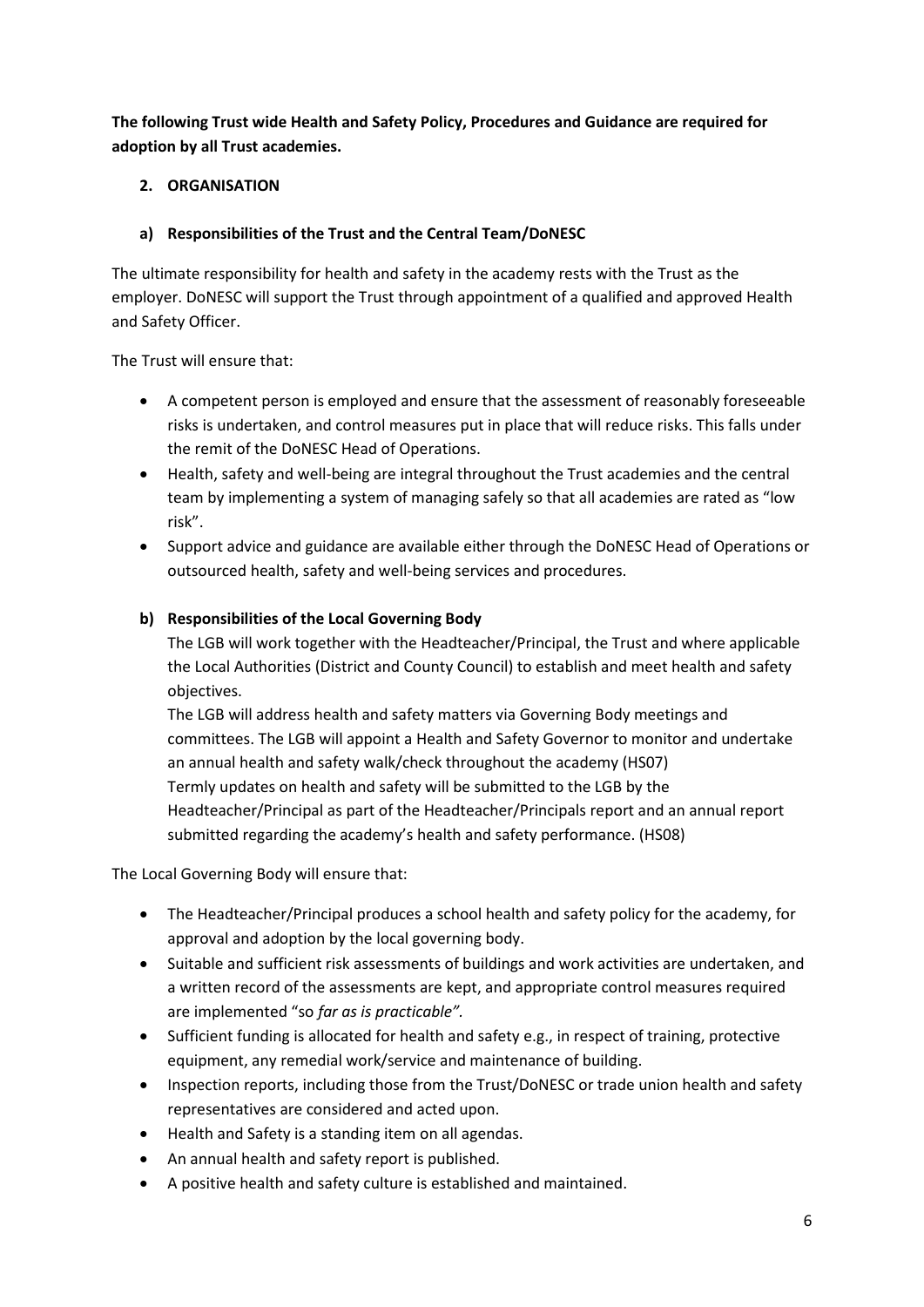# **c) Responsibilities of the Headteacher/Principal**

The Headteacher/Principal will ensure that:

- A health and safety policy is produced for approval and adoption by the Local Governing Body and that the policy is regularly reviewed and revised annually.
- They report any Accidents/Incidents/Near Misses as required under The Reporting of Injuries, Diseases and Dangerous Occurrences Regulations 2013 (RIDDOR) (HS09)
- They complete an accident/incident/near miss investigation where appropriate and implement actions required to eliminate/reduce the risks to the health and safety of people and buildings/equipment etc(HS09)
- Suitable and sufficient risk assessments of work activities are undertaken, that a written record of the assessments is kept and uploaded onto the Trust Asset register (PS Assets) and that the assessments are reviewed annually or upon change of circumstances. This includes pregnancy risk assessments and guidance for new and expectant mothers (see appendix HS14/HS14a)
- For high-risk activities, safe systems of work are identified via a risk assessment.
- Adequate and appropriate first-aid provision is in place.
- Information and advice on health and safety is acted upon and circulated to staff and governors.
- Regular inspections are carried out with reports submitted to the Local Governing Body and the DoNESC Head of Operations/Finance Manager.
- An annual report is provided to the Local Governing Body.
- There is co-operation with the Trust in meeting its legal requirements in respect of monitoring of health and safety practices and procedures.
- Staff are competent to undertake the tasks required of them and have been provided with appropriate training by competent persons.
- Staff are provided with equipment and other resources to enable their work to be undertaken safely.
- Those who receive delegated responsibilities are competent; their responsibilities are clearly defined, they have received appropriate training and are provided with equipment or other resources in order to ensure they can fulfil such duties.
- There is co-operation, with, and provision of necessary facilities for trade union health and safety representatives.
- Appropriate tasks are delegated to the Academy's Site Manager/Supervisor and other premises staff.

## **d) Responsibilities of all Senior Managers**

Deputy/assistant Headteacher/Principals, Head of School and Academy Business Managers may be required to undertake any of the Headteacher/Principals duties which have been reasonably delegated to them which may include responsibility for health and safety management.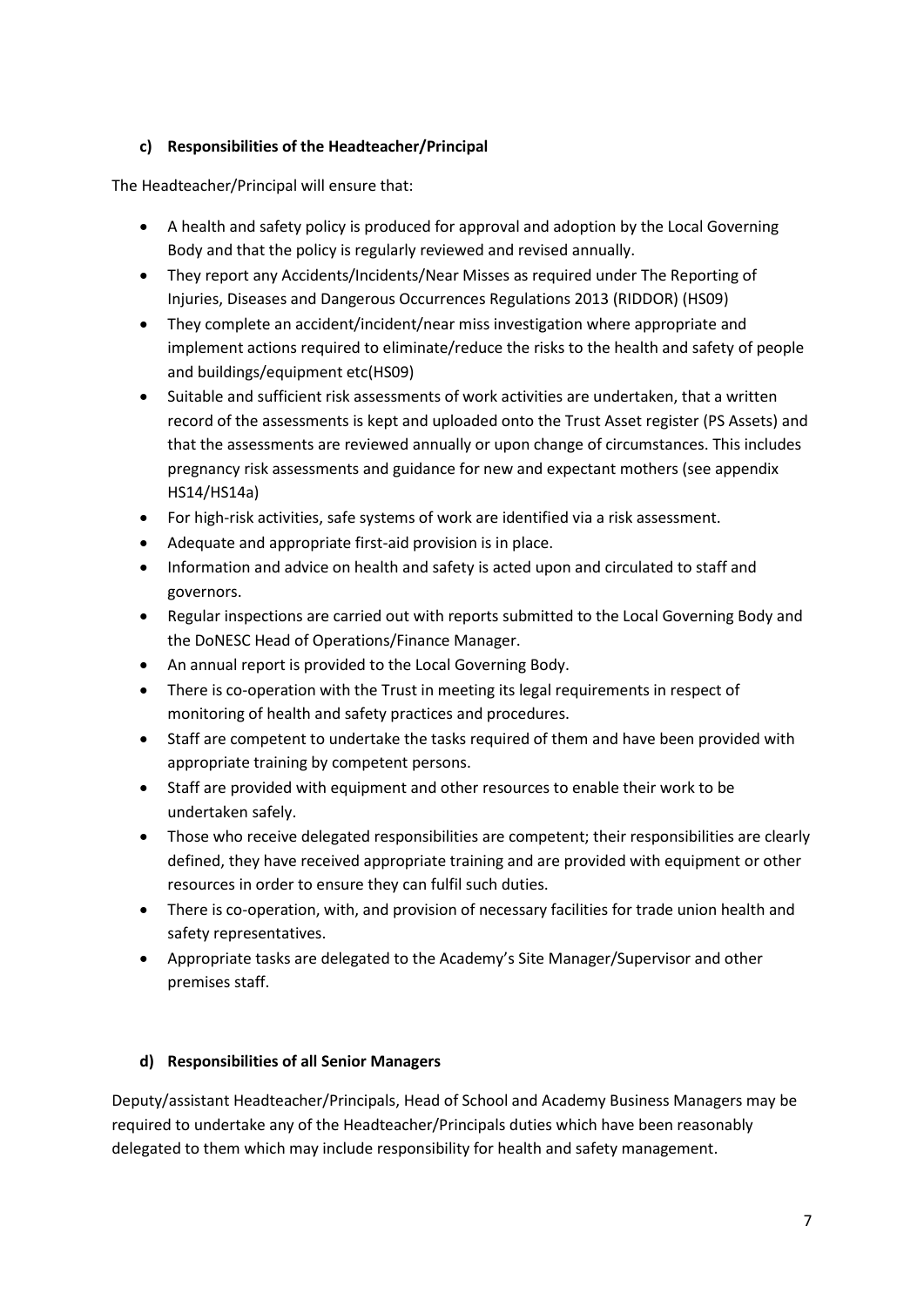Main functions are:

- Day-to-day management of health and safety in accordance with the Trust wide Health and Safety Policy, Procedures and Guidance and local codes of practices etc.;
- Drawing up and reviewing departmental/faculty procedures from the relevant local codes of practice;
- Carrying out termly inspections and making reports to the Headteacher/Principal;
- Ensuring appropriate action is taken;
- Arranging for staff training and information;
- Passing on health and safety information received to appropriate people:
- Acting on reports from above or below in the hierarchy;

## **e) Responsibilities of the Site Manager/Supervisor/Caretaker**

The Site Manager/Supervisor/Caretaker will ensure that:

- Safe means of access and egress are maintained.
- The premises are kept clean and that adequate welfare facilities are provided.
- Safe working arrangements are in place when contractors are working on the premises.
- Adequate security arrangements are maintained.
- Adequate fire safety arrangements are implemented.
- Regular testing and maintenance of electrical equipment including portable equipment takes place.
- Adequate systems are in place for the management of asbestos (where relevant) and for the control of legionella.
- All premises-related accidents/incidents/near misses are recorded and investigated.
- Regular inspections of the premises take place with safety representatives invited to take part and records kept.
- A copy of the Health and Safety Law poster is displayed in an easily accessible location.

## **f) Responsibilities of all Employees**

Implementation of the policy is a management responsibility, but the co-operation of all employees is essential.

All staff employed by the academy will act responsibly to ensure that:

- They are familiar with, and comply with, the academy Health and Safety Policy, Procedures and Guidance.
- They take reasonable care for their health and safety at work and that of other persons who might be affected by their acts or omissions both at work and during off-site activities.
- They report immediately, to the Headteacher/Principal or to their line manager any serious or immediate danger of which they become aware.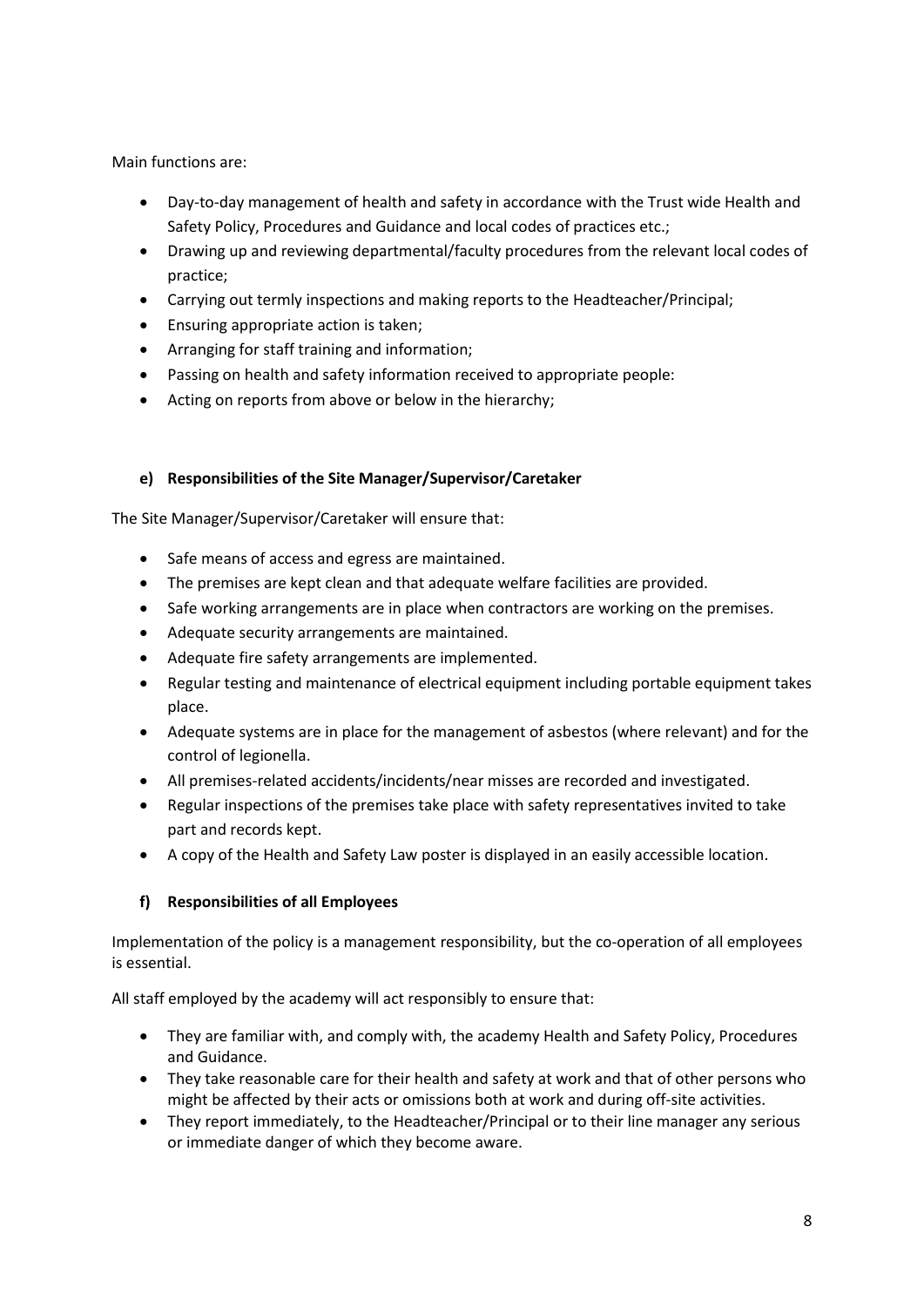- They report immediately, or as soon as practicable, any defects noted with plant, equipment, machinery or the workplace generally to the Headteacher/Principal or to their line manager.
- There is no misuse of anything that has been provided for health and safety purposes.
- They use the correct equipment and tools for the job and any protective equipment that may be necessary.

The Health and Safety at Work Act etc. 1974 states:

"It shall be the duty of every employee while at work;

- To take reasonable care for the Health and Safety of him/herself and of any other persons who may be affected by his/her acts or omissions of work, and
- As regards any duty or requirement imposed on his employer or any other person by or under any of the relevant statutory provisions, to co-operate with hem/her so far as it is necessary to enable that duty or requirement to be performed or complied with"

## The Act also states:

"No person shall intentionally or recklessly interfere with or misuse anything provided in the interest of health, safety or welfare in pursuance of any of the relevant statutory provisions"

In order that the laws be observed and responsibilities to pupils, students and other visitors to the school are carried out all employees are expected:

- To know the safety measures and arrangements to be adopted in their own working areas and to ensure they are applied.
- To observe standards of dress consistent with safety and/or hygiene.
- To exercise good standards of housekeeping and cleanliness.
- To know and apply the emergency procedures in respect of fire and first aid.
- To use and not wilfully misuse, neglect or interfere with things provided for his/her own safety and/or the safety of others.
- To co-operate with other employees in promoting improved safety measures in their academy.
- To co-operate with the union safety representative and the enforcement officer of the Health and Safety Executive.

## **g) Special obligations of class teachers**

The safety of pupils and students in classrooms, ICT rooms, libraries, halls and workshops etc. is the responsibility of class teachers who have traditionally carried responsibility for the safety of pupils and students when they are in their charge.

If for any reason, (e.g. the condition or location of equipment, the physical state of the room or the splitting of a class for practical work) a teacher considers he/she cannot accept this responsibility, he/she should discuss the matter with the Headteacher/Principal before allowing practical work to take place.

Class teachers are expected:

• To exercise effective supervision of the pupils/students and to know the emergency procedures in respect of fire, bomb scare/threat under the PREVENT duty and first aid, and to carry them out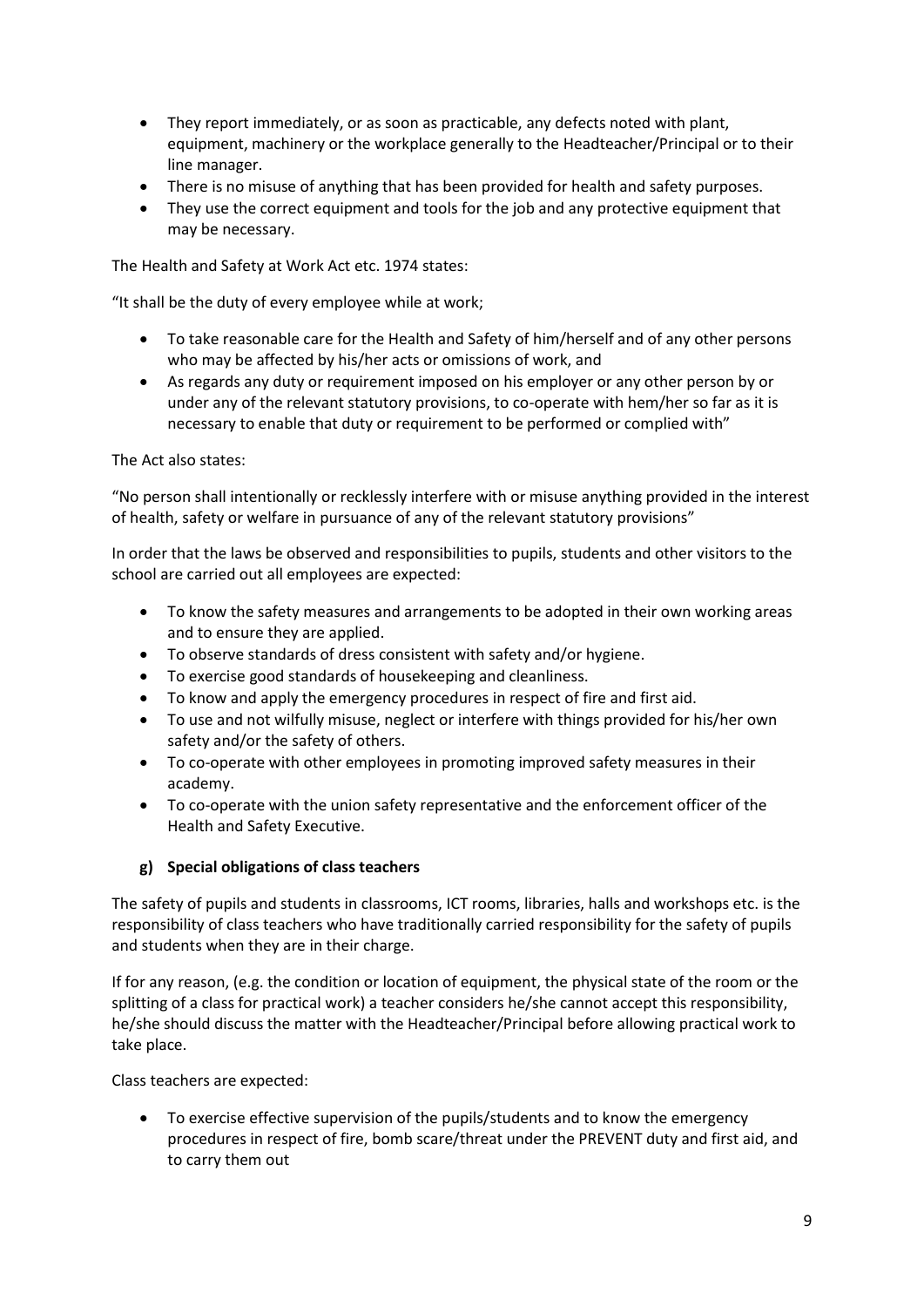- To know the safety measures to be adopted in their own special teaching areas and to ensure that they are applied.
- To give clear instructions and warning as often as necessary.
- To follow safe working procedures personally.
- To call for protective clothing/equipment, safe working procedures, etc. when necessary.
- To make recommendations to their line manager etc. on safety equipment and on additions or improvement to plant, tools, equipment or machinery which are dangerous or potentially so.

#### **h) Pupils/Students**

All pupils and students will:

Follow safe practices and observe safety rules including:

- To exercise personal responsibility for the safety of self and classmates.
- To observe standards of dress consistent with safety and/or hygiene (this would preclude unsuitable footwear, knives and other items considered dangerous -see Trust Offensive Weapons Policy).
- To observe all the safety rules of the academy and in particular the instructions of teaching staff given in an emergency.
- To use and not wilfully misuse, neglect or interfere with things provided for his/her safety**.**
- **i) Visitors**

Regular visitors and other users of the premises (e.g. contractors and delivery persons from specific companies) are required to observe the safety rules of the academy. In particular parents/carers helping out in school will be made aware of the health and safety arrangements applicable to them through the teacher to whom they are assigned. All visitors must report to the reception office where a "signing in" system is in operation.

## **j) Health and Safety Representatives**

Under the Safety Representatives and Safety Committees Regulations 1977, a recognised independent trade union has the right to appoint safety representatives. Recognised trade unions will inform the academy in writing when a health and safety representative has been appointed and, where this is the case, the academy will consult with that representative on health and safety matters. Trade union health and safety representatives are entitled to raise any issue of health and safety as it affects employees. The academy will consult in good time with health and safety representatives on any measures, which may affect the employees represented by the health and safety representative. The academy will ensure that paid time off is provided for the inspections that the health and safety representative is entitled to undertake as well as for training necessary to enable the health and safety representative to carry out their function effectively.

The members of staff who are health and safety representatives for the recognised trade unions are named in the list of recognised Trade Union H&S representatives (see appendix HS02).

#### **k) Health and Safety Committee**

The academy's Health and Safety Committee (where relevant/in place) or Local Governing Body will report to the Trust Finance and Resources Committee which incorporates Health and Safety. The Safety Committee at both MAT level and where in operation within the individual academies, is essential to enable management and trade union representatives to work together to ensure not only compliance with the law, but to develop a positive health and safety culture within the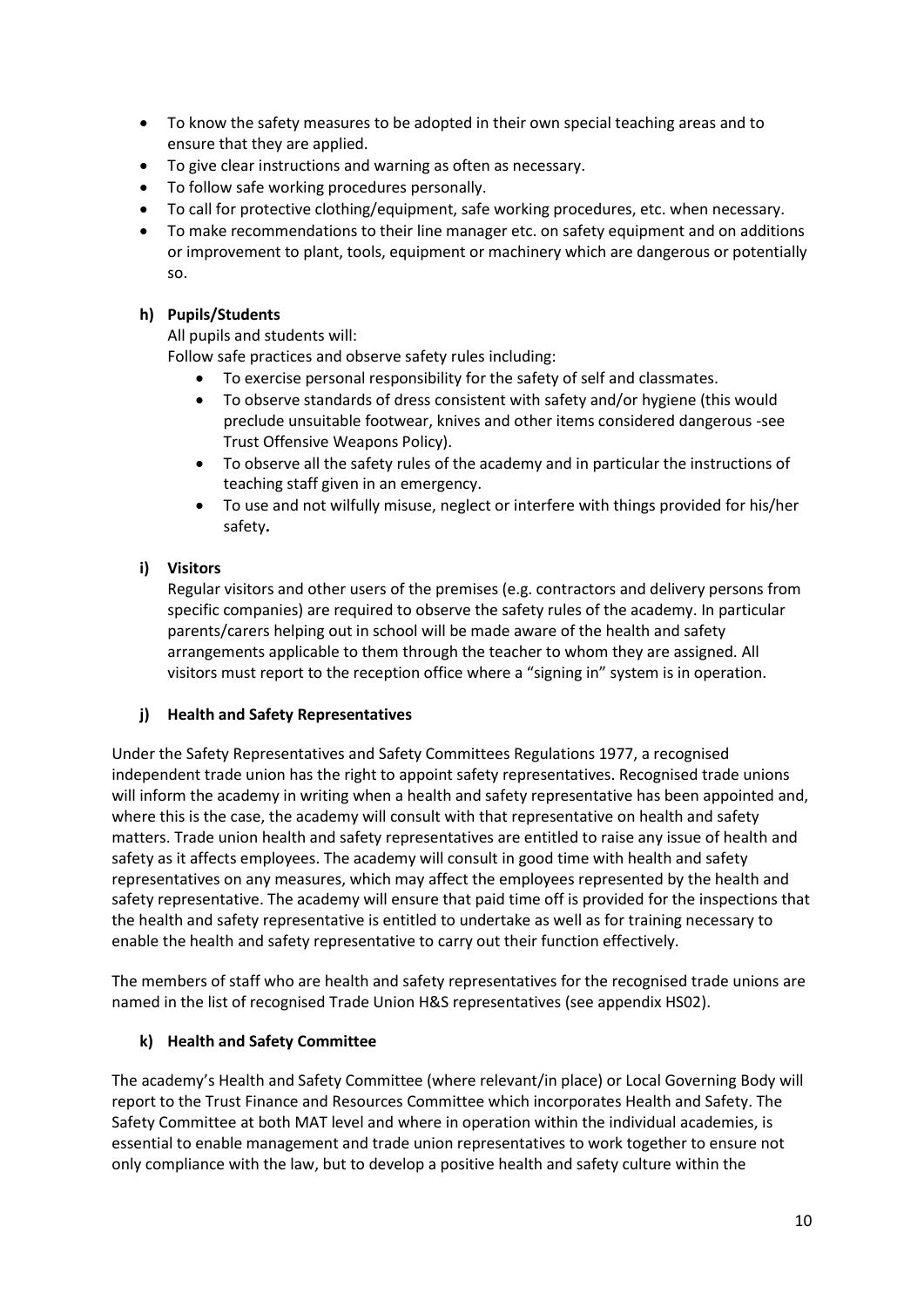workplace. The academy recognises that when employees are pro-actively engaged in health and safety, workplaces have lower accident rates.

The Health and Safety Committee shall consist of:

• Management and employee representative with the number of management representatives not exceeding the number of employee representatives.

Management participants should include people with senior management responsibilities for health and safety including:

- Headteacher/Principal (or their representative) and other representatives with the necessary knowledge, expertise and management authority to play a full role.
- "Link" governors(s) for health and safety
- The school workforce contingent should include the health and safety representative from each union

The employee representatives will include the accredited safety representatives from the teaching and support staff trade unions.

Membership of the safety committee is regarded as part of an individual's normal work.

Health and Safety Committees shall include the following *functions:*

- Promoting co-operation between management and employees on matters of health, safety and welfare at work.
- Studying accident and absence statistics (including absence levels due to stress) in order that unsafe conditions, acts and practices can be identified, and consideration given to the formulation of policies and guidance to eliminate the hazard and/or reduce the risk.
- Assisting in the development of safety guidance and safe systems of work.
- Monitoring the effective implementation of the Trust wide health and safety policies and procedures.
- Monitoring the effectiveness of the safety content of employee training.
- Developing policies and arrangements that will safeguard the health and safety of persons other than employees such as pupils, students, visitors and contractors.
- Participating in periodical joint inspections
- Monitoring action taken following trade union and management site inspections.

## **3 GUIDANCE AND REPORTING ARRANGEMENTS**

The academy will adopt the Trust Health and Safety Policies, Procedures and Guidance, or if/where necessary; establish its own individual policies where Trust-wide policies do not cover the academy requirements. The academy policies must be approved by the Trust to ensure it meets the employers legal and moral requirements and will be in addition to the Trust wide policies, procedures and guidance.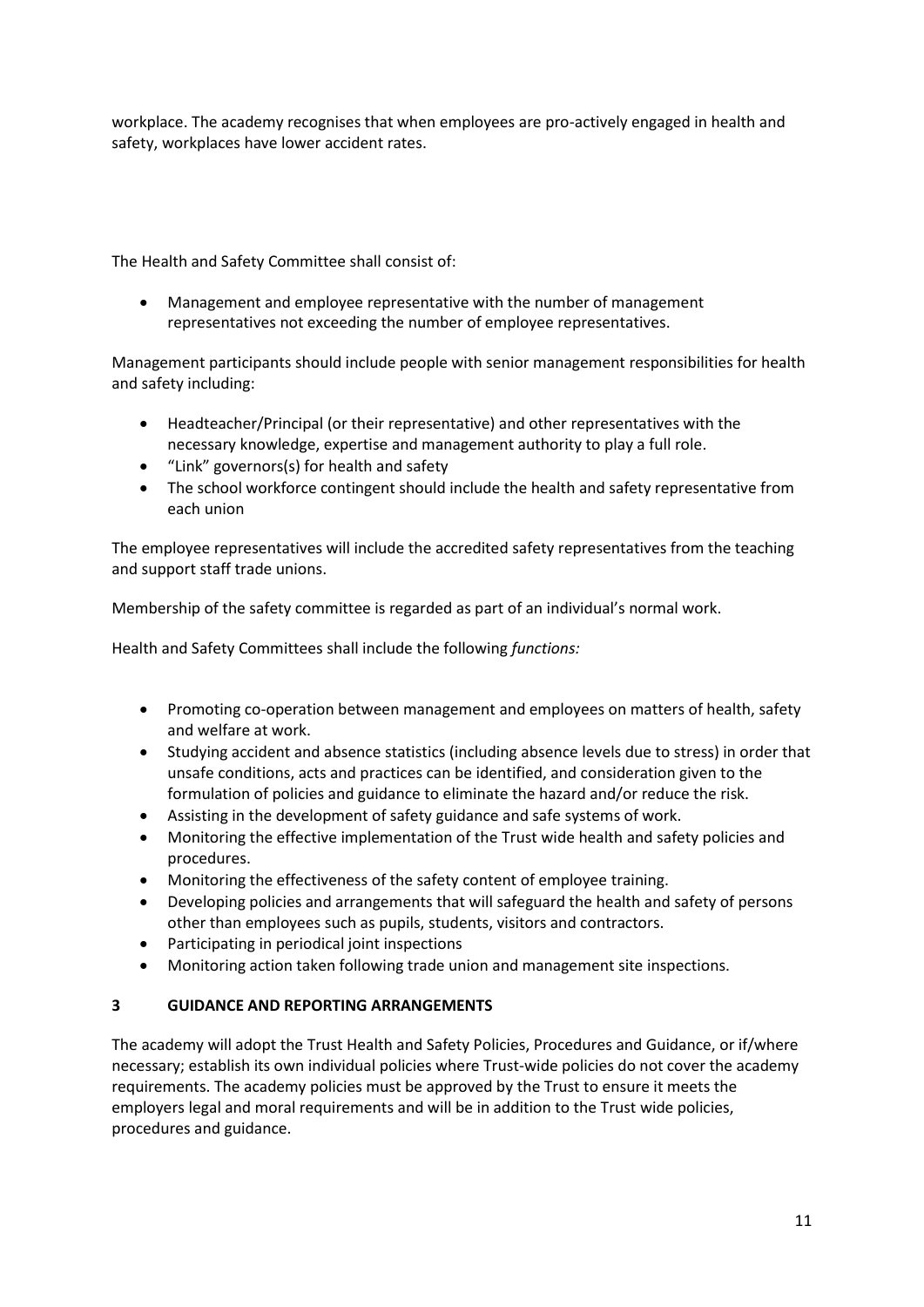The Trust wide Health and Safety Policies, Procedures and Guidance **must not be amended, either to add to or remove, in any way,** apart from inserting the name of the individual Academy and on the General Statement of Intent.

Any review proposals raised by the Local Governing Body and the Trust Health and Safety Committee will be required for approval by the DoNESC Head of Operations and/or the Trust Finance Audit and Resources Committee.

## **4 Reporting of Accidents/Incidents/Near Miss**

The Reporting of Injuries, Diseases and Dangerous Occurrences Regulations 2013 (RIDDOR) requires employers and others in control of premises to report certain accidents, diseases and dangerous occurrences to staff, pupils, on site contractors, visitors and all members of the public when on school premises, arising out of, or in connection with work.

## **a) Clarification of definitions**

It is the understanding of the academy the definition of accidents/incident/near miss (AIN) are:

- **Accident** any unplanned event that results in personnel injury or damage to property, plant or equipment.
- **Incident** an unexpected and usually unpleasant event that has happened. Including acts of aggression/verbal abuse.
- **Near miss** is an unplanned event that did not result in injury, illness, or damage, but has the potential to do so. Other familiar terms for these events are a "*close call*" a "*narrow escape*", or in the case of moving objects, "*near collision*" or a "*near hit*"**.**

## **b) Prevent Future Incidents**

A faulty process or management system invariably is the root cause of AIN's and must be the focus for improvement.

Most AIN's producing events both serious and catastrophic were preceded by warning or near miss incidents. Recognising and reporting of AIN's can significantly improve worker safety and enhance our organisation's safety culture.

## **c) Accident/Incident/Near Miss report form**

The academy collects personal information about the injured persons(s) on the form in relation to AIN, diseases and Dangerous Occurrences arising out of or in connection with work. We may be required to share our information with the Health and Safety Executive to ensure we meet our legal responsibilities under the RIDDOR regulations 2013.

**NB** The General Data Protection Regulations 2 requires that employee's personal information must be kept secure **after** the form has been completed.

The record form must:

- Be kept safely and accessible to all staff members.
- The accident report form must be completed for all AIN's
- Be reviewed at least half termly to identify any potential or actual hazards which in turn are to be reported to the Health and Safety Committee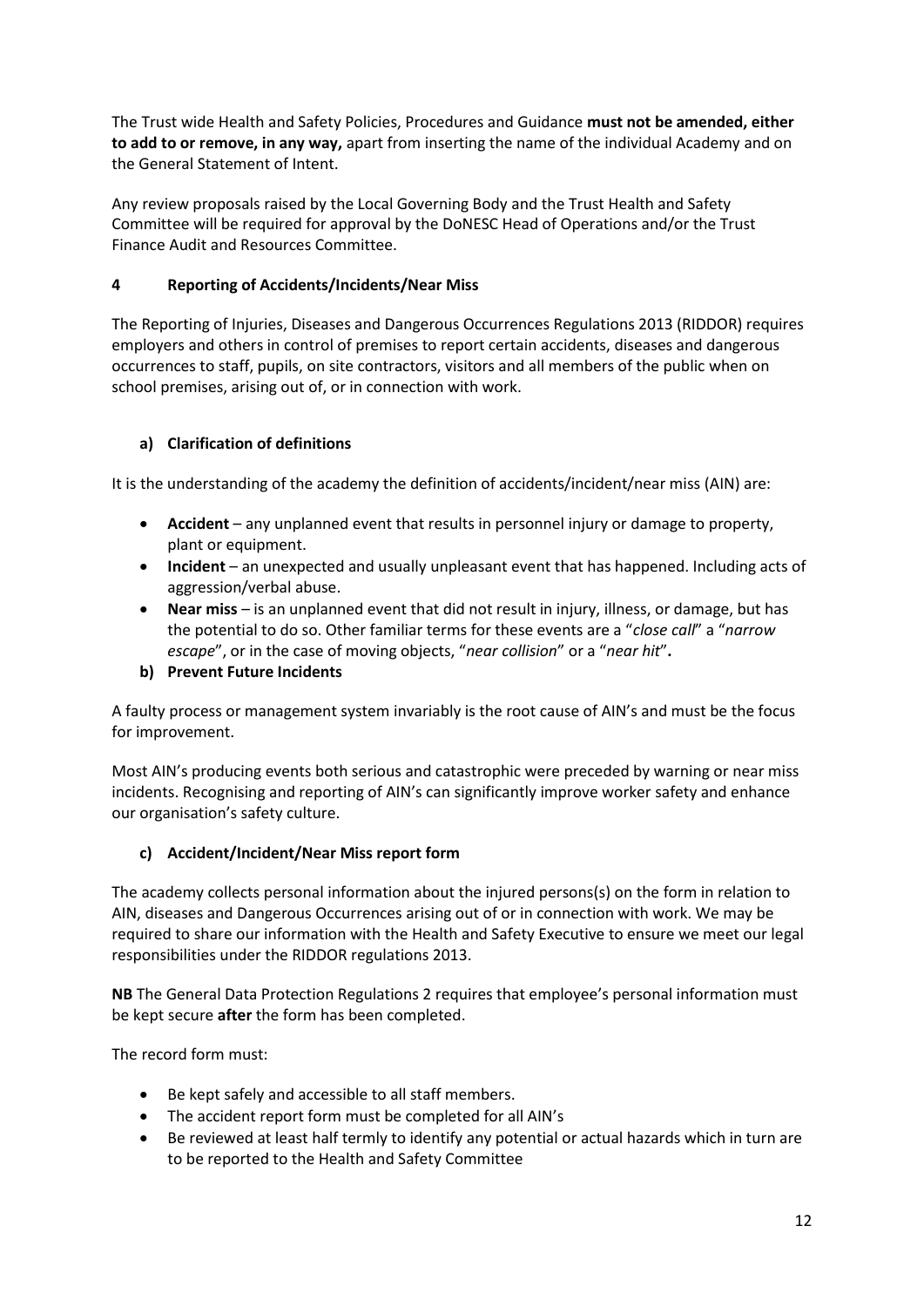## **d) What needs to be reported?**

• Injuries and ill health to people at work

Under RIDDOR the "Responsible Person" in control of the premises must report to the DoNESC Head of Operations:

- Accidents which result in death or a specified injury must be reported without delay (see reportable specified injuries)
- Accidents which prevent the injured person from continuing their normal work for more than seven days (not counting the day of the accident but including weekends and other rest days) must be reported within 15 days of the accident.
- Any case of work-related injuries
- Any disease specified under RIDDOR that affects an employee and that a doctor confirms in writing
- Any work-related deaths and certain injuries to the self-employed people that take place while they are working on the premises/site.

**NB:** *Deaths or injuries resulting from a road traffic accident involving a school vehicle travelling on the public highway, under RIDDOR are not reportable. These are classed as road traffic incidents and are investigated by the police.*

## **e) Reportable specified injuries**

These include:

- Fractures, other than to finger, thumbs and toes
- Amputations
- Any injury likely to lead to permanent loss of sight or reduction in sight
- Any crush injury to the head or torso causing damage to the brain or internal organs
- Serious burns (including scalding), which: cover more that 10% of the body; or cause significant damage to the eyes, respiratory system or other vital organs
- Any scalping requiring hospital treatment
- Any loss of consciousness caused by head injury or asphyxia
- Any other injury arising from working in an enclosed space which; leads to hypothermia or head-induced illness; or requires resuscitation or admittance to hospital for more than 24 hrs.

## **f) Physical violence**

Examples of reportable injuries from violence include an incident where a teacher sustains a specified injury because a pupil, colleague or member of the public assaults them while on academy premises. This is reportable because it arises out of or in connection with work.

## **g) Reportable occupational diseases**

- These include (which a doctor confirms in writing):
- Carpel tunnel syndrome
- Severe cramp of the hand or forearm
- Occupational dermatitis e.g. from work involving strong acids or alkalis, including domestic bleach
- Hand-arm vibration syndrome
- Occupational asthma e.g. , from wood dust and soldering using rosin flux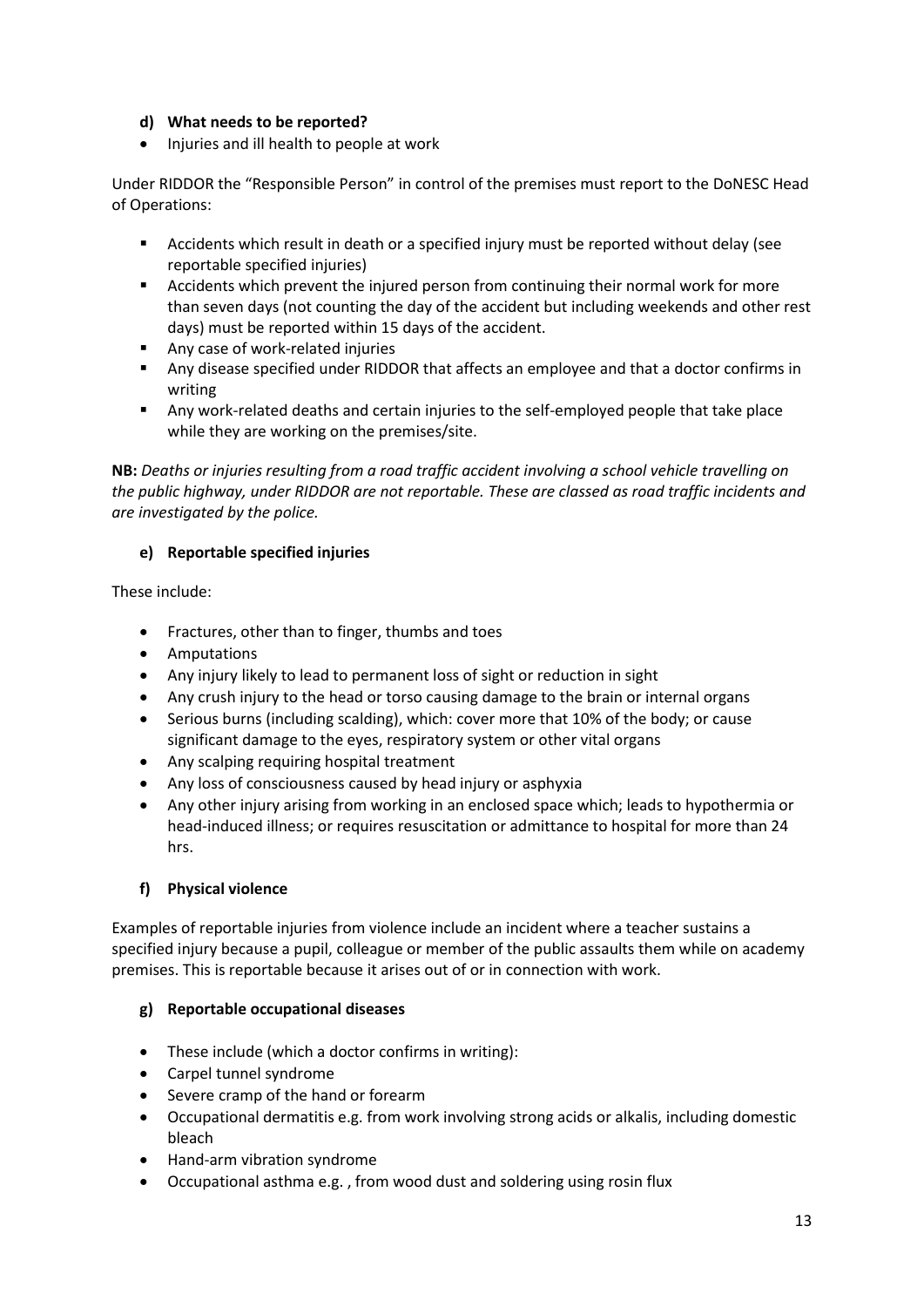- Tendonitis or tenosynovitis of the hard or forearm
- Any occupational cancer
- Any disease attributed to an occupational exposure to biological agent

#### **h) Incidents to pupils and other people who are not at work**

Are only reportable under RIDDOR if the accident results in:

- The death of the person, and arose out of or in connection with a work activity
- An injury that arose out of in connection with a work activity and the person is taken directly from the scene of the accident to hospital for treatment (*examination and diagnostic tests do not constitute treatment*.)

The lists of specified injuries and diseases only apply to employees. If a pupil injured in the incident remains at school, is taken home or is simply absent from school for a number of days, the incident is **not reportable.**

There is no need to report incidents where people are taken to hospital purely as a precaution, when no injury is apparent.

#### **i) Dangerous occurrences**

Reportable dangerous occurrences in schools typically include:

- The collapse or failure of load-bearing parts of lifts and lifting equipment
- The accidental release of a biological agent likely to cause severe human illness
- The accidental release or escape of any substance that may cause a serious injury damage to health
- An electrical short circuit or overload causing a fire or explosion

## **j) Who should report and who to report to**

The RIDDOR reporting system is only for notification of those incidents which require reports under the RIDDOR regulations. Reports should only be submitted by the "Responsible Persons" i.e., Trust Head of Operations with duties under these regulations, in control of work premises where incidents occur. It is not appropriate for injured persons, members of the public or others who do not have duties under RIDDOR to use this reporting system.

Any incident that falls under RIDDOR will be reported to the HSE by the DoNESC Head of Operations using the RIDDOR incidents online reporting [: http://www.hse.gov.uk/riddor/report.htm](http://www.hse.gov.uk/riddor/report.htm)

Information on immediate reporting to the Trust should be held in your Academy Business Contingency Plans (see HS03 and HS09 Incident Report forms)

All reportable Accident/Incidents/Near misses must be reported to the DoNESC Head of Operations Sharon Money (01603 882329) using online form HS09.

#### **Records must be kept for:**

• Any reportable death, specified injury, disease or dangerous occurrence that requires reporting under RIDDOR.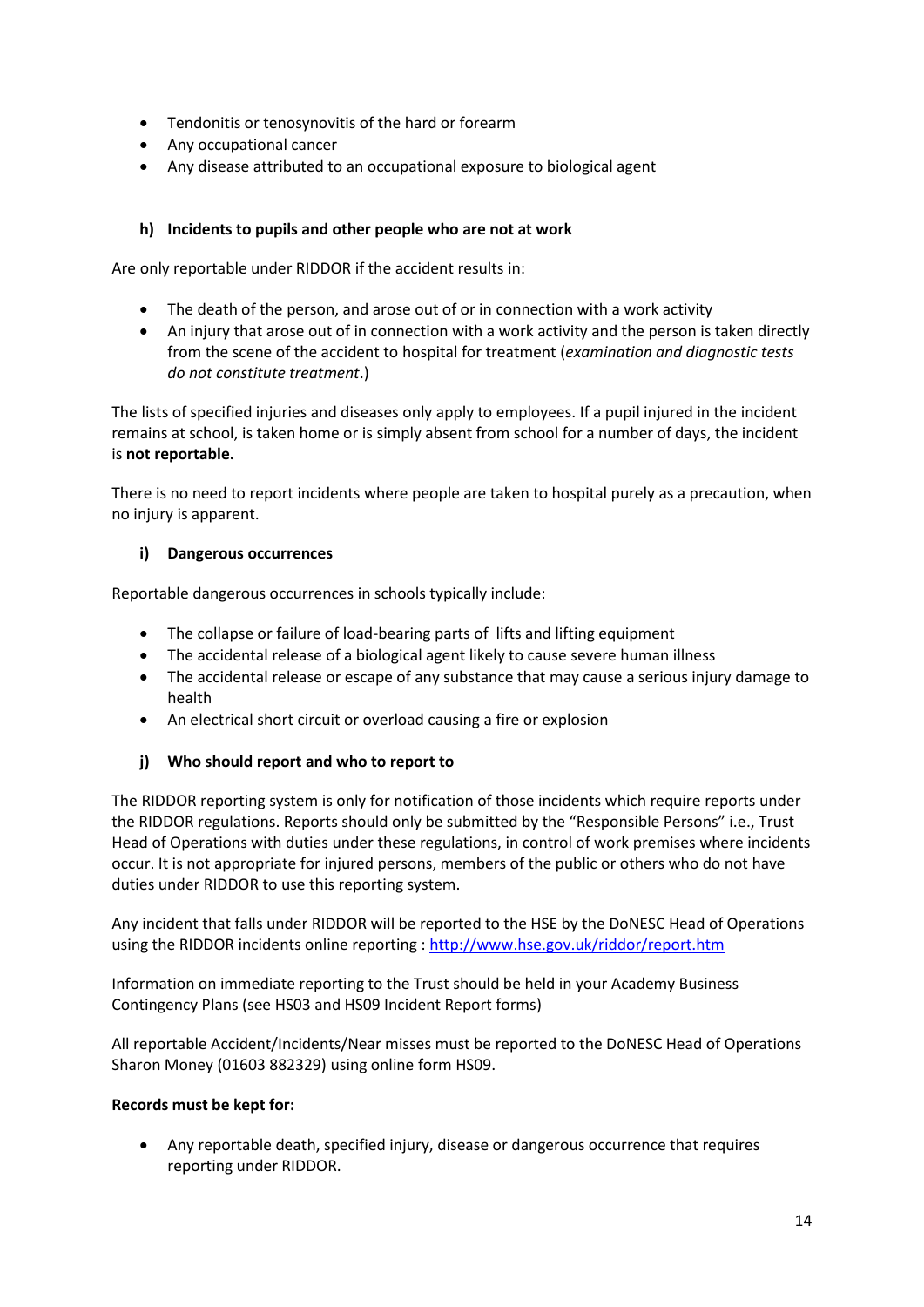- All occupational injuries where a worker is away from work or incapacitated for more than seven consecutive days.
- If a worker is away from work or incapacitated for more than three days a record must be kept.
- All incidents recorded in the academy's accident book must be kept in a secure place to comply with the General Data Protection Regulations May 2018

These records must be kept for at least 3 years after the incident.

## **k) Reporting requirements of other regulators**

There may be other reporting requirements placed on schools by other regulators in the education sector e.g. Ofsted and Local Child Protection Agencies. The requirements of thee other regulators are separate to and distinct from the legal duty to report incidents under RIDDOR.

## **5 Electrical Safety**

The Health and Safety at Work Act 1974 imposes general duties on employers to ensure the health and safety of employees and others. The Electricity at Work Regulations 1989 also set out specific requirements on electrical safety. All of these apply in schools.

- **a) Competent Persons to undertake maintenance or repair of electrical installations and portable appliance testing (PAT)**
- Under no circumstances will academy staff work on live electricity, unless they have received the appropriate training and have the level of skills and experience required to do so safely and competently. Certificate of the training would be required as proof.
- Teachers cannot be required to undertake any electrical maintenance or repair work. Without exception, such work should be allocated to an individual with appropriate training and expertise.
- Day to day testing of electrical equipment could be the task of a delegated member of staff e.g. Site Manager/Supervisor/Caretaker who have had the necessary training and equipment for this task.
- Only people who have the necessary professional training and skills required should carry out more complex work on testing and maintenance.

## **b) Risk Assessment**

Suitable and sufficient risk assessments are required to identify significant risks to health and safety and measures that are to be taken to remove or reduce risks. Risk assessments on electrical safety must take account of the requirements of the Electricity at Work Regulations, which cover electrical apparatus as well as the mains supply.

## **c) Visual inspections and tests**

All portable appliances should be visually inspected at the beginning of each term, but more frequently if its use or environment suggests this e.g., checking for loose cables or signs of fire damage, and if possible, checking inside the plug for internal damage, bare wires and the correct fuse.

All earthed portable equipment such as drills, saws, irons, hand lamps, etc. should be subject to a detailed inspection and test at a frequency dependent upon the use of the equipment and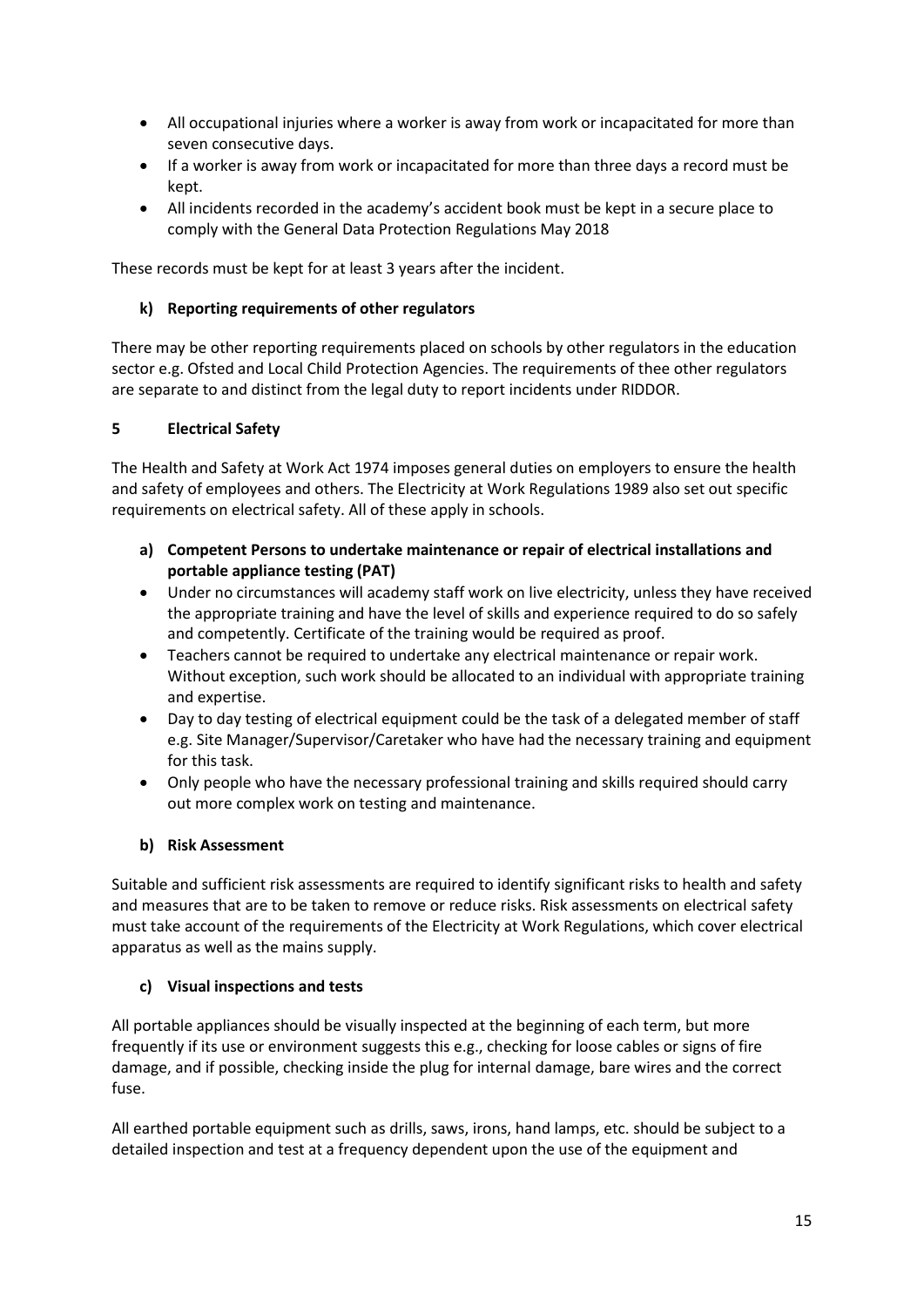determined by a competent person. Items, which are rarely unplugged e.g. refrigerators will need inspecting and testing infrequently.

# **d) Portable Appliance Test (PAT)**

PAT must be carried out by someone with the necessary knowledge and experience to carry to a test and interpret the results should be completed in accordance with the findings of the risk assessment.

# **e) Records of PAT**

A written record of the tests, in the form of a logbook or register should be maintained and be available for examination and the equipment itself should be marked with some form of identification, with the date of the most recent test included on a label.

# **f) Damaged or faulty appliances**

Must be removed from use and either repaired by someone competent or disposed of to prevent its further use. The item must be labelled with a "DO NOT USE" sticker attached until it is suitably repaired. If the item is to be disposed of, the plug must be removed and disposed of safely.

# **g) Fixed Electrical installations**

The HSE advises that fixed electrical installations (including the mains system, sockets, lights and heaters provided they have been adequately maintained), should be inspected by a competent person at least every 5 years. A more frequent inspection and testing will be necessary if the installations are subject to damage and abuse.

# **h) Record of fixed wire tests**

A test certificate should be prepared showing the date and results of the inspection and test. A copy will be kept at the school.

Equipment should always be visually checked before use in particular the condition of power cables and their terminations, as these can often be damaged, wrenched and jerked, which may loosen their connections.

**NB:** Any accidents/incidents/near misses involving electricity may need to be reported under RIDDOR see section 5. And to the DoNESC Head of Operations Sharon Money on 01603 882329.

# **i) Preventing accidents with electricity**

In the prevention of accidents and fire the academy will not accept gifts or second-hand electrical appliances, or bring in their own appliances from home, unless a competent person has tested the equipment and records provided of the test (PAT).

# **6 First Aid**

The Health and Safety (First-Aid) Regulations 1981 require employers to provide "adequate and appropriate" provision to ensure their employees receive immediate attention if they are injured or taken ill at work.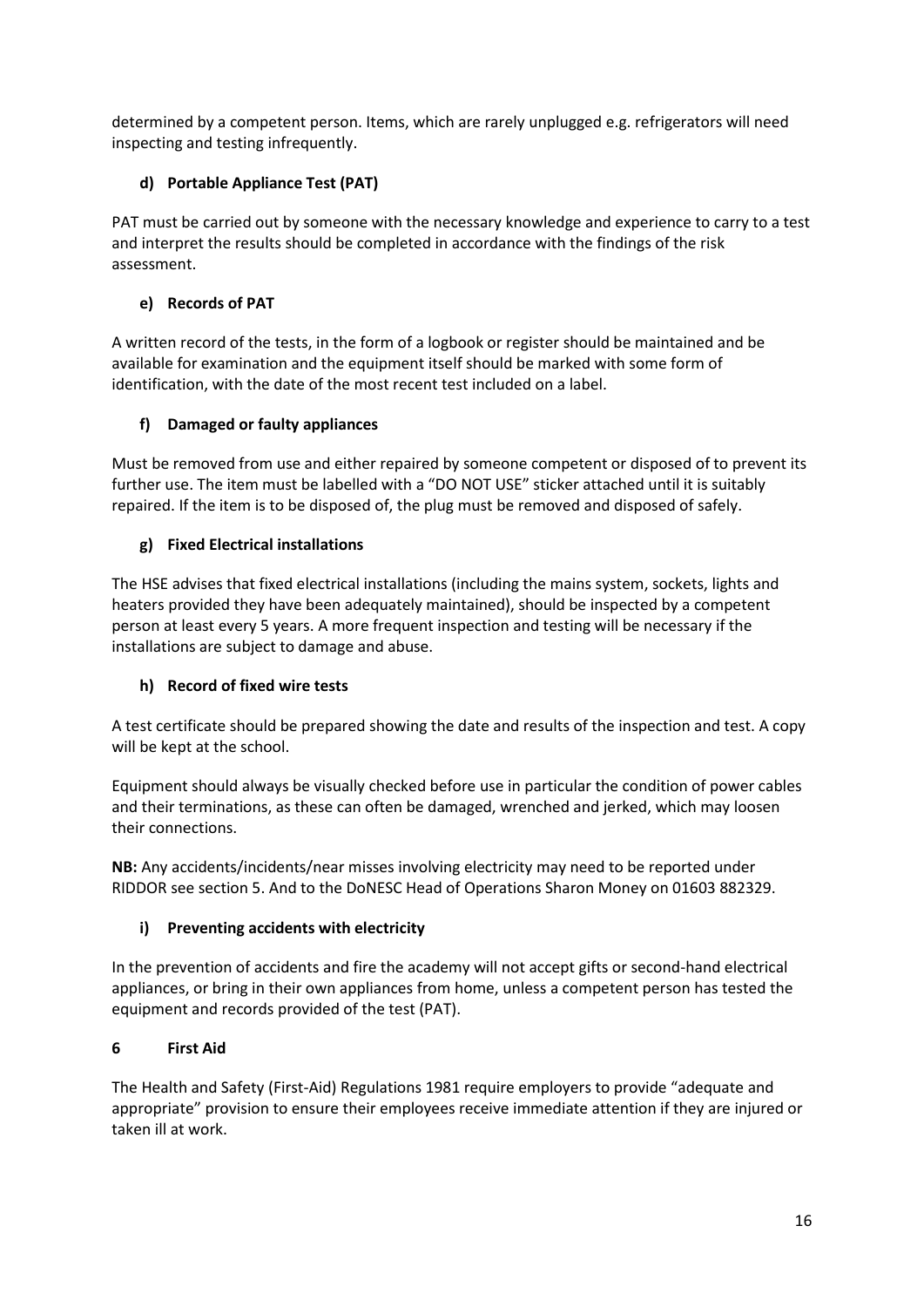The above regulations do not place a legal duty on employers to make first-aid provision for nonemployees such as the public or children in schools. However, it is **strongly recommended** by the HSE and it is the academy's policy that provision is made for them.

## **a) Assessment of first-aid needs**

This involves consideration of workplace hazards and risks, the size of the academy and other relevant factors to determine what first-aid equipment, facilities and personnel should be provided (See HS10a)

## **b) Points to consider/impact on first-aid needs include:**

- The number of people at any one time that occupy the building. These should include staff, pupils, visitors, work experience students and contractors.
- The type of accidents/incidents that have been identified in the past?
- The size of the academy
- Are there any workplaces that include are remote?
- Higher level hazards, such as chemicals or dangerous machinery.
- Do any members of staff work remotely or alone?
- Is there enough provision of first-aiders to cover if some are absent?

## **c) The Trust defines the minimum first-aid provision on any school site is:**

- A suitably stocked first-aid kit(s) (determined by the first aid assessment)
- Appropriate numbers of trained qualified First Aiders (determined by the first aid assessment)
- Information for employees about first-aid arrangements e.g., names of first aiders to be displayed, clearly identifiably and accessible first aid kit(s)
- Provision of first-aid needs to be available at all times to people at work.

## **d) What should be put in the first-aid box?**

There is no mandatory list of items to put in the first-aid box; it depends on what needs have been assessed. As a guide for low-level hazards minimum stocks of first-aid items are:

- A leaflet giving general guidance on first aid (e.g., HSE's Basic advice on first aid at work).
- Individually wrapped sterile plasters
- Sterile eye pads
- Individually wrapped triangular bandages, preferably sterile
- Safety pins
- Large individually wrapped, sterile, unmediated wound dressings
- Medium-sized, individually wrapped, sterile, unmediated wound dressings
- Disposable gloves

*NB: Tablets and medicines should not be kept in the first-aid box, Please refer to separate Policy for the dispensing of medication to pupils.*

## **e) First aiders – Training and qualifications**

The first aider is someone who has completed training appropriate to the level identified in the assessment of first aid. All first aiders are required to attend an appropriate first aid course with a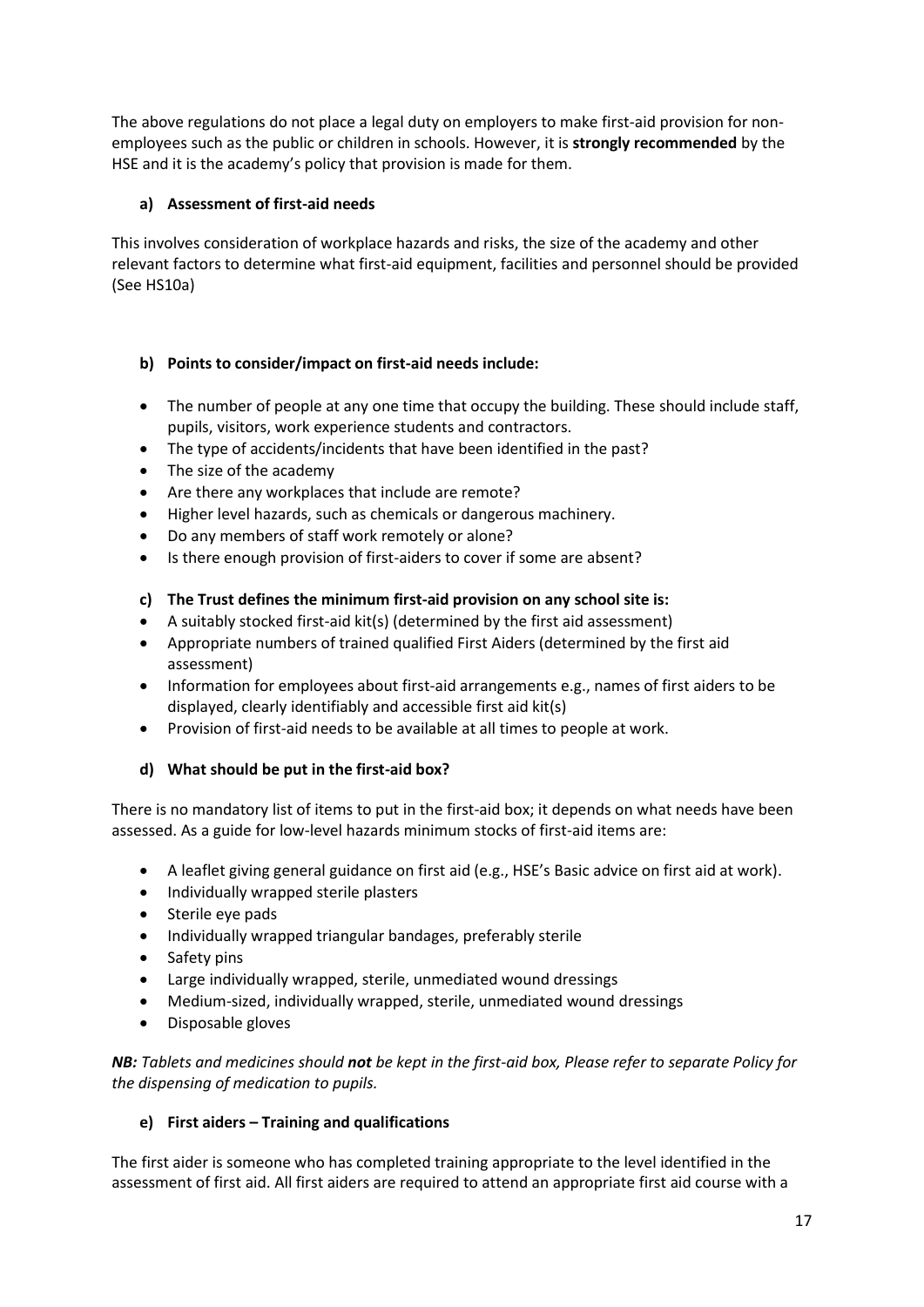competent training provider (e.g., St John Ambulance, British Red Cross) and undertake appropriate refresher training.

## **f) Selecting a training provider**

When selecting a training provider you should check:

- The qualifications expected of trainers and assessors
- Monitoring and quality assurance systems
- Teaching and standards of first-aid practice
- Syllabus content
- Certification

#### **g) First aid courses include:**

- First aid at work (FAW)
- Paediatric first aid training
- Emergency first aid at work (EFAW)
- Mental Health First Aid

#### **h) How many first aiders**

This depends on the assessment of your first-aid needs, or where there are additional special circumstances. As an example, the HSE suggested numbers available **at all times at work** are:

- Low hazard for more than 50 people at least one first-aider trained in every 100 employed
- Higher-hazard for more than 50 at least one first-aider trained for every 50 employed

#### **7 Fire Policy**

#### **a) The Responsible Person**

The Regulatory Reform (Fire Safety) Order 2005 places a duty on the "Responsible Person" to ensure that their fire safety management and in particular, fire equipment, fire notices and fire drills are in place and up-to-date.

The "Responsible Person," is the Head Teacher/Principal within the academy and is responsible for ensuring that appropriate arrangements are in place to ensure the safety of the premises and occupants. Duties include, taking:

- **Measures to reduce** the risk of fire on the premises and the risk of the spread of fire on the premises. This includes:
	- The completion of a Fire risk assessment, (see HS04) which should be suitable and sufficient and carried out by a competent Fire Risk Assessor (see sub-heading Competence of a Fire Risk Assessor, below).
	- Good housekeeping, do not allow combustible materials to accumulate.
	- Suitable firefighting equipment, which is located in appropriate positions.
	- Means of raising the alarm.
	- Fire doors to be kept closed at all times (unless they are fitted with an appropriate device which enables the door to be closed automatically in the event of a fire).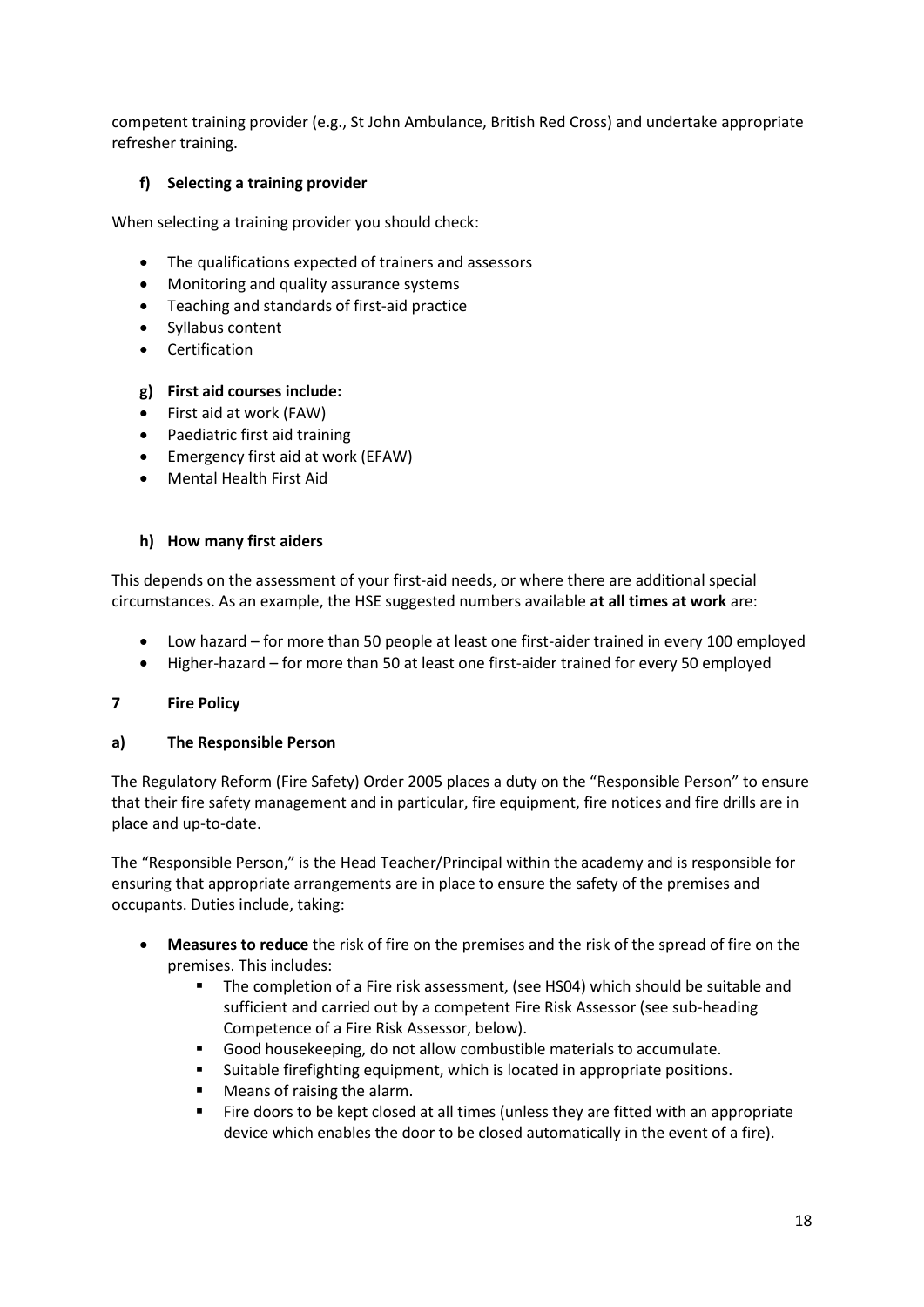- Daily checks on the premises to be carried out, including security to ensure that all practical measures have been taken to reduce the risk of fire both internally and externally.(see HS04 a/b)
- **Measures in relation to the means of escape from the premises** This includes:
	- Fire action notices to be displayed throughout the building with clear emergency evacuation instructions (see HS04c) the event of a fire. E.g.
		- **Any person discovering a fire**
		- Sound the alarm

Call the Fire & Rescue Service telephone 999

Leave the building by the most direct route.

Attack the fire using fire extinguishers or other firefighting equipment only if your escape route is blocked by the fire.

# **On hearing the fire alarm**

Leave the building by the most direct route, closing all doors behind you. Report to the assembly point for the building.

Do not take risks.

Do not return to the building for any reason until authorised to do so by the Fire & Rescue Service.

- Do not use any lifts.
- **Measures for securing that, at all material times, the means of escape can be safely and effectively used.**
	- Fire exit routes must be kept clear of obstructions at all times
	- Final fire exit doors must be kept clear of obstructions leading to a place of safety on the external parts of the building.

# • **Measures in relation to the means for fighting fires on the premises.**

- Appropriate firefighting equipment must be provided
- Relevant staff members must be trained in the use of fire extinguishers (this is to aid an escape only).

# • **Measures in relation to the means for detecting fire on the premises and giving warning**

- Appropriate fire/smoke detection to be installed, in relevant locations.
- Viewing panels in doors and walls, when there are rooms within rooms.
- **Measures in relation to the arrangements for action to be taken in the event of fire on the premises including:**
	- **Measures relating to the instruction and training of employees.** Fire Policy and Procedures to be disseminated to all staff Fire awareness training to be provided to all staff Fire Action Notices to be displayed throughout the building The training of Fire Marshals

# **Measures to mitigate the effects of the fire.**

Do not exceed the maximum occupancy Maintain fire exits and signage Comply with electrical and gas regulations Service and maintenance of firefighting equipment, which must be easily accessible Safe storing and using, of hazardous materials Safety inspection of buildings Maintenance of fire alarms systems Fireproofing Training of staff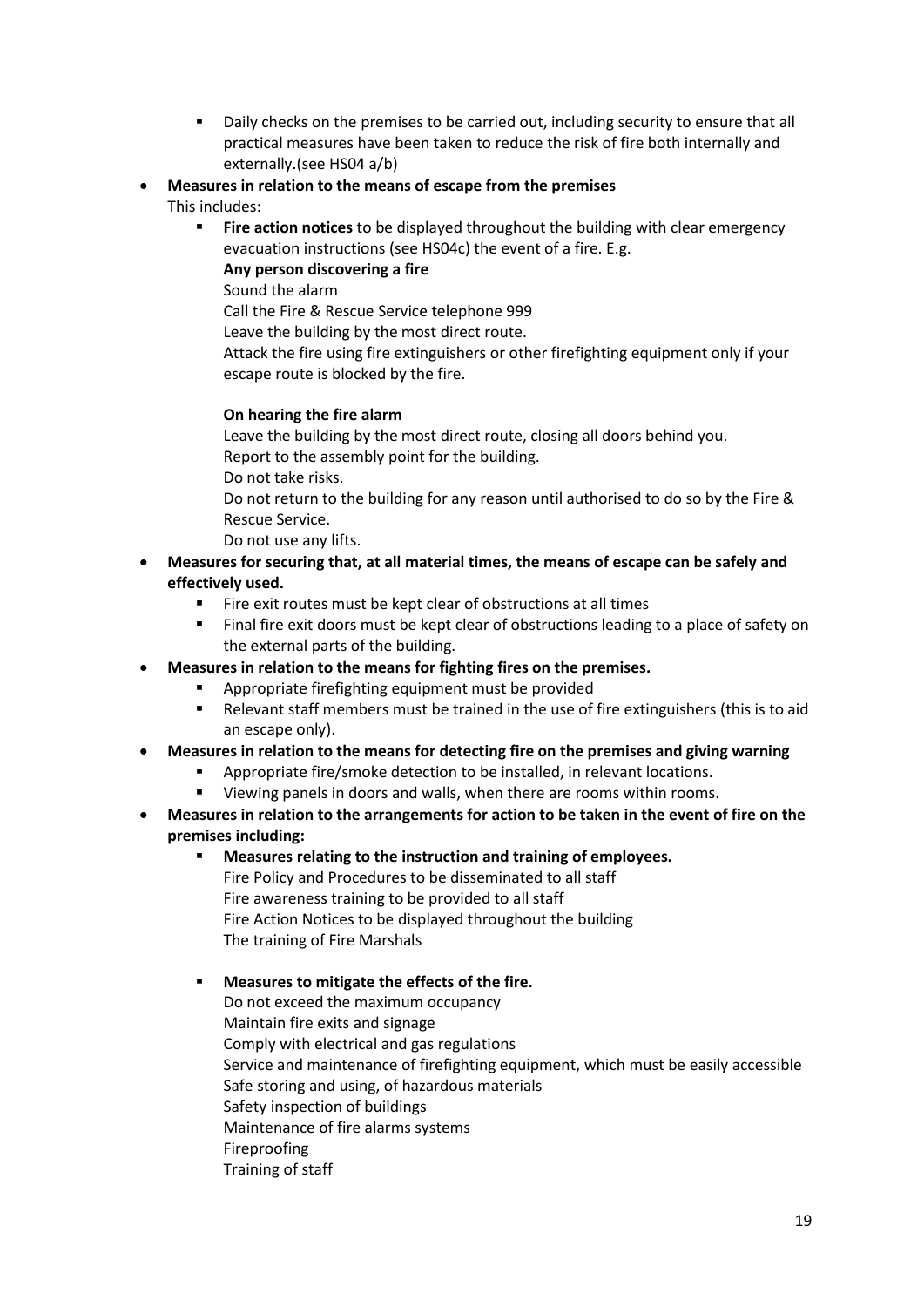Fire drills

## **b) Role of Teaching Staff**

- All teaching staff have the responsibility for the safe evacuation of children in their charge.
- Teaching staff should ensure that their children line up quickly and safely and walk out of the building quietly, evacuating by the nearest safe emergency exit route.

## **c) People with disabilities**

- Teaching staff should be aware of any child in their class that has a disability and may experience difficulties in evacuating the building by the designated escape route e.g. where there is a difference in floor level with stairs or ramps. A Personal Emergency Evacuation Plan (PEEP) must be completed (see HS05 pupils or HSO5a staff/students )
- Line Managers must complete a Personal Emergency Evacuation Plan for all people with a disability.

## **d) All staff members**

- Must take reasonable care for their own health and safety at work and that of other persons who might be affected by their acts or omissions.
- Should follow evacuation procedures

All staff are required to take mandatory on-line fire awareness training.

**Under no circumstances is anyone to re-enter the building unless the Emergency Services give the all clear.**

## **e) Fire Risk Assessment**

A fire risk assessment is an organised and methodical look at the premises, the activities carried on there and the likelihood that a fire could start and cause harm to those in and around the premises (see appendix HS04).

The fire risk assessment should demonstrate that, as far as is reasonable, the needs of relevant persons including the disabled have been identified.

A suitable and sufficient fire risk assessment must be completed by a competent Fire Risk Assessor and reviewed at least every 12 months, or sooner if there have been significant changes e.g., in the layout of the building, if there are contractors working on site that may pose a hazard.

## **f) Competence of a Fire Risk Assessor**

The academy defines as a minimum that a competent Fire Risk Assessor to be as follows:

- Completed the NCC Premises Management course and/or
- Hold at least the IOSH/ Managing Safely/NEBOSH National Certificate in Fire Safety and Risk Management, or equivalent.
- Has a demonstrable experience in completing school/college Fire Risk Assessments
- Plus
- Has a current DBS check

## **g) Housekeeping**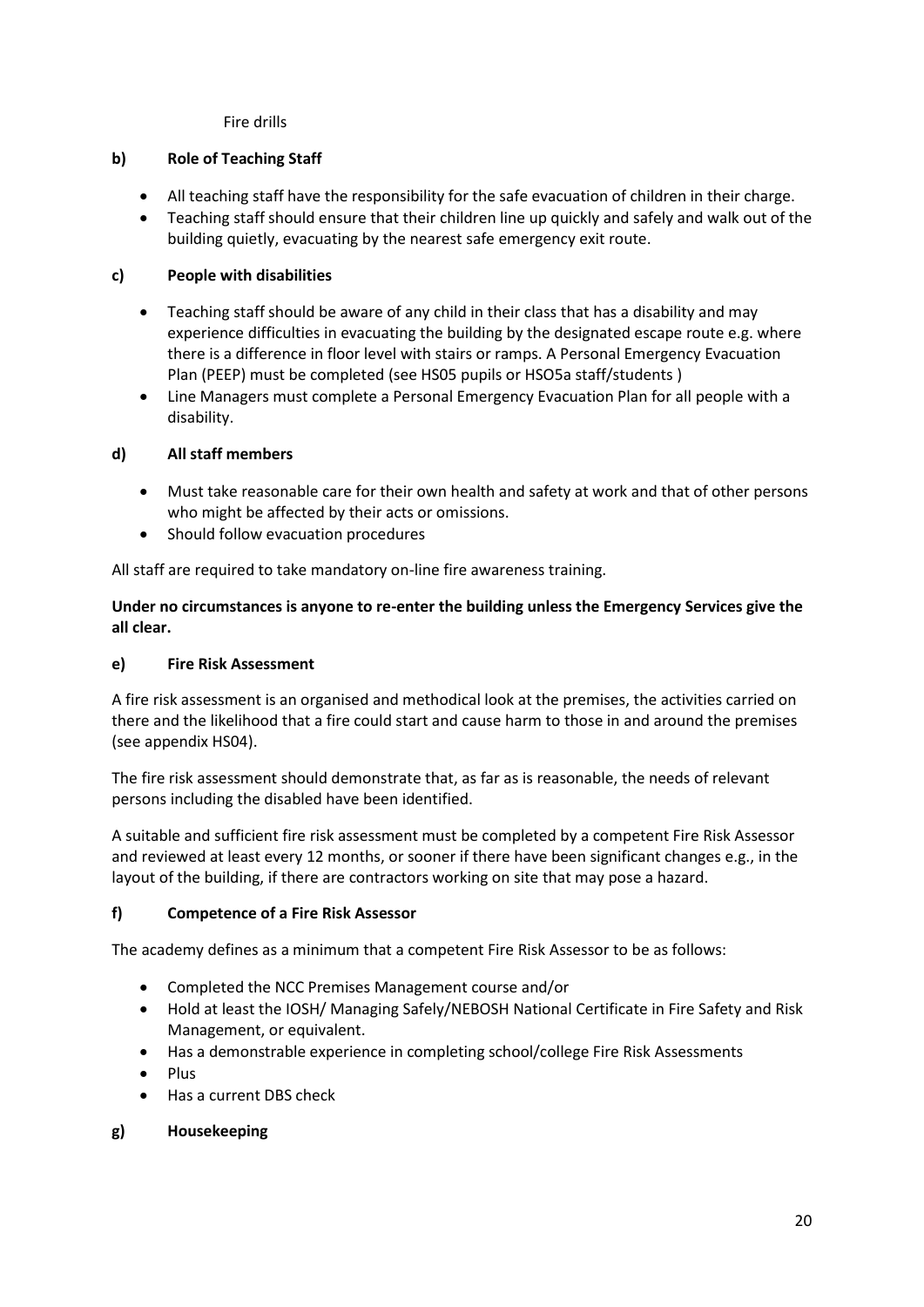Good housekeeping is essential to reduce the risk and spread of fire within the school building and outbuildings.

- Combustible materials should be kept to a minimum, do not allow waste to build up.
- Empty waste bins regularly
- Do not store skips and waste bins near to the school property.
- Ensure large amounts of contractor's materials are stored safely away from the buildings (wherever possible).
- Keep flammable materials from sources of ignition (e.g do not store materials on top of a radiator).

#### **Fire Safety Management (FSM) Checks**

To ensure compliance with fire regulations checks must be made to reduce the risk of fire at the academy. These tasks are delegated by the "Responsible Person" the Head Teacher to the Site Manager/Supervisor/Caretaker at the academy.

- a) FSM checks Daily/weekly/monthly/three monthly/six monthly/annual checks must be made and records kept.
- **Checks include**
	- Escape routes
	- Fire Warning systems
	- **■** Escape lighting
	- Firefighting equipment

These checks are prioritised for service and maintenance requirements.

## **b) Fire Marshalls**

Staff expected to undertake the role of Fire Marshalls (often called fire wardens) would require comprehensive training. Their role may include:

- Performing a supervisory/managing role in any fire situation
- Assisting those on the premises to leave
- Checking the premises to ensure everyone has left
- Using firefighting equipment if safe to do so
- Liaising with the fire and rescue service on arrival
- Shutting down vital or dangerous equipment
- **c) Safe Emergency Evacuation Procedures**

Under no circumstances are lifts to be used for evacuation purposes in the event of a fire. Unless, the lift is clearly identified as an emergency evacuation lift, and this may only be used for people with disabilities.

Fire Action notices must be displayed in appropriate locations throughout the buildings next to fire call points. These will include clear instruction on what to do when raising the alarm and information regarding the nearest fire ex and assembly point(s)

All staff must be aware of emergency procedures, including: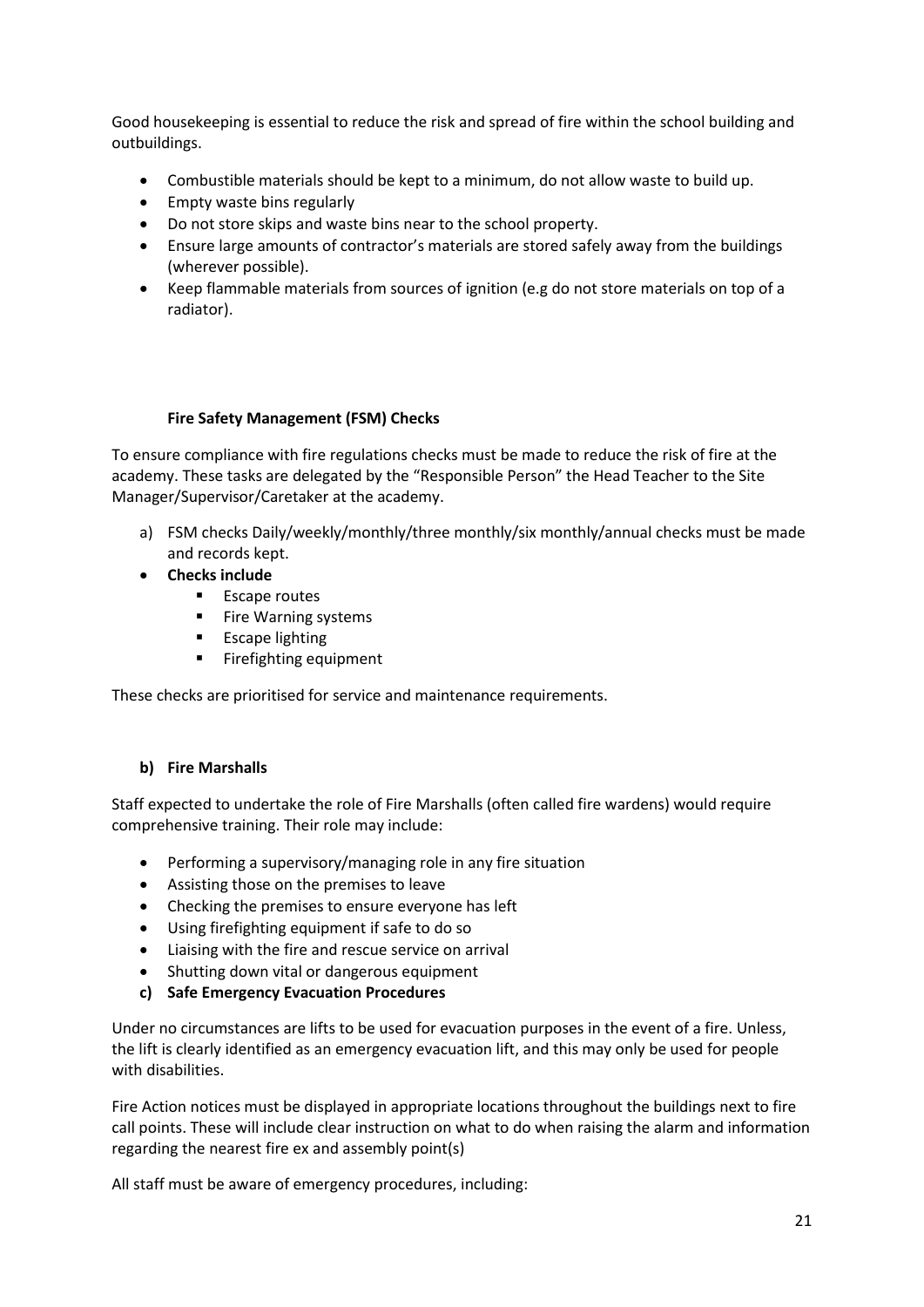- Fire action notices
- The locations of temporary fire alarms
- How to activate the fire alarm as a means of raising the alarm
- Locations of Fire Extinguishers (fire extinguishers must only be used to aid escape in the event of a fire)
- Emergency exit routes/final exit fire doors
- Fire assembly points
- **d) On Sounding or Hearing the Alarm**

In all cases, unless otherwise informed, all staff should treat the alarm as a real event and should respond accordingly in a calm manner.

- **On discovering a fire**
	- Sound the alarm by pressing one of the emergency fire alarms.
	- Call the Fire&Rescue Service telephone 999
	- Leave the building by the most direct route.
	- Attack the fire using fire extinguishers **only if** your escape route is blocked by the fire and in order to enable a safe evacuation.
- **On hearing the fire alarm**
	- Leave the building by the most direct route, closing all doors behind you.
	- Report to the assembly point for the building.
	- Do not take risks
	- Do not return to the building for any reason until authorised to do so by the Fire & Rescue Service.

#### **e) Fire Drills**

• **Why carry out fire drills**

Fire drills are intended to ensure, by means of training that:

- People who may be in danger act in a calm and orderly manner
- Those with responsibilities cry out their tasks to ensure the safety of all concerned
- Escape routes are used in accordance with a predetermined and practiced plan.
- Evacuation of the building is achieved in a speedy and orderly manner
- People will react rationally when confronted with a fire or other emergency at school.

## • **How often to carry out a fire drill?**

It is the policy of the academy to carry out fire drills at the beginning of each term and a record kept of drills undertaken and evacuation times.

## • **Should you inform staff before a fire drill?**

The advantage of informing all staff of fire drills beforehand is that firstly they will not panic, which avoids potential injuries that could be caused in a rush to exit a building. Secondly if the alarm sounds without a prior warning, there will be no ambiguity as to if it is a drill or not and people will behave appropriately. Head teachers with experienced staff who have successfully completed pre-arranged fire drills may consider additional drills without providing fore warning in order to test for other hazards.

• **Preparing for a fire drill**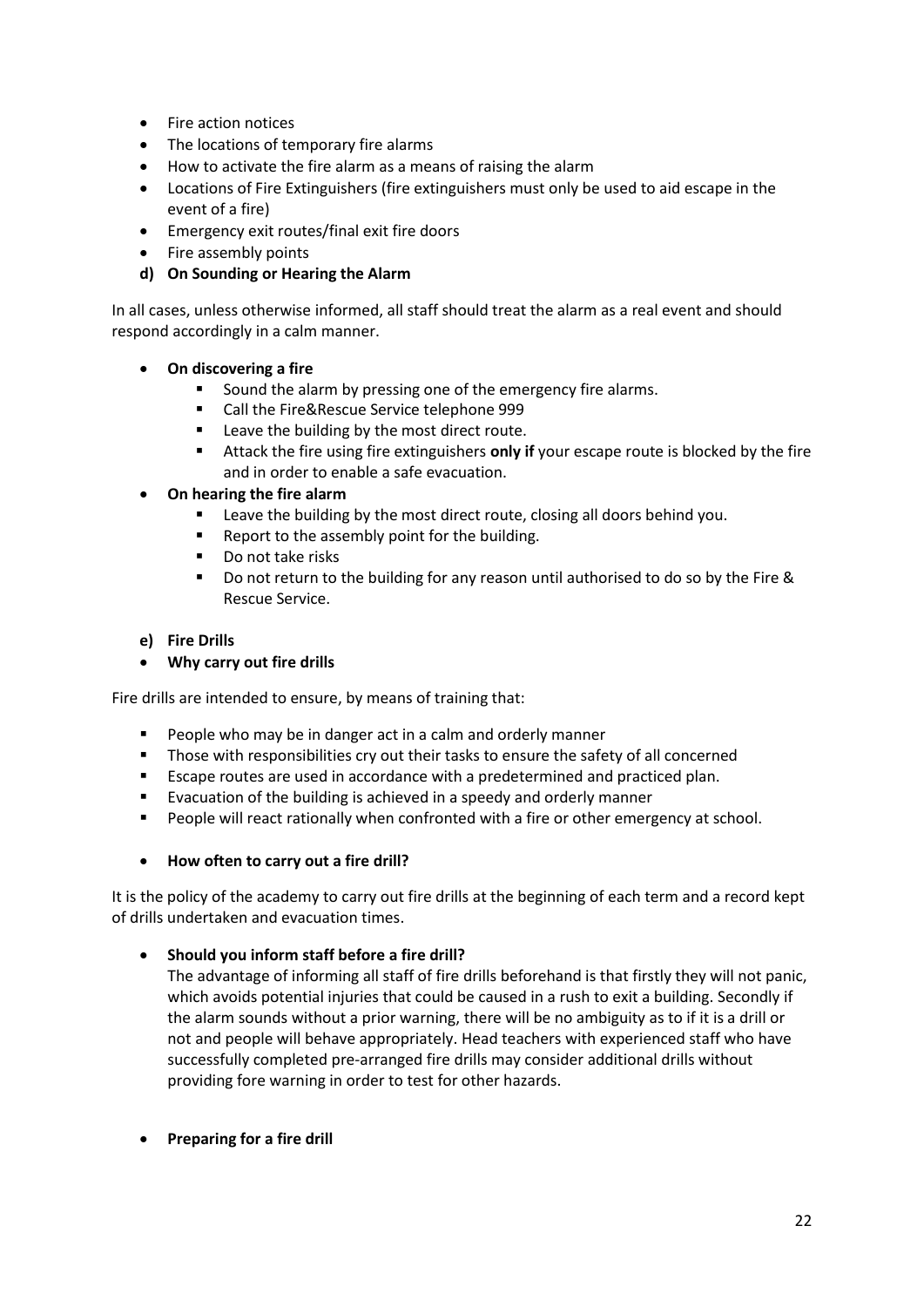When planning a fire drill decide on something specific that will be monitored. This could be a specific aspect of the escape plan that has been highlighted as needing improvement or a more general goal, such as reducing the amount of time it takes for everyone to exit the building.

Amongst the staff, a team of fire marshals with a chief fire marshal should be appointed to supervise fire drills and check that everyone gets out safely. All marshals will require special training so that they can carry out their duties safely and effectively.

## • **Informing the fire service of a fire drill**

If the academy has a system that automatically informs the fire service when the alarm is triggered, take appropriate measures to stop this from causing the Fire Service a wasted journey. Take any systems off line before the fire drill but be sure to get them back up and running once the drill has finished.

## **During the fire drill and/or Emergency Evacuation**

To monitor fire drills, observers should be placed at points around the building in areas such as stairwells to look for good and bad practices. Any room for improvement can be noted and then discussed at the debriefing meeting after the evacuation.

In buildings where there are more than one exit routes, the main exits should be blocked off to encourage staff to use alternative escape routes as in a real fire; parts of the building could be impassable due to fire or smoke.

Set a stopwatch to record how long the full evacuation takes, teachers, academy business managers, cleaning supervisors, senior catering staff, and fire marshals should do a roll call and tick people off to make sure everyone in their class and department(s) are out of the building.

The Fire Service must be informed immediately of any person who is missing, along with their area of work.

# **f) Evacuation of people with disabilities – Personal Evacuation Plans (PEEPS)**

Off all the people who may be especially at risk you will need to pay particular attention to pupils. Staff and visitors who have special needs, including those with a disability.

Personal need will often by modest and may require only changes or modifications to existing procedures. It may be required that a PEEP needs to be developed for that individual who frequently uses the building. This PEEP needs to be completed in consultation with the individual or in the case of a pupil with their parents/guardians and/or other relevant people, with copies provided of the PEEP and records kept. (see HS05/HS05a)

- A PEEP should also be completed for any pupil (see HS05), students, staff or visitor (see HS05a) who has a disability
- The PEEP will clearly state what actions are required in those particular circumstances.

# **g) Assembly Points**

An area outside the school building must be designated as an assembly point. It must be clearly marked and easily identified by anyone who may be on the school's premises. It must be far enough away from the school building(s) to give protection from the heat and smoke given off by a fire. It should be in a position that does not put any people at risk by emergency vehicles responding to the incident.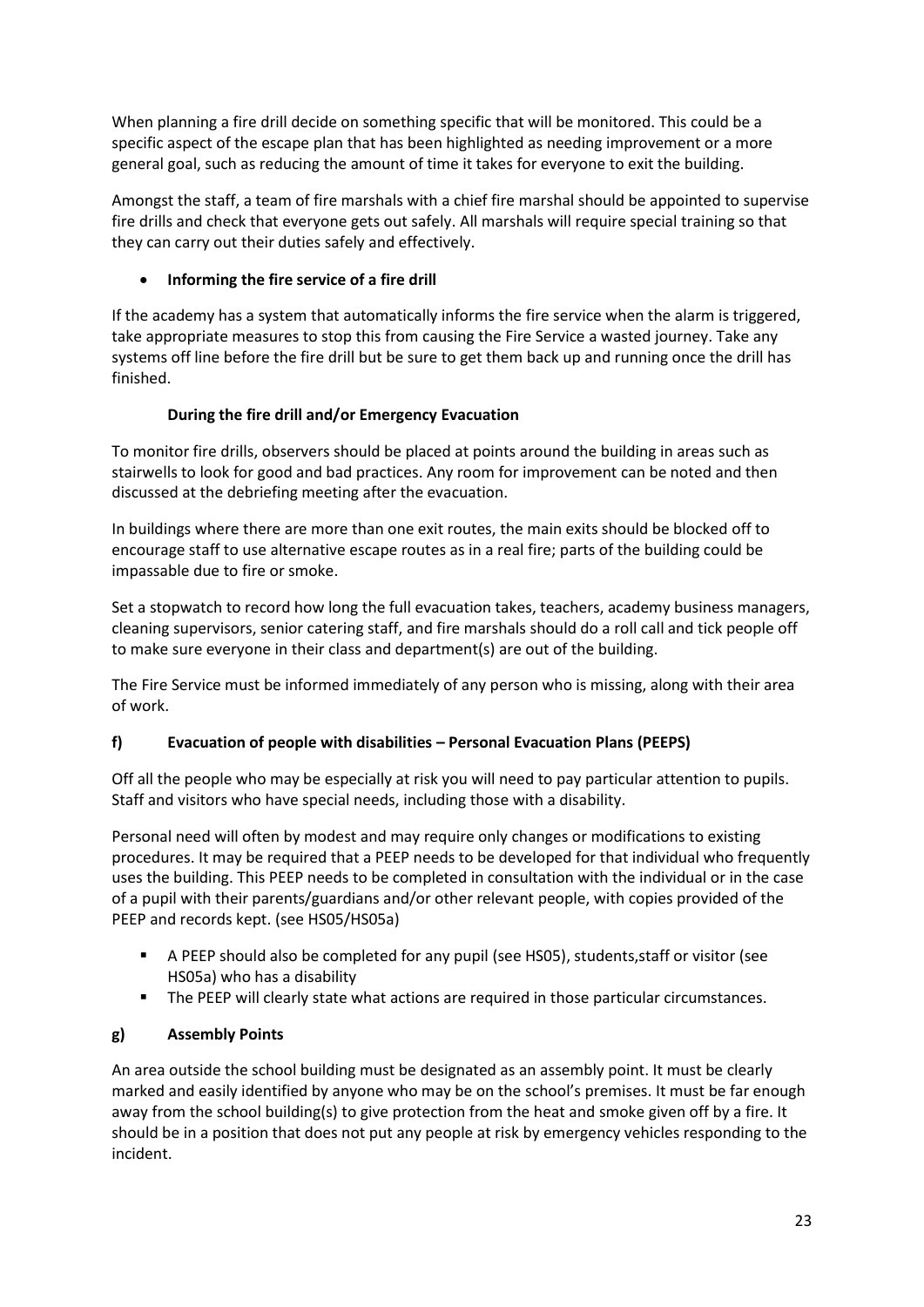- Once outside and at the Fire Assembly point, staff members should take a register to check that all children and staff members are accounted for:
- If there are any staff or children missing this must be reported immediately to the Fire Service – details to be provided to the Fire Service must include:
	- Name of missing person
	- Place and time last seen and by whom
	- Any other information e.g. medical condition or behaviour issues.

Staff members in charge of the class are then to supervise the class and await further instructions from the Fire and Rescue Service.

## **8 Buildings Safety Management (BSM)**

The "Responsible Person" the Head Teacher who may delegate these tasks, has a duty to provide and maintain a working environment that is safe and without risk to health. (see HS06) Support and guidance can be offered through the DoNESC Head of Operations.

Information required in the BSM records is:

- Installations that are currently in place
- Is there a testing/check/service/maintenance regime in place, if YES how often?
- Is the testing/check/service/maintenance completed by an external contractor or by competent academy employee(s)?
- Names and job title where relevant

Or

- Full contractor information
- **a) Site safety inspections, repair and maintenance checks**

Checks should be completed daily, and any repairs and maintenance that are identified must be reported to the Headteacher/Principal or their delegation person. The report should include:

- Date the work/actions were identified
- Description of work/actions required and/or what immediate actions were taken (if any).
- Name of the person reporting
- Date work was completed

It may be necessary to take photographs of the work required in order for a more accurate description to be made. (Refer to the Trust Inspection Checklist for Premises Form HS07)

## **Drug Litter**

All drug litter should be reported immediately to the Headteacher/Principal or their delegation person and safe removal of the litter must be carried out following guidance set out by the [Department of Education](https://assets.publishing.service.gov.uk/government/uploads/system/uploads/attachment_data/file/221089/pb10970-drugrelatedlitter.pdf)

(If the drug litter is found adjacent to the academy property on local authority/highways land then the relevant District Council Environmental Health Officers must be informed as they have a duty to retrieve and dispose of drug litter found on local authority land.)

## **Contractors**

• **Construction/Building Work/Refurbishment or Demolition**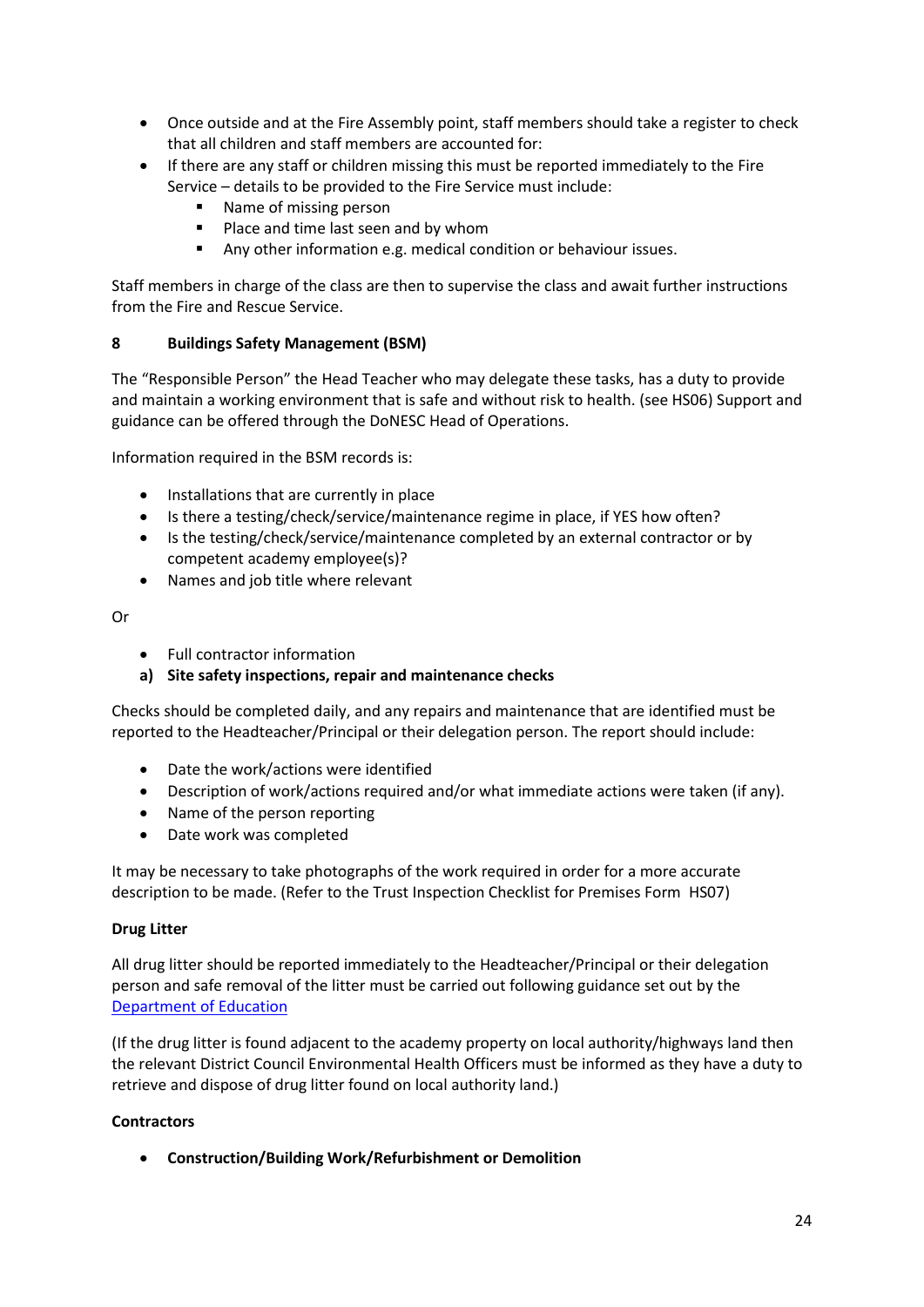Under **no** circumstances must plans for/construction/building work/refurbishment or demolition on academy premises begin without consulting Howard Nelson DoNESC Chief Executive Officer howard.nelson@donesc.org 01603 881759 or Sharon Money Head of Operations sharon.money@donesc.org 01603 882329.

# • **Suitability of all contractors**

The person responsible for contractors on academy premises is that of the Headteacher/Principal, or their delegated staff member and/or where applicable the DoNESC Head of Operations/DoNESC Estates Manager Darren William[s darren.williams@donesc.org](mailto:darren.williams@donesc.org) The approved Building Maintenance supplier is KERSHAW who have completed approved contractor pre-checks for their staff and subcontractors before attending academy premises to carry out work. Therefore checks and procedures needed to be carried out on other contractors (if not confirmed on the Trust approved list of contractors held by Contracts and Compliance Assistant Fiona Garner fiona garner@donesc.org) include:

- A Contractor Pre-contract Checks form (see appendix HS12) must be completed by the contractor(s) and delegated person and approved before any work commences.
- Competence of the contractor to complete the job safely e.g. their skills, training, knowledge and experience in the work to be completed is essential. The more complex the task the more competent the contractor will need to be.
- Contractors are required to comply with legislation, relevant regulations and the academy's Health and Safety Policy, Procedures and Guidance.
- **An assessment of the hazards and risks involved with the work**
	- The delegated person who is responsible for the contractor(s), together with the contractors (s) must discuss the planned work to be completed; suitable and sufficient Risk Assessments and Method Statements must be provided by the contractor.
	- What can cause harm to people, or damage to building, plant and equipment. E.g., hazards associated with equipment the contractor(s) will be using including vehicles, tools and noise.
	- Are there any harmful substances used in the processes?
	- Who might be harmed and how?
	- How will the risks be controlled?
	- Considerations include:
	- Any risk from each other's work that could affect the health and safety of others e.g. access and egresses to the site, pedestrian routes, will local residents be affected. Will the work affect other relevant staff/pupils/visitors/other contractors?
	- Make sure you agree the measures needed to control risks with the contractor before work starts.
	- Is a documented safe system of work (Permit to Work) required?
	- Once you have agreed action to control risks, be clear about who will do what and when.
- Provide the contractor with information and instruction about all the health and safety potential risks on site that they may need to be aware.
- The "Responsible Person" or the delegated person and the contractor must work together and coordinate activities to ensure the work can be completed safely and without risks to health. E.g., regular meetings throughout the course of the work. The level of cooperation and coordination will depend on:
	- The job to be done
	- The number of contractors (or subcontractors) involved
	- The risks involved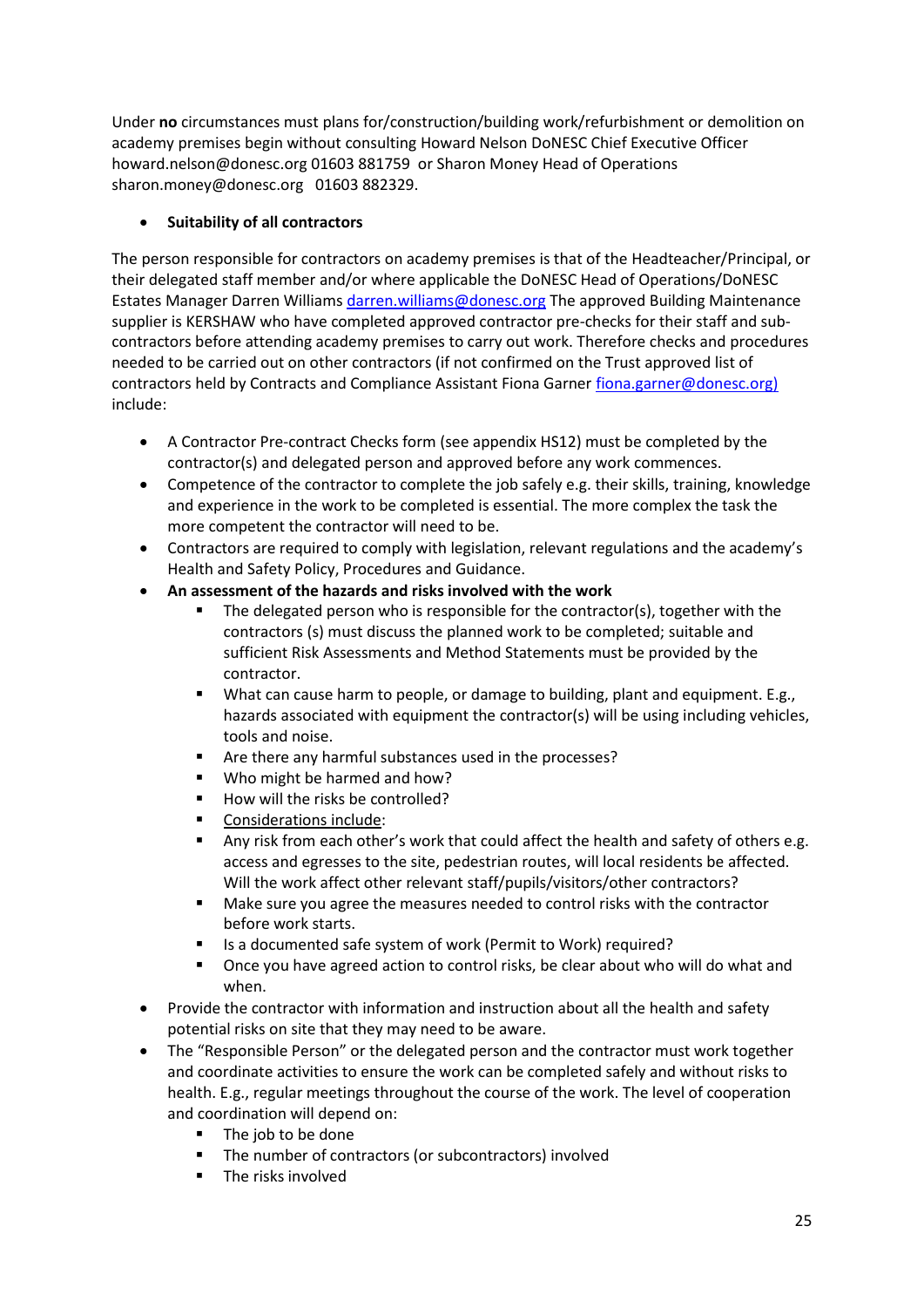*and*

- Consult with others affected on site. You must consult with employees on health and safety matters by law.
- Consult with employees on how the contractor's work will affect their health and safety.
- Make sure they know how to raise any concerns they may have about the contractors and their work.
- Pay particular attention to those who first language may not be English.
- Do not assume that contractors will be aware of all risks, even if they seem obvious to you.
- **Managing/supervising the work**
	- Who will be responsible for the work and what do you expect them to do?
	- Who is in charge of supervising their work and how? What welfare arrangements have been made for workers?
	- How will the work be done and what precautions will be taken? Always refer back to risk assessments/method statements to ensure the contractor is complying with the control measures and processes identified in the assessments
	- What equipment should or should not be worked on/used?
	- What personal protective equipment (PPE) is to be used and clarify who will provide it? (It is the contractor's responsibility to ensure that PPE is suitable for the job being undertaken and they are responsible for the supply of PPE).
	- What are their working procedures (refer to risk assessments/method statements) including permit to work/hot work (Refer to The Trust [Hot works certificate](http://www.dneat.org/dneat-academy-procedures) )
	- What arrangements are there for stopping the work, if there are serious health and safety concerns?

Once the work has started, the Site Manager/Supervisor needs to ensure checks are made on how the work is going, in line with what was agreed. This can be done by:

- Regular checks "are control measures working?"
- Investigating (and recording) of things go wrong, this may be: near misses, accidents and ill health. What went wrong? What can we do to prevent re-occurrence?
- **Contractor information and academy Health and Safety requirements, to be provided to the contractor**

# ▪ **General safety rules**

Must sign-in upon arrival and sign-out when leaving Before starting work at the Academy/Site, report to the Site Manager/supervisor. Must comply with the academy's Contractor Health and Safety Policy and Procedures.

Must sign the contractor log book when work has been completed.

Comply with the Health and Safety at Work etc. Act 1974, and any subsequent legislation.

Take care of themselves and any other person(s) that may be affected by their acts of omissions.

Be directly responsible for the acts and omissions of their workers.

Comply with Regulations, and work to best practice, e.g., Guidance and Approved Codes of Practice that are relevant to their work.

Comply with the conditions, procedures and control measures as defined by their method statements and risk assessments.

Provide their workers with adequate PPE and shall use/wear relevant PPE as necessary.

Provide suitable and safe work equipment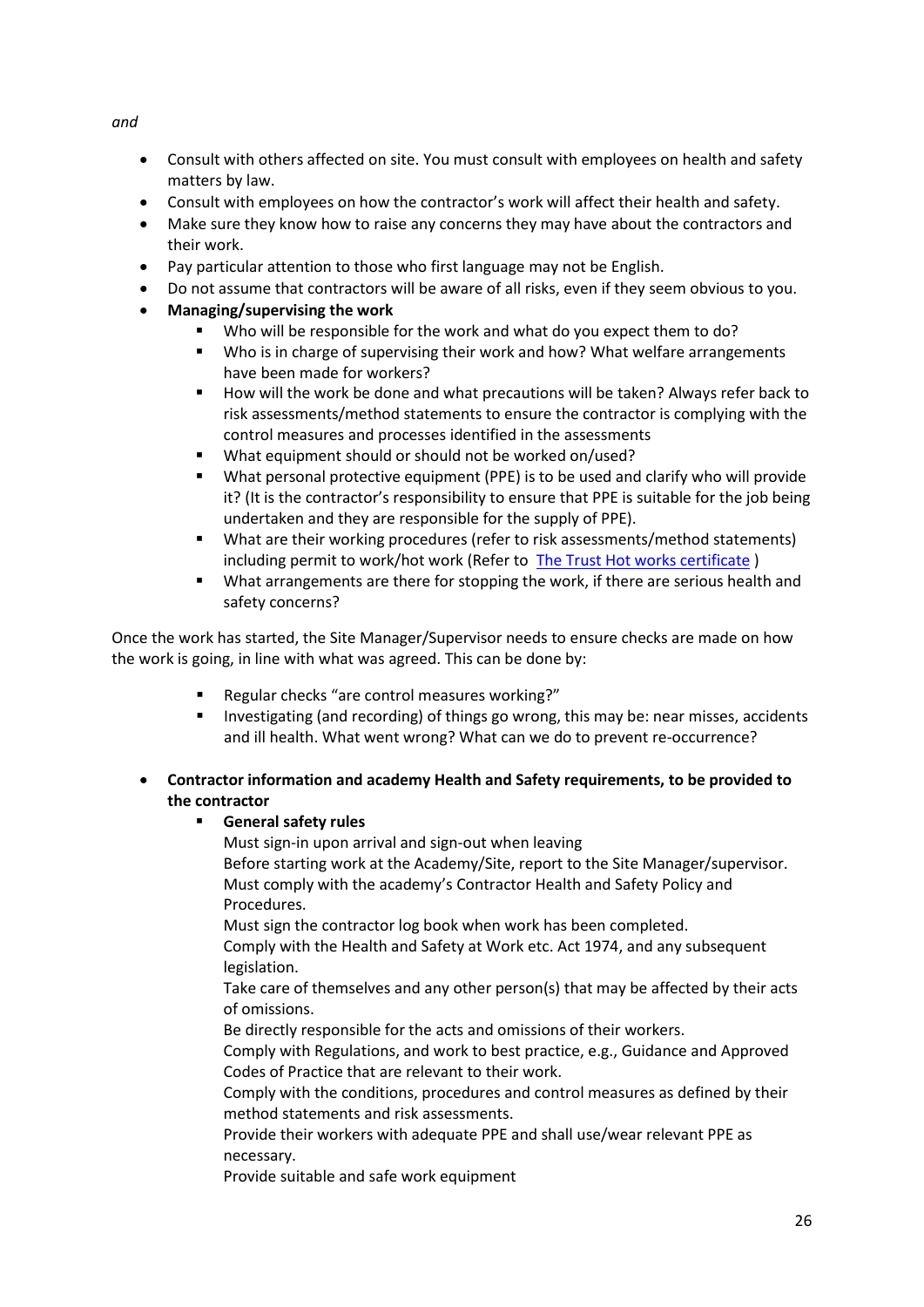Cease to use and report any safety related defects found with all/any work equipment they are using.

Report any issues with health and safety including accidents/incidents/near misses. Provide their own First Aid provision.

Not intentionally damage or misuse anything provided in the interests of Health and Safety whilst on Academy premises.

Report to the Headteacher/Principal, Business Manager or Site Manager/supervisor any incidents that may directly or indirectly affect health and safety and well-being of persons on the academy site.

Remain in the area of work undertaken and shall not enter any other area without permission of the Headteacher/Principal, Business Manager or Site Manager/supervisor.

Not store any hazardous substances on the Academy premises without permission of the Headteacher/Principal, Business Manager or Site Manager/supervisor. Not smoke (including vaping) in/on any part of the Academy/Site buildings or anywhere on site.

This may not be a comprehensive list and therefore contractors should be reminded that, at all times, they must work in a safe manner.

• **Specific safety rules**

#### **Fire Alarm/emergency evacuation**

All contractors must make themselves familiar with the emergency fire produces for the Academy.

If a contractor discovers a fire they must raise the alarm immediately and follow the emergency fire procedure instructions provided on the Fire Action Notices throughout the building.

## • **Permit to Work (PTW)**

PTW are a formal management system used to control high-risk activities. These enable an assessment of risk to be made and to specify control measures, which will be put in place in order to minimise the risk. (see appendix HS11 Permit to work form)

They are necessary for such activities as maintenance or construction work by external contractors, unless a suitable and sufficient risk assessment indicates otherwise.

*NB If work is carried out by the Trust approved Building Maintenance company KERSHAW they will undertake all checks and PTW's If the academy uses other contractors then it is the responsibility of the academy to produce the PTW.*

Examples of types of work which permits will be required include:

- Working at height, e.g., on roofs
- Confined spaces, e.g. ducts
- Hot work e.g., welding, soldering or cutting using hot flame techniques
- Live working on electricity supply systems
- Work involving interaction with asbestos
- Excavation and the digging of trenches

Intention of the PTW is to:

- Ensure that the work is intended to take place is properly authorised
- Clarify the nature and extent of the work
- Specify which precautions must be taken and which activities are prohibited.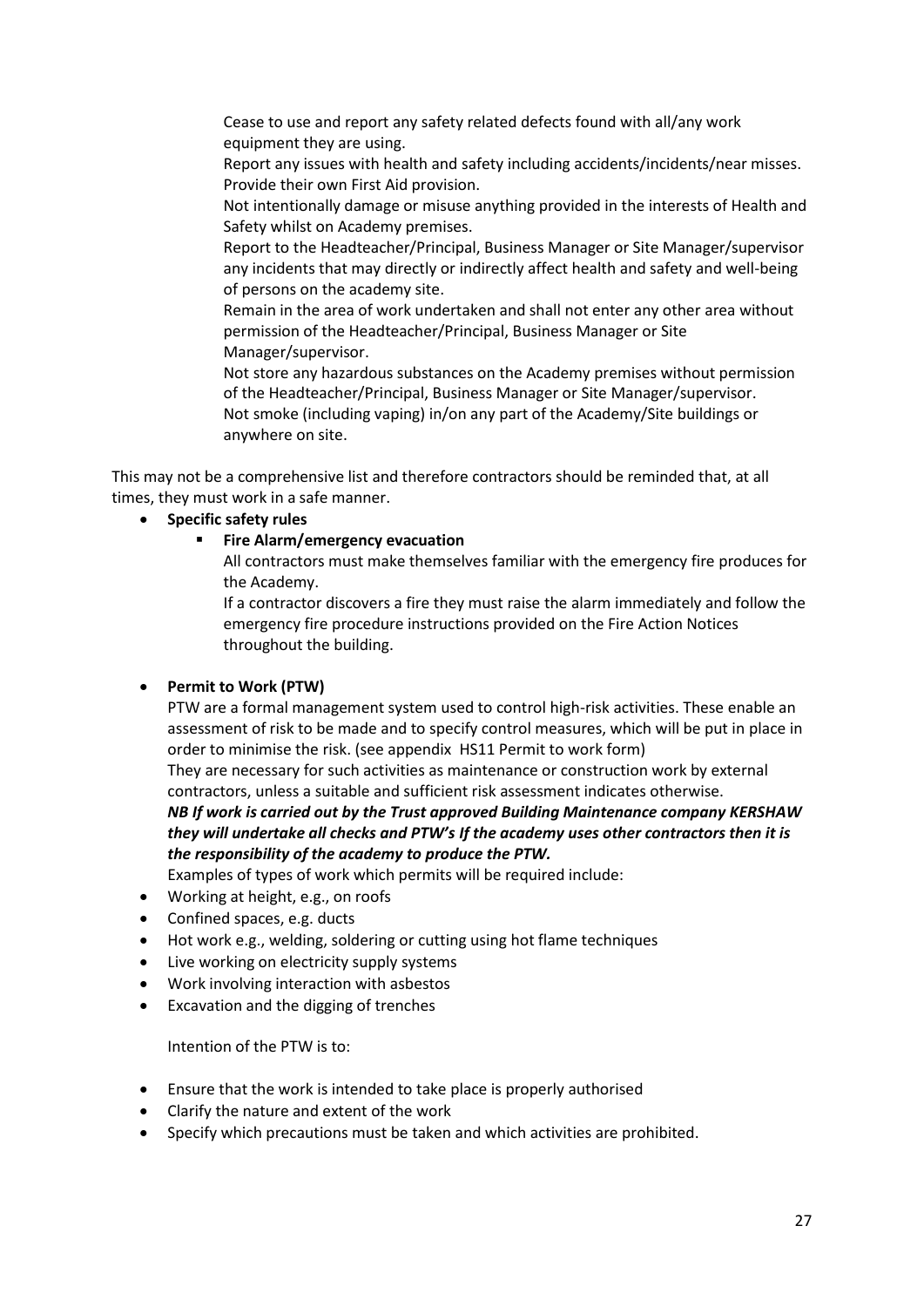- Consideration should also be taken of the activities of other people on the Academy/Site, which may be affected by the proposed work. These activities may need to be temporarily suspended or modified.
- Indicate the date, time and location that the specified activities may occur.
- Ensure that all those persons who have control of or any who are affected by the activity are made aware.
- Provide a record of the work, that the specified precautions have been understood and implemented, and that the workplace and/or equipment are returned to a safe condition.

Academy employees are not permitted to undertake work, which will require a PTW.

- **Key Points of PTW**
	- The Academy/Site Manager/supervisor is responsible for enforcing the use of PTW's
	- A competent person who understands the risks and the necessary control measures to put in place should only issue permits. (*NB for work carried out by the Trusts approved contractor, Kershaw will undertake the PTW)*
	- A permit should be task specific and the necessary risk assessments and methods statements still need to be completed by the contractor in liaison with the Site Manager/Supervisor. PTW are not a replacement.
	- **PTW should only be in place for a limited duration and be clearly dated with specific** conditions attached.
	- PTW should state these requirements, for example, electrical isolation.
	- The Site Manager/Supervisor should only sign and date the permit when they are satisfied that all precautionary measures have been taken.
	- **■** If the risk is too high, e.g. because of bad weather/conditions or dangerous structure then a permit should not be issued, and work not commenced.
	- All PTW records must be retained by the Site Manager/Supervisor

**Examples** of control measures that should be considered when issuing a **PTW** include:

- **Roof works**
	- Testing roof fragility
	- Edge protection
	- Prevention of falls of materials or objects
	- PPE
	- **Emergency procedures**
	- Adequate means of access
- **Hot works**
	- Good housekeeping
	- Use of protective curtains (where relevant)
	- All " hot works" equipment should be regularly maintained and inspected
	- Ensure a competent person visits the area after hot works has finished to ensure that no smouldering embers or hot surfaces remain
	- Provision of suitable fire extinguishers
	- Ensure that sprinklers (if installed) are isolated and reactivated after the works.
- **Isolation**
	- When working on electrical systems, they should be physically isolated i.e., "locked off" (with the contractor's own padlock) etc., this should be stated on the permit.
- **Other control measures include:**
	- Warning signs and often a lookout need to be posted around the area where work is being carried out.
- **Cancellation of PTW**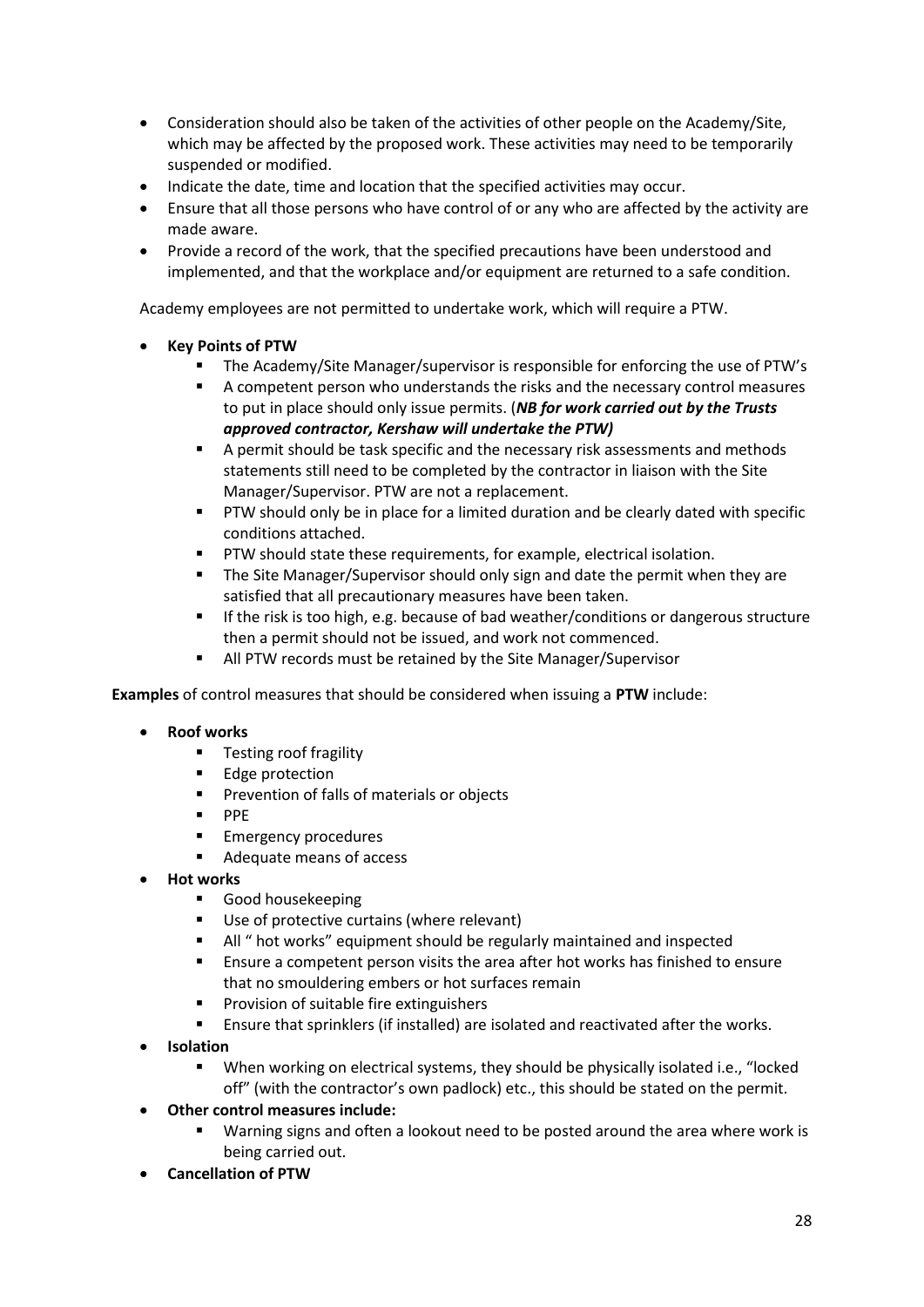- When the operations laid out in the permit have been completed, it should be cancelled immediately and returned to the Site Manager/Supervisor. They should ensure that the work detailed on the permit has been done satisfactorily. They should then sign off the permit to ensure that it is fully cancelled.
- This may only be done when all personnel and equipment involved in the work detailed on the permit has been removed from the permit working area.
- Only then, when the Site Manager/Supervisor and contractor are satisfied that it is safe, can there be a return to normal service.
- **Vehicles on site**
	- The speed limit whilst on Academy/site is 5 mph
	- All vehicles must be parked in accordance with the Academy designated parking areas, if unsure then ask at reception or with Site Manager/Supervisor/Caretaker.

All contractors should be reminded that primary school children can often become distracted and are not aware of the dangers of moving vehicles. Contractors must remain vigilant at all times.

## **9 Legionella control**

The Health and Safety at Work etc. Act 1974 places a duty on employers to ensure health, safety and welfare of employees, so far as is reasonably practicable. In order to achieve compliance with legislation, it is essential that the Headteacher/Principal who is the duty holder to ensure the following written control scheme is in place:

- **Identify and assess the sources of risk** for which employees, pupils or visitors may be exposed to within the academy. The assessment should include a survey to identify whether there are conditions, i.e areas of water stagnation, present that will encourage bacteria growth, this includes legionella.
- **Identify the hot and cold-water temperatures** throughout the buildings water storage and distribution system to locate any systems or areas where water may be stored or distributed between 20-45 ° C.
- **Identify all areas or services** capable of releasing an aerosol such as showers, spray taps and where necessary put measures in place to control the risks.
- Keep an up to date plan of the water system layout including parts temporarily out of use
- **Identify whether there are susceptible individuals** present that may be exposed to such aerosols.
- **a) Managing risk**

The following guidance should be actioned and a record kept of:

- **Weekly tasks**
	- **■** Weekly flushing of any outlets and showers that are infrequently used (less than once per week). Precautions should be taken to minimize aerosol release when implementing a flushing programme.
- **Monthly tasks**
	- Water temperatures should be recorded at the nearest and furthest outlets from the storage tanks and water heaters.
	- Water temperatures in the flow and return pipes to storage tanks and water heaters should be monitored and recorded.
	- Hot water temperatures should be recorded from outlets after 1 minute of operation. Cold water should be tested after 2 minutes of operation.
	- A programme should be set to ensure that all the taps within the building are checked at least once, annually.
- **Quarterly**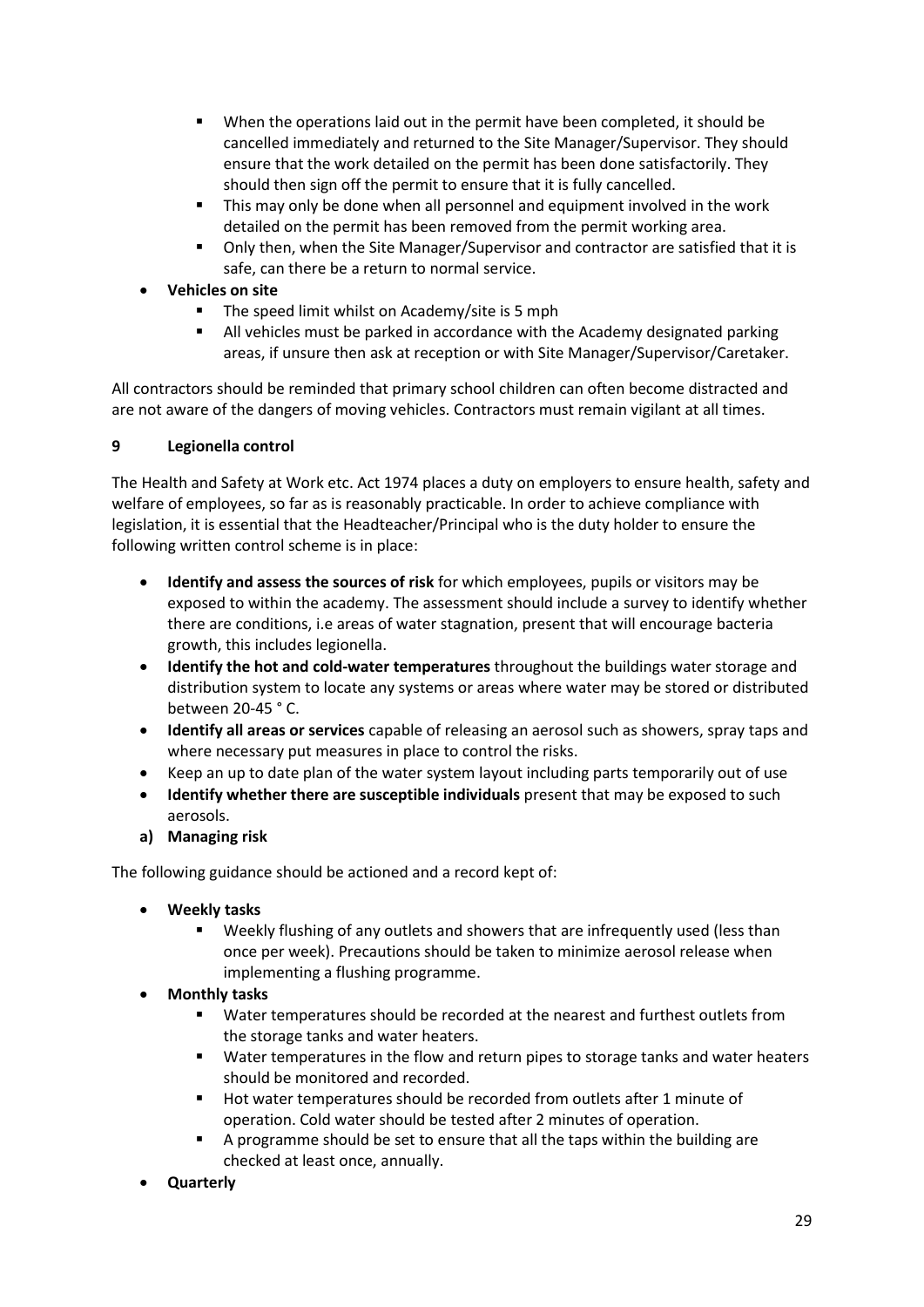- All showerheads and hoses should be dismantled, cleaned and descaled on a quarterly basis. This action should be recorded.
- **Six monthly**
	- The cold water storage tanks should be inspected and temperatures recorded to cover storage, supply and distribution temperatures and general conditions.
- **Annually**
	- The condition of the tanks should be reviewed annually. Where the presence of organic material, vermin and water quality deterioration is identified, remedial action should be conducted. Where required a sample should be taken from the drain outlet.

## **b) Schools holidays, low occupancy periods, six week summer break**

It is extremely important to manage the risk of legionella during school holidays and periods of low water usage or closures. Such times will provide the perfect opportunity for bacterial growth and proliferation including the growth of legionella within the academies water systems and services.

The following actions should:

- When the school is occupied but at a significantly lower capacity to normal then the outlets which are used less than once per week should be flushed weekly.
- When the school is not in use at all during the holiday periods including outbuildings, sports halls/gym etc.) Then all tanks, calorifiers and associated outlets should be thoroughly flushed prior to the commencement of the new term. This should be recorded. Water samples should also be considered for collection prior to the start of the new term.

#### **10. Manual handling**

The Manual Handling Operations Regulations 1992 (MHOR), (as amended in 2002) apply to a wide range of manual handling activities, including lifting, lowering, pushing, pulling or carrying. The load may be either animate, such as a person, or inanimate, such as a box.

The MHOR establish a clear hierarchy of measures for dealing with risks from manual handling:

- Avoid hazardous manual handing operations, "so far as is reasonably practicable"
- Assess any hazardous manual handling operations that cannot be avoided
- Reduce the risk of injury, so far as is reasonably practicable
- **a) Manual Handling Risk Assessment**

The responsible person, the Headteacher/Principal or their delegated member of staff is responsible for the following:

- Manual handling risk assessments will be completed for moving loads that cannot be avoided (see appendix HS16/HS16a/HS16b).
- Information, instruction and training will be provided to employees.
- Wherever possible the load to be moved will be reduced e.g. is it possible to split the load into smaller units?
- Use appropriate equipment for reducing the need for manual handling, e.g., trolleys to eliminate/or reduce the risk of injury.

The following **guidelines** should not be exceeded and each individual must be aware of their own physical capabilities and should not attempt to move any object that is beyond their capabilities.

• **For men and women**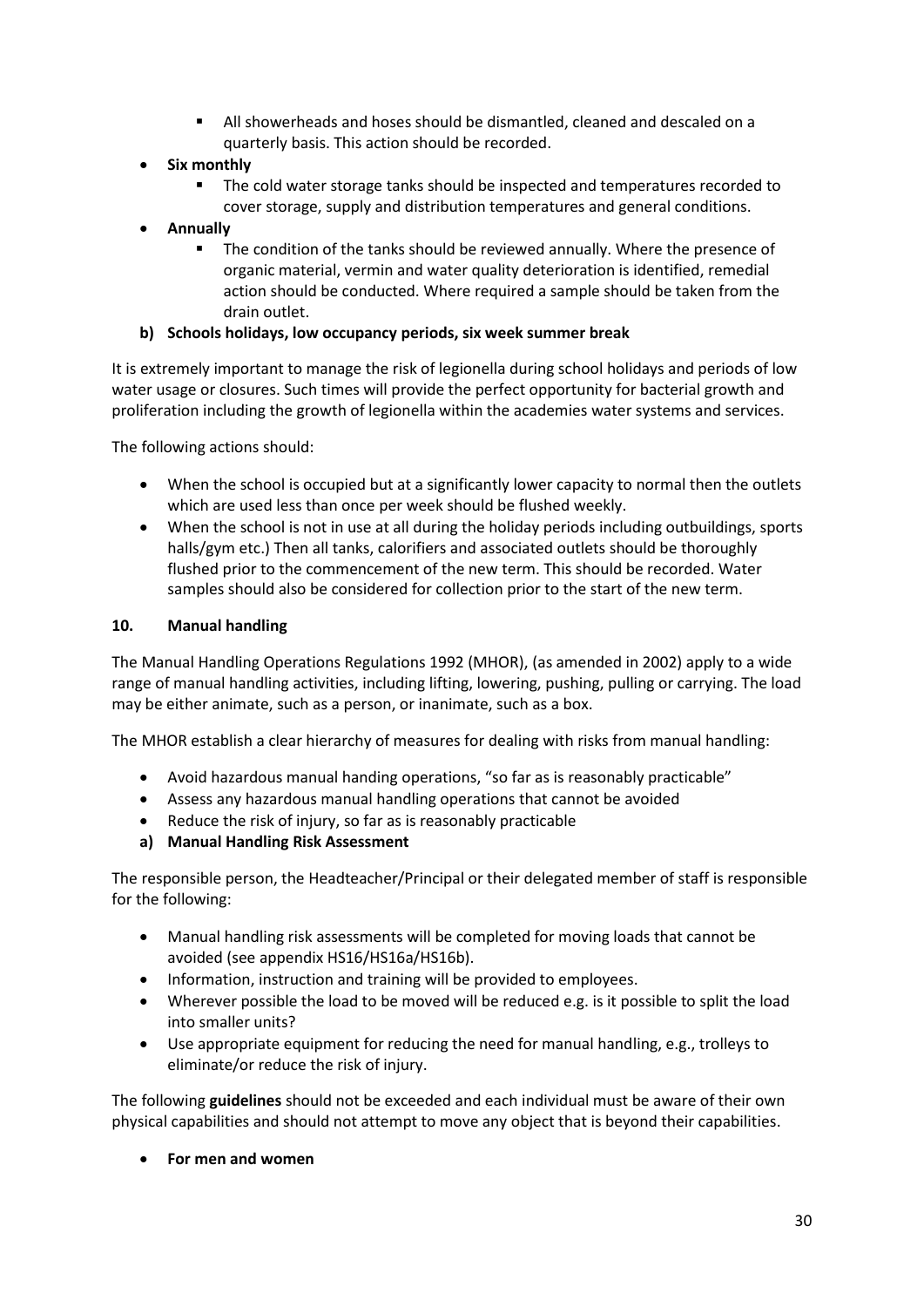## Force to stop or **start the load Men 20kg, Women 15kg**

## Sustained force to **keep the load in motion Men 10 kg, Women 7 kg**

Manual handling problems often come from poor workplace environment or job design. Hazardous activities include:

- Lifting heavy or awkward loads
- Using excessive force
- Repeated handling of heavy loads
- Poor posture and twisting when handling

All employees must complete on-line manual handling training. This should be available to all staff on-line and records kept of training undertaken.

## **11** Display Screen Equipment

The Health and Safety (Display Screen Equipment) Regulations 1992 explains that the employer needs to protect employees from risks associated with DSE i.e., computers and laptops.

A user is defined in the regulations as "an employee who habitually uses display screen equipment as a significant part of his/her normal work". This is usually interpreted as continuous period of an hour or more on most days of the week. The employee's line manager will identify DSE users.

To comply with DSE regulations the "Responsible Person" the Headteacher/Principal or delegated member of staff must:

- Analyse workstations to assess and reduce risks (see appendix HS15/15a)
- Make sure controls are in place
- Provide information and training
- Provide eye and eyesight tests on request and special spectacles if needed
- Review the assessment when the user or DSE changes

All DSE users must complete on-line DSE training and assessment which will provide a workstation assessment and provide information and training. Records must be kept of training completed.

## **a) Health risks with DSE**

Some DSE users may experience fatigue, eyestrain, upper limb problems and backache from overuse or improper use of DSE. These problems can also be experience from poorly designed workstations or work environments. The causes may not always be obvious and can be due to a number of factors,

Changes in activity may help users, the following is advised:

- Stretch and change position
- Look into the distance from time to time and blink often
- Change activity before you get tired rather than recover
- Short frequent breaks are better than longer, infrequent ones.

## **b) Eye tests**

Upon request of the DSE user, identified by their line manager, (see above) the academy will pay for a test to be carried out by a qualified optician. Only "users" are entitled to receive corrective appliances paid for by the academy.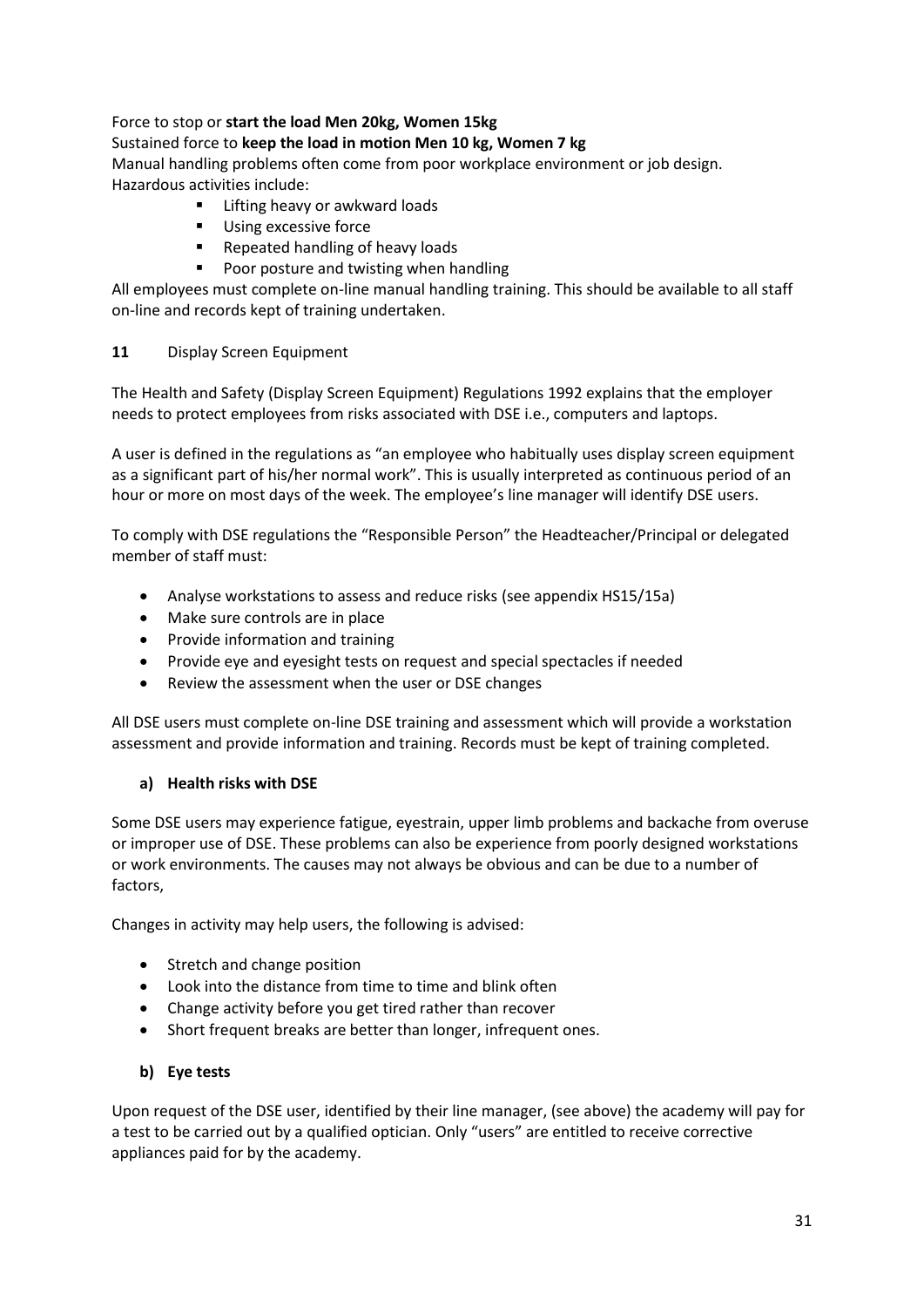"Normal" corrective appliances are at the user's own expense, but users needing "special" corrective appliances will be prescribed a special pair of spectacles for display work only. The academy liability for the cost of these is restricted to payment of the cost of a basic appliance, i.e. of a type and quality adequate for the user's work.

There is no evidence to suggest that DSE work will cause permanent damage to eyes or eyesight. Eye tests are provided to ensure users can comfortably see the screen and work effectively without visual fatigue.

# **c) Working from home**

Staff may need to work from home and it is the responsibility of the employer to ensure that if using DSE in the home on a regular basis then a DSE risk assessment be carried out. This must be done in conjunction with the DSE user and line manager and a copy held by on the staff file. (see HS15/HS15a)

# **12 Training and competence**

The Health and Safety at Work etc. Act 1974 places a duty on the employer to provide information, instruction, training and supervision. All employees are required to cooperate with the academy and the Trust in undertaking their legal duties.

The HSE describes competence as "the combination of training, skills, experience and knowledge that a person has and their ability to apply this to perform a task safely". Other factors, such as attitude and physical ability, can also affect someone's competence.

Someone's level of competence only needs to be proportionate to their job and place of work. You would not need, for example, the same health and safety competence to work in an office as you would on a construction site.

The academy will appoint competent people to assist them in meeting their health and safety duties.

Where members of staff do not have the necessary training to complete a task e.g., carrying out risk assessments, then appropriate training will be provided. Or it may be that manual handling training, or DSE training is required in order for someone to complete "so far as is reasonable" their tasks in a safe manner.

The completion of mandatory on-line training for all staff is required. (See details below)

# **a) Health and Safety Inductions – new staff**

All new employees of the academy will complete a Health and Safety induction and records kept, this will be provided by their relevant line manager at the beginning of their employment (unless there are extenuating circumstances). Inductions must include:

- The location of the Health and Safety Law Poster
- Health and Safety responsibilities outlined in their job description
- How they can access health and safety policies and information?
- Who can they talk to about any health and safety concerns or issues they may have?
- **First Aid Provision**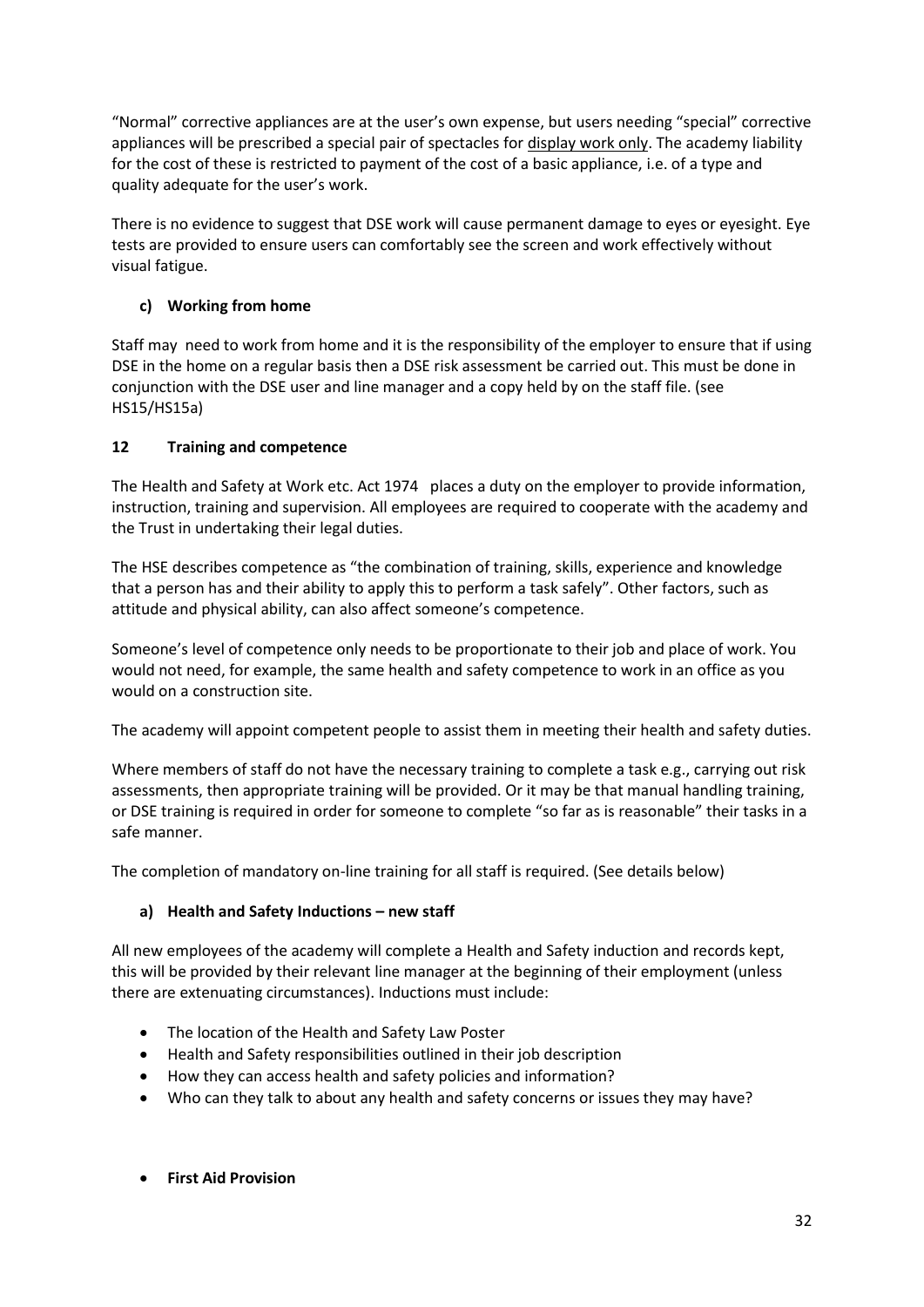- First Aid boxes
- **Exercise First Aiders**
- **Accident/Incident/Near Miss reporting**
	- Location of Accident/incident/near miss forms
	- Reporting procedures
- **Fire and Emergency Procedures**
	- What to do in an emergency
	- What does the fire alarm sound like e.g., continuous or intermittent sound?
	- A walk around the fire escape routes, final fire doors and route(s)
	- Location of assembly points
- **Welfare facilities**
	- Eating, drinking and rest arrangements
	- Toilet facilities
- **Personal Protective Equipment (PPE)**
	- Relevant to the job-any PPE should be suitable and sufficient for the hazards identified in the risk assessment
	- Who is responsible for ordering supplies of PPE?
	- Safe storage of PPE

## **b) Health and Safety training – all employees**

- Mandatory on-line training vi[a HR Infospace](https://www.infospace.org.uk/hr/) must be completed by all employees and records kept within 8 weeks of start of employment.
	- Asbestos Awareness & Management Training is mandatory for the link Health and Safety Governor, Headteacher/Principal, School Business Manager and Site/Manager/Supervisor/Caretaker of all Trust academies.
	- Specific job training- dependant on job role. The line manager of the employee will identify the training required e.g., risk management, risk assessment training. This could be face-to-face delivery, or on-line and these are outlined as a matrix in Appendix HS21

In the case of an employee who has been employed before the above mandatory Health and Safety training requirements have been adopted by the academy, staff members must complete the mandatory training within 8 weeks from the date of this policy (unless there are extenuating circumstances) signed by the Chair of Governors.

In the case of the Asbestos Awareness and Management training the Chair of Governors, Head Teacher, School Business Manager, Site Manager/Supervisor/Caretaker, if not already, must complete the training within 8 weeks of taking up their post.

## **c) Health and Safety information and training records**

## • **Health and Safety Induction**

On completion of the health and safety induction, the employee will be required to sign the record form to say that they have been provided with, and understand the information provided.

• **On-line training**

Employees who complete on line health and safety training should ensure copies of certificates produced are kept by both the employee and School Business Managers.

• **Face-to-face delivery of health and safety training**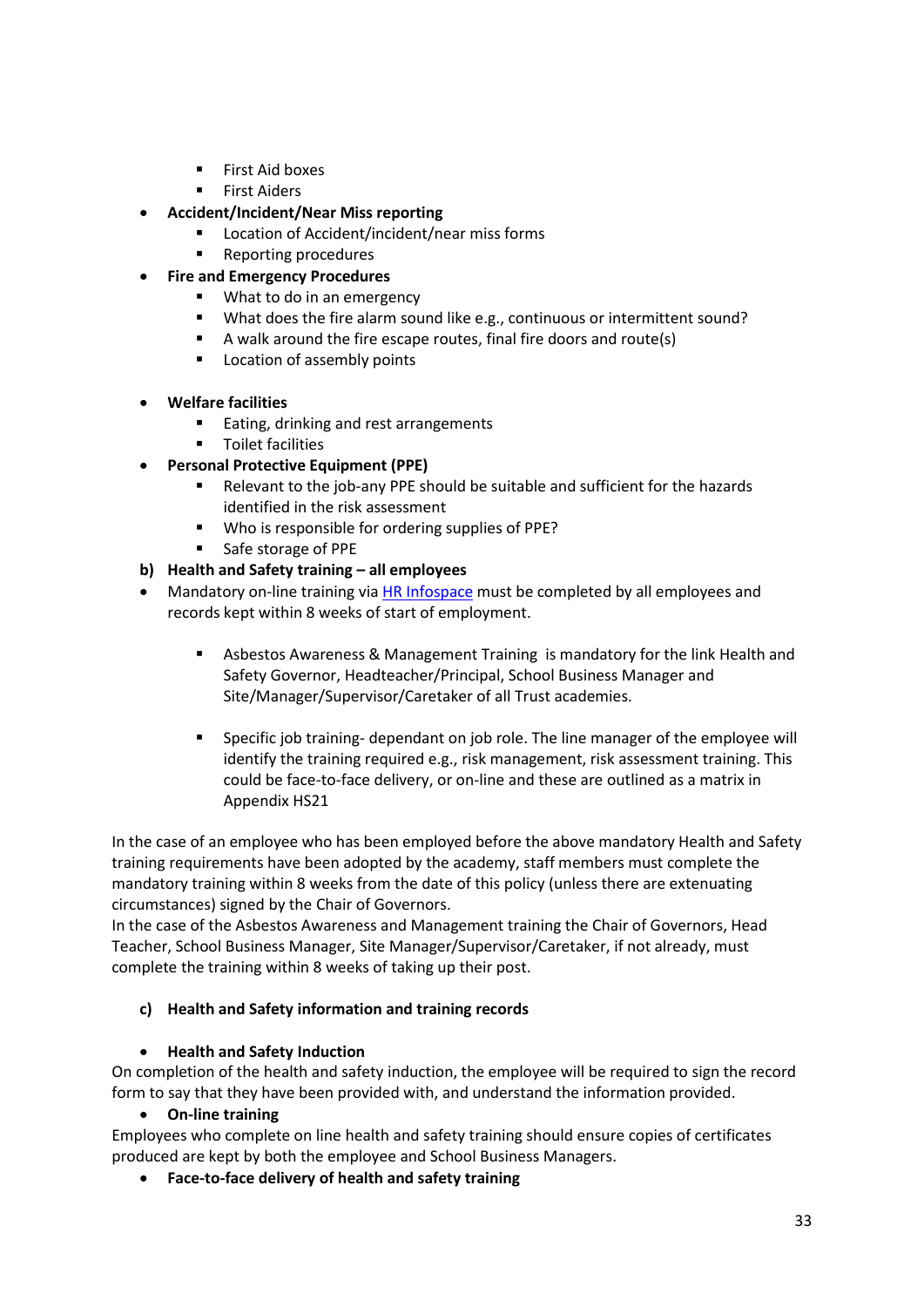Certificates and records of attendance for employees who have attended and successfully completed courses in health and safety should be kept by both the employee and School Business Managers.

## **13. Control of Substances Hazardous to Health (COSHH)**

The COSHH Regulations 2002 require employers to control substances hazardous to health and to put in place control measures to prevent or reduce employee's exposure to such substances. All reasonable steps will be taken to substitute substances for safer alternatives, as is reasonably practicable, and to ensure that employees, pupils and visitors are not exposed to substances hazardous to health (see appendix HS17).

Using chemicals or other hazardous substances at work can put people's health at risk. Even within seemingly low risk environments people can encounter a range or substances capable of being hazardous to health.

## **a) Actions to evaluate and control risks include:**

- Completing an inventory identifying all hazardous substances used on the academy premises and obtaining material safety data sheets.
- Wherever possible replace hazardous substances with safer alternatives.
- A risk assessment is completed for the use of any substances, which present a significant health risk.
- Ensuring that any equipment required for controlling risk is being adequately maintained.
- Ensuring all staff have received information, instruction and training where required.
- Ensuring records of assessments are being kept on the premises and made available on request to any relevant people.
- Ensure that the exposure of personnel to substances hazardous to health is either prevented or adequately controlled.
- Ensure that any equipment provided to control the risk e.g., local exhaust ventilation, fume cupboards, personal protective equipment (PPE) is adequately maintained.

## **b) Hazard symbols and hazard pictograms**

Classified substances can be identified by their warning labels and carry the pictograms detailed below

| Old CHIP Symbol | New CLP symbol | Illustration |
|-----------------|----------------|--------------|
|                 | (Pictogram)    |              |
|                 |                | Toxic        |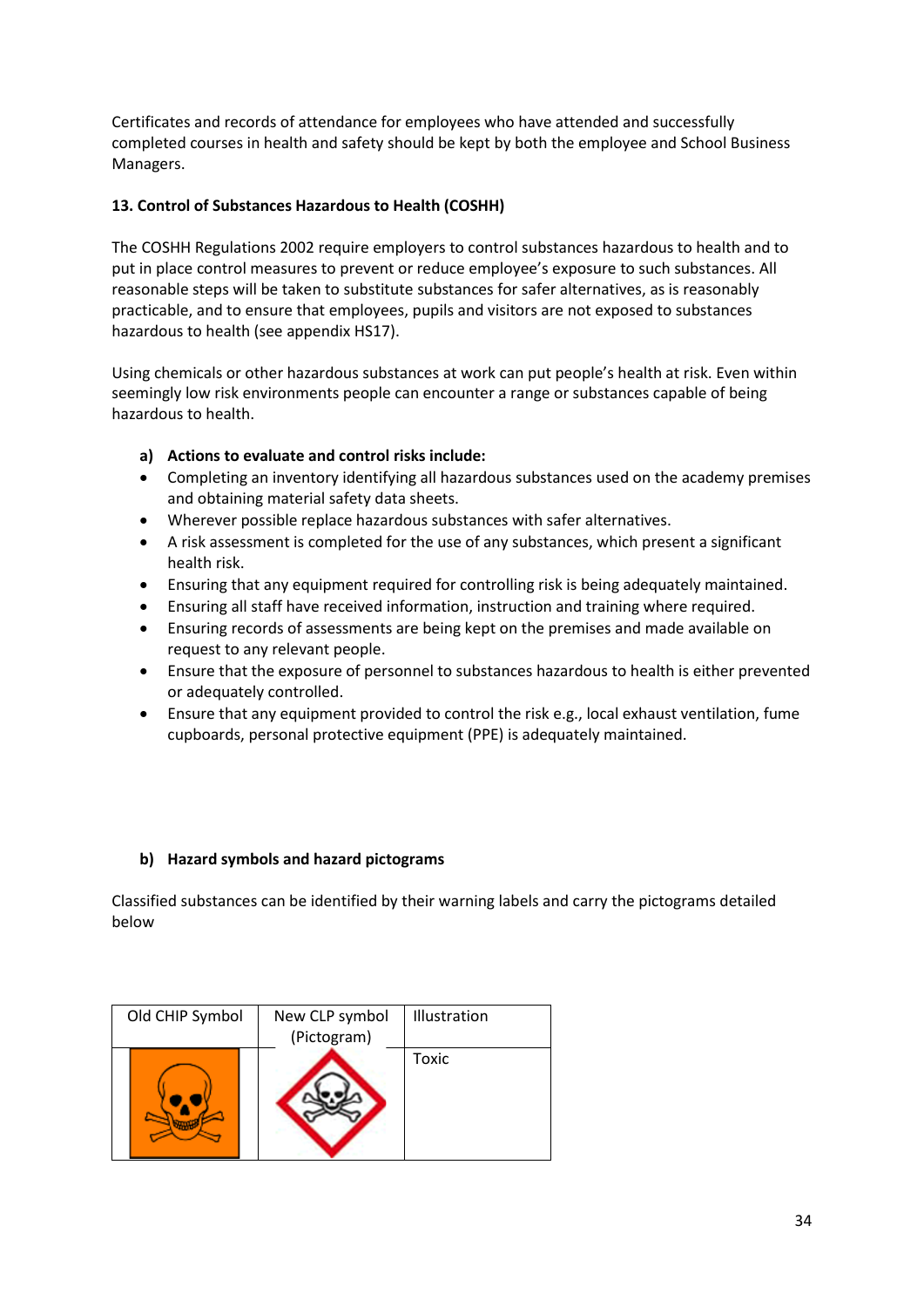|  | Harmful   |
|--|-----------|
|  | Oxidising |
|  | Explosive |
|  | Flammable |

There are also new pictograms, which symbolize serious longer term hazards such as:



Serious health hazard (Symbol: health hazard) Carcinogenic and respiratory

sensitization



Gas under pressure (Symbol: Gas cylinder)

Such substances may be hazardous through inhalation, ingestion, absorption or contact through the skin.

#### **c) Material Safety Data Sheets**

Should be obtained from the manufacturer/supplier. Data sheets are not by themselves suitable and sufficient COSHH risk assessment. The information in the data sheet must be compared to the particular task and circumstances in which the substance is to be used and a decision made about the measures necessary to adequately control exposure.

**d) Health Surveillance**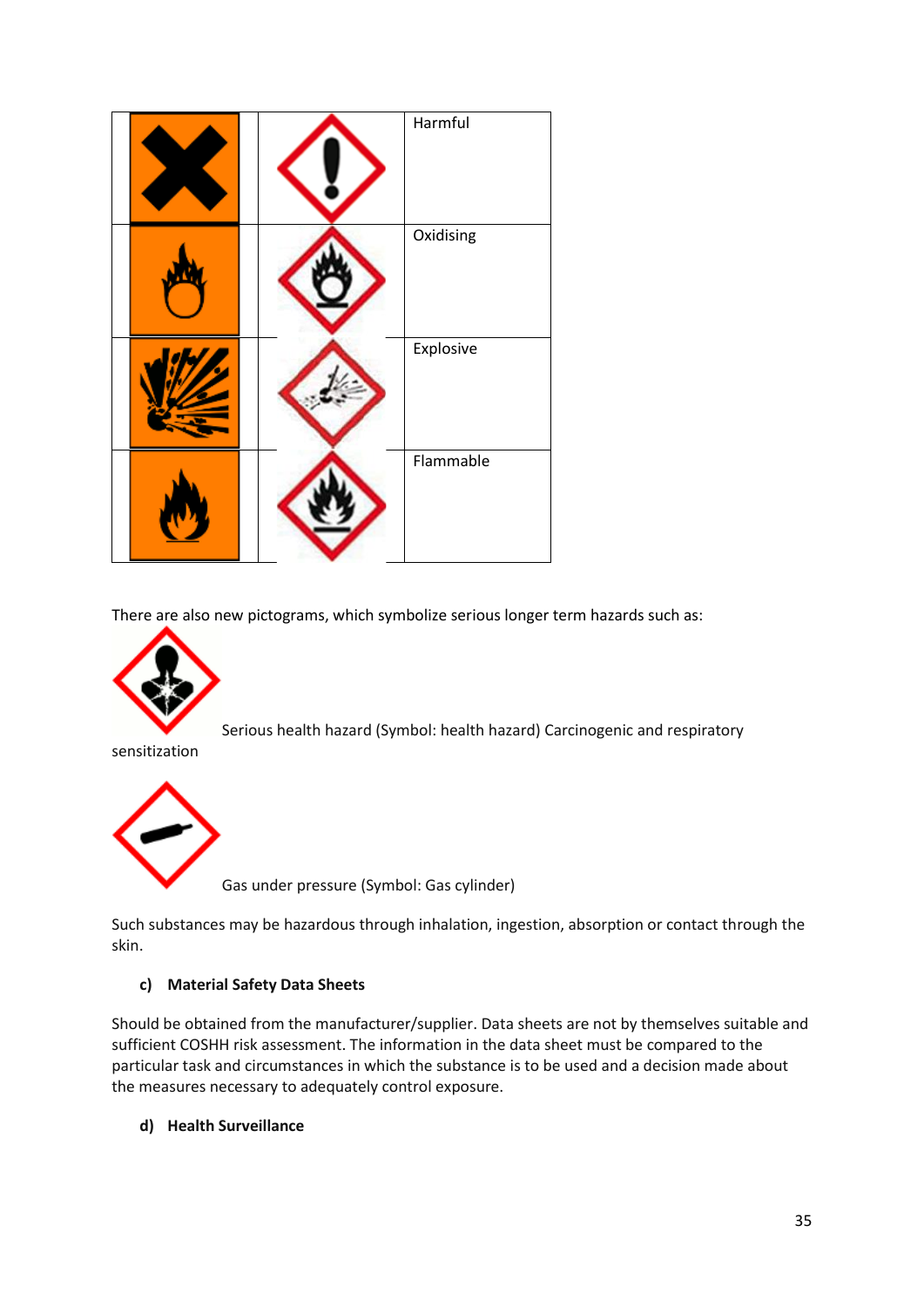Health surveillance is only required in certain circumstances and is dependent on individual circumstances. Where there is a reasonable likelihood that an identifiable disease or adverse health effect associated with exposure will occur and the risk assessment shows that health surveillance is appropriate for the protection of employees these should be carried out. Advice must be sought from the DoNESC Head of Operations/Health and Safety Committee prior to initiating health surveillance.

- Records relating to named individuals must be kept for 40 years.
- Advice should also be sought from Occupational Health (contact Georgia Evans [georgia.evans@donesc.org](mailto:georgia.evans@donesc.org) for further information on OH provider) if there is any uncertainty regarding the need for health surveillance.

## **e) Exceptions to COSHH Regulations**

There are exceptions to these regulations, which are already being controlled by their own specific legislation. E.g. asbestos, lead, radioactive substances.

## **14 Gas Safety**

The Gas Safety (Installation and Use) Regulations 1998 requires employers and self-employed persons to ensure that any gas appliance, installation, pipework or flue installed at any place of work under their control is maintained in a safe condition, so as to prevent risk of injury to any persons.

## **a) Competence**

No person may work on gas fittings or appliances unless they are competent to do so. These requirements apply to both natural and liquefied petroleum gas (LPG). The work on gas fittings must be carried out by someone on the Gas Safe Register. Any work undertaken by KERSHAW will be undertaken by a competent person.

Registered engineers are issued with a unique license number and a photo ID card. The card will list specifically the types of work that the engineer is qualified to undertake. The School Business Manager or their delegated person must ensure that any contractor not provided via KERSHAW, who they have engaged to work on gas fittings, is Gas Safe Registered and appropriately qualified for the work to be carried out.

This can be checked by contacting the Gas Safe Register online or calling on 0800 4085500

## **b) Gas work**

Includes:

- The installation, repair or service of a gas boiler.
- Installation or repair of a gas fire, gas cooker, hob or water heater.
- Any other work on heat producing appliances involving the gas supply pipework, flues, or combustion chambers if connected to either a natural gas of LPG supply.

## **c) Monitoring**

The Gas Safe Register will periodically monitor the work undertake by registered gas engineers to ensure that they understand and continue to work to the standards set out in legislation and in accordance with the rules of registration. They will also investigate complaints about unsafe gas work.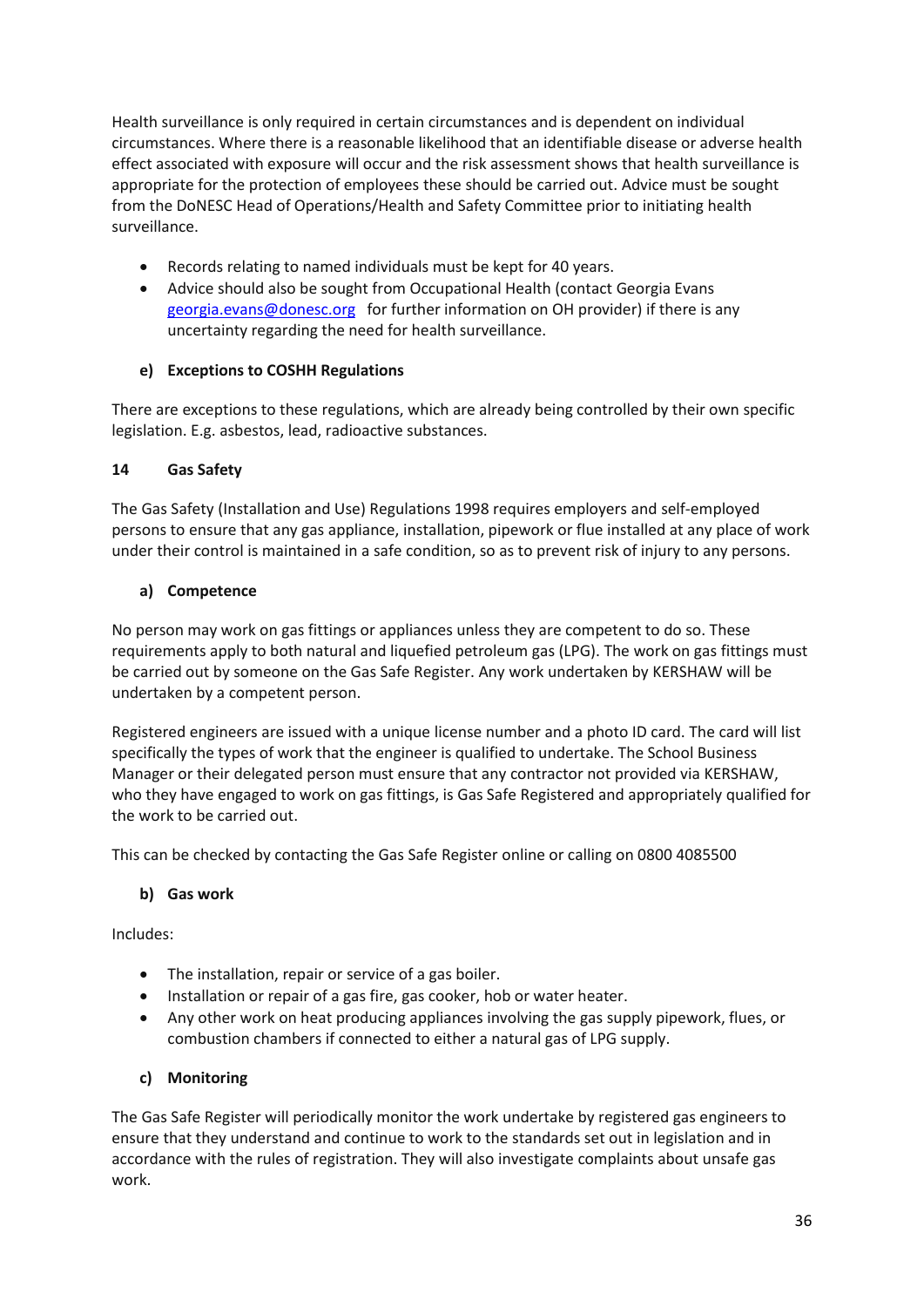## **d) The basic requirements**

The Headteacher/Principal or their delegated employee will ensure:

- All gas systems and appliances are operated and maintained so as to prevent, as far as is reasonably practicable, danger to persons or property.
- Only persons authorised to work on gas installations do so (See above "Competence").
- Use a competent engineer to install, maintain or repair appliances.
- Ensure that gas pipework, appliances and flues are regularly maintained.
- Check all rooms with gas appliances have adequate ventilation do not block air inlets to prevent draughts, and do not obstruct flues and chimneys.

## **e) If you suspect a gas leak**

- Turn off the supply and immediately call the **National Gas Emergency Service** on **0800 111 999** for natural gas.
- For LPG call the supplier if in doubt, evacuate the building and inform the police and well as the National Gas Emergency Service or your gas supplier.
- Do not turn a gas supply back on until a leak has been dealt with by a Gas Safe Registered Engineer.
- Contact the appropriate DNEAT/ST BENET'S personnel nominated on the DNEAT/ST BENET'S Incidents Reporting form (see appendix HS03 and Incident form HS09)

## **f) Maintenance**

All gas appliances, flues, pipe work and safety devices will be maintained in a safe condition. The Headteacher/Principal or their delegated person will ensure they are inspected by a competent person who is a Gas Safe Registered engineer, in accordance with current industry practice. Periods between inspections may vary depending on the equipment and use and should follow manufacturer's recommendations. Annual inspections will be a minimum frequency.

- Equipment should be designed, operated and maintained to make sure dangerous levels of carbon monoxide are not produced.
- It should not be used in poorly ventilated spaces
- There should be enough ventilation to remove combustion products.
- Operators are fully trained use a safe procedure for purging, lighting up and shutting down.

## **15 Asbestos Management**

Asbestos awareness training has been covered in section 13 Training and Competence (see HS13)

Many schools, built before 2000, will contain some form of asbestos. Asbestos-containing materials (ACMs) include:

- asbestos lagging used as thermal insulation on pipes and boilers
- sprayed asbestos used for thermal insulation, fire protection, partitioning and ducts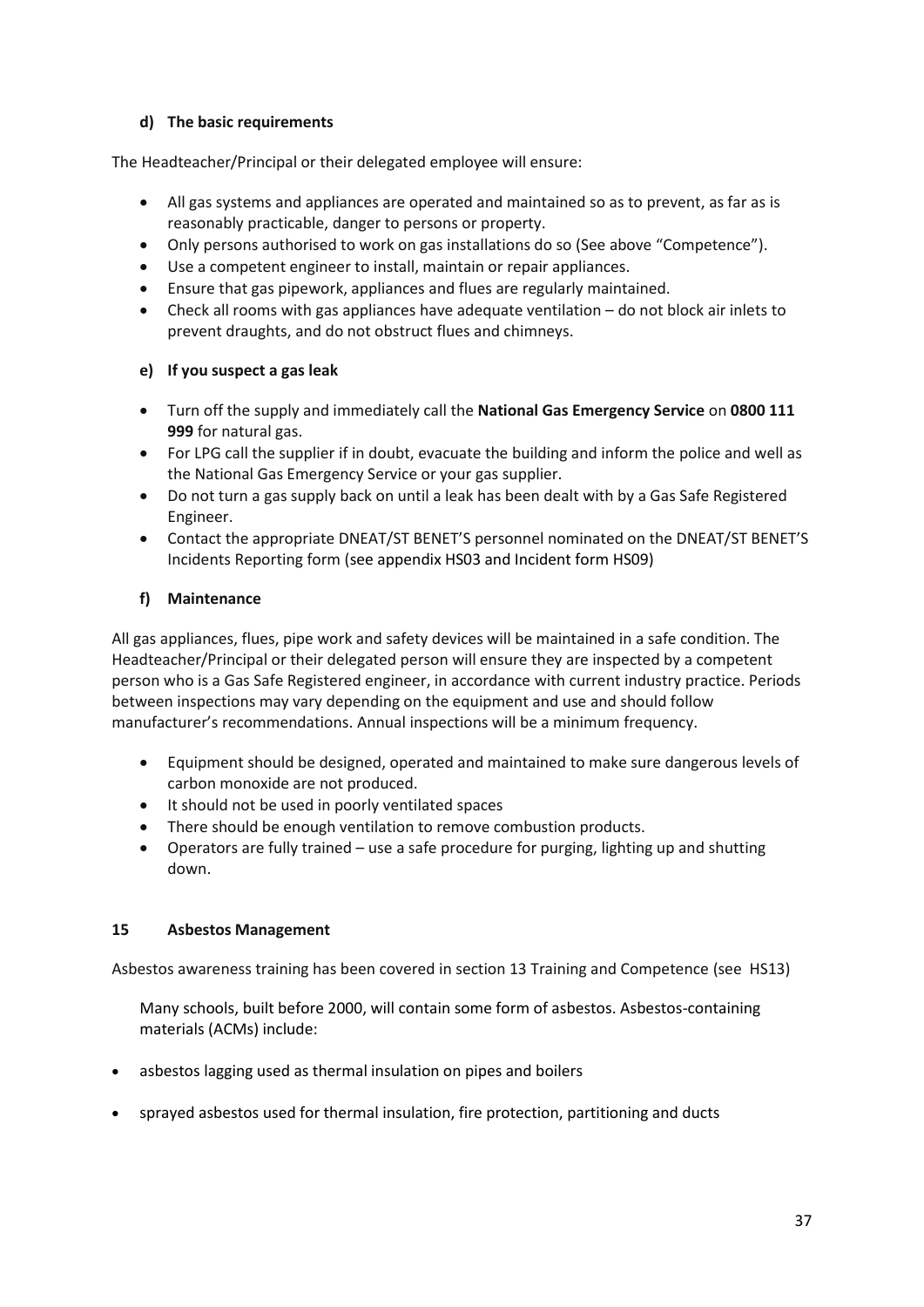- asbestos-insulating board (AIB) used for fire protection, thermal insulation, partitioning and ducts
- some ceiling tiles
- floor tiles
- cement roofing and guttering
- textured coatings

Those most at risk of disturbing ACMs are tradespeople, caretakers, etc. The school's plan needs to contain provisions to ensure that information about the location and condition of ACMs is given to anyone who might disturb these materials. The Headteacher/Principal should also ensure that staffs likely to disturb asbestos are suitably trained

The Headteacher/Principal need to ensure staff are made aware of the potential hazards when dealing with asbestos. All staff should be instructed not to disturb or damage ACMs, for example by pinning work to walls. They should also report damage to school fixtures or fittings that could lead to the release of asbestos fibres, e.g. damage to ceiling or floor tiles, or to column seals in system-built schools.

The Headteacher/Principal responsibilities include:

- keeping an up-to-date record of the location and condition of ACMs in the school (Asbestos Management Plan see HS20 and guidance HS13 )
- assessing the risks from any ACMs in the school

- making plans to manage the risks from ACMs in the school
- putting those plans into action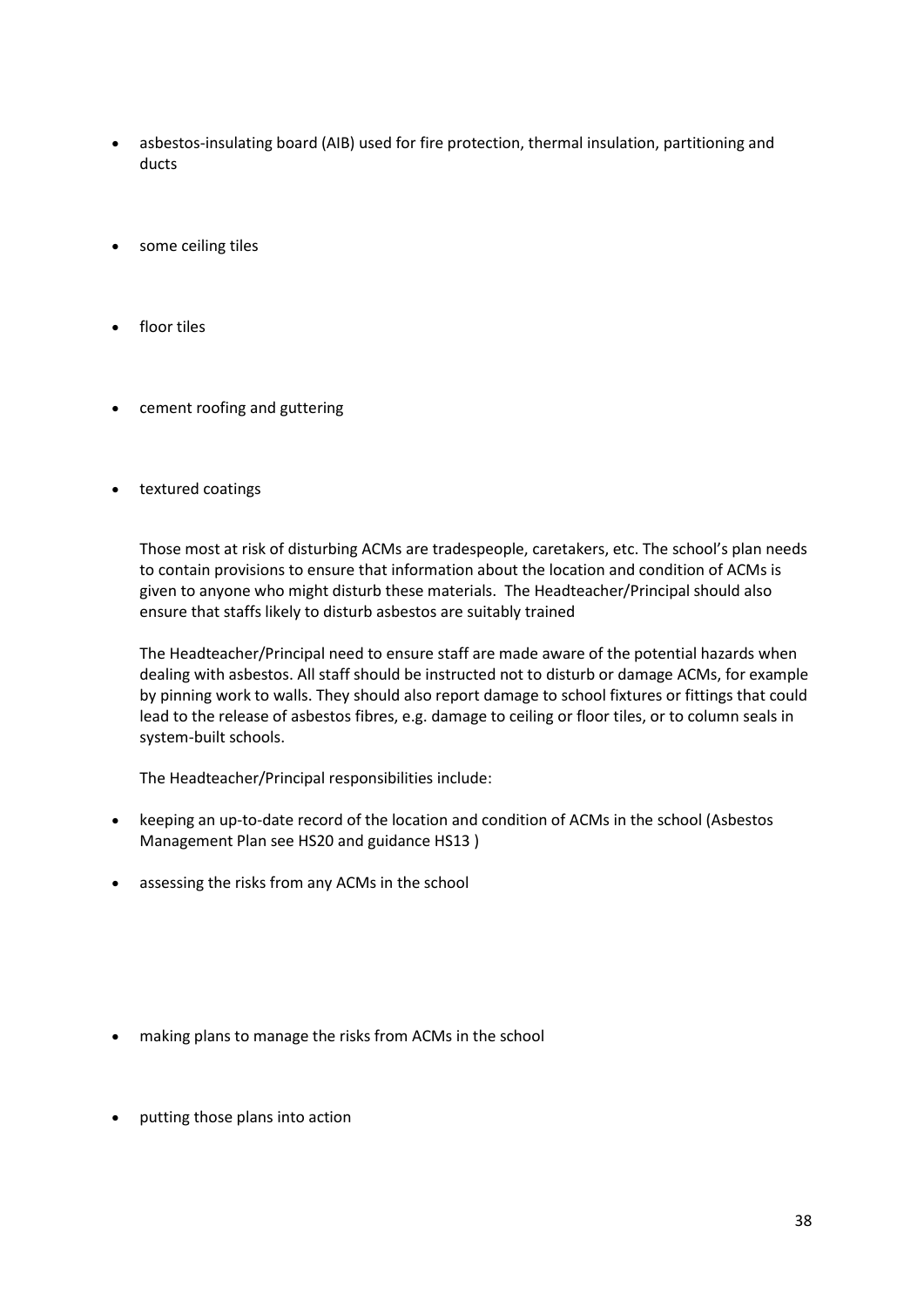#### **16 Keeping Livestock and School Dogs**

Schools may wish to keep a small number of animals (eg chickens or rabbits) to encourage children to learn about animals and their care and to teach them about the sources of food. The keeping of hooved animals is not sanctioned by the Trust due to the risk of disease and the possible impact on the business continuity of the academy and this must be noted when introducing new animals to the school environment. Reading Dogs for Schools must be fully risk assessed, the training and qualification of the dog handlers checked and relevant insurance in place before dogs are allowed on the premises. Academies who wish to introduce a school dog must also seek written permission from the CEO of the Trust.

Issues to consider include the following.

• Ensuring that someone involved is experienced in the housing, feeding, handling and care requirements.

• Ensuring that continuous animal care will be available at all times, including at weekends and over the holidays.

• Ensuring that funding for setting up and maintaining stock, including veterinary fees, will remain available.

• Considering for how long the animals will be kept and where they will go if not kept permanently.

• Checking that anyone that may be affected by the animals, e.g., other members of the school and neighbours are happy with arrangements.

• Ensuring that suitable secure housing and containment is provided for the animals and that their other needs are met.

• Ensuring the health and safety of pupils, staff and other people that may come into contact with the animals and follow the CLEAPSS guidelines.

• Registration with DEFRA may be required (and anyone keeping poultry is encouraged to do so too) and check the DEFRA web site regularly for the current requirements.

## **17 Mental Health and Wellbeing**

Mental health includes an individual's emotional, psychological, and social well-being. It affects how people think, feel, and act. It also helps determine how pupil, staff and other people handle stress, relate to others, and make choices.

The Trust and academy leaders will promote positive mental health in the workplace by:

- Training and supporting Mental First Aiders in the work place,
- Using the HSE Management Standards across the Trust to highlight areas of stress factors and work with staff and managers to review current working practice.
- Promoting and using th[e ACAS framework](https://www.acas.org.uk/index.aspx?articleid=1900) for positive mental health at work

#### **18 Individual Academy Policy Arrangements**

#### **The Harleston Federation Procedures and Arrangements**

The following procedures and arrangements have been adopted to ensure compliance with the Trust's Statement of Intent. All up to date guidance can be found on the Norfolk LA [HRInfospace](https://www.infospace.org.uk/hr/) and/or **Trust templates** provided under the appendices to this policy.

#### **Lead Governor for Health and Safety**

The lead governor with responsibility for scrutiny of health and safety performance is Fiona Wilson.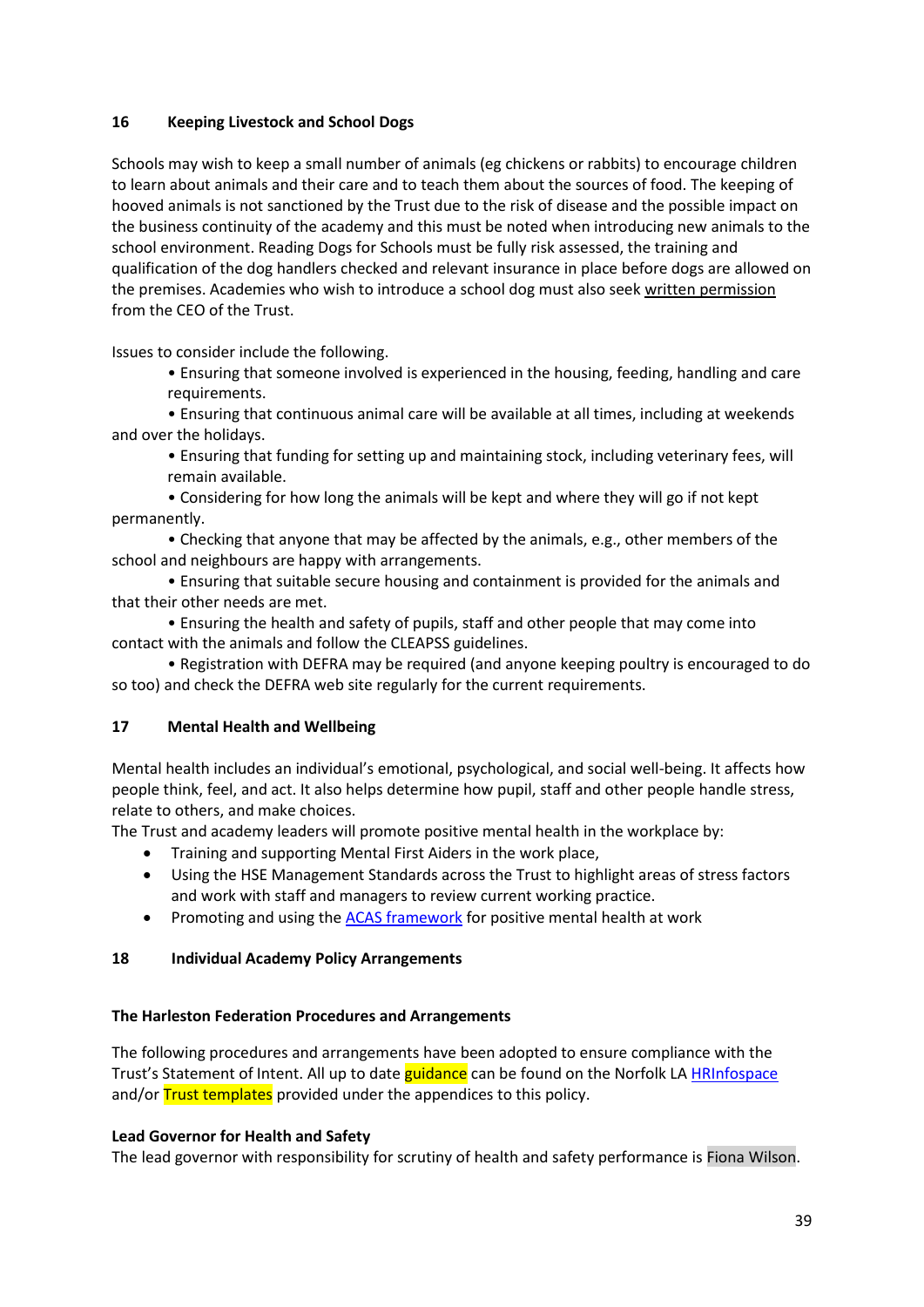#### **Risk Assessment:**

#### **General Risk Assessment**

General Risk Assessment will be coordinated by Emma Johnson following guidance and templates available. They will be responsible for ensuring the actions required are implemented (see appendices HS01,HS01a&HS07)

#### **Fire Safety**

A fire risk assessment will be carried out and local fire safety procedures developed for the premises by Dave Clements (risk assessments by T&P Fire) following guidance and templates available (see appendices HS04/a/b) A copy of the competency questionnaire (HS04a) is completed and held with the risk assessment

#### **Manual Handling**

Manual handling risk assessments will be carried out by Dave Clements following guidance and templates available (see appendices HS16 a-c).

#### **Computers and Workstations**

Computer and workstation risk assessments will be carried out by Helen Dixon following guidance and templates available (see appendix HS15/15a).

#### **Hazardous Substances**

Dave Clements will identify hazardous substances for which no generic assessment exists in the Codes of Practice mentioned below, following guidance and templates (see appendix HS17) available.

#### **Violence to Staff**

Assessment of the risks of violence to staff will be carried out by Emma Johnson following guidance and templates available (see appendix HS18). This assessment cross-refers to the academy's behaviour policy.

#### **Lone Working**

Assessment of the risks of lone working staff will be carried out by Emma Johnson following guidance (Trust Lone Working Policy) and templates available (see appendix HS18).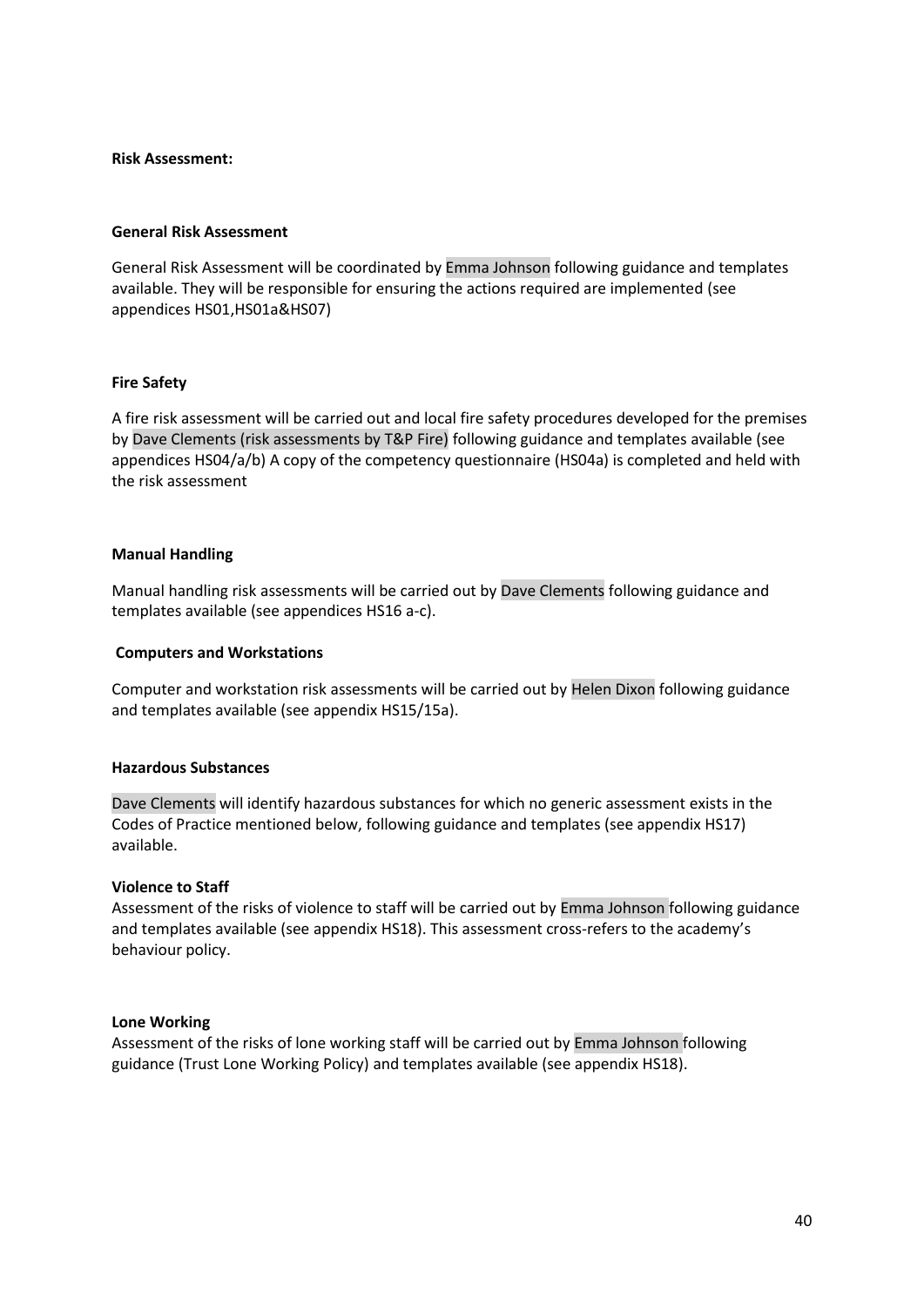#### **Risk Assessment of Curriculum Activities**

Risk Assessments for curriculum activities will be carried out by relevant Heads of Department/Heads of Faculty using health and safety curriculum Codes of Practice available.

#### **Caretaking Code of Practice**

Assessment of the risks to Caretakers will be assessed by Dave Clements following the Caretaking Code of Practice guidance available (see appendix HS06).

#### **Driving for Work**

Assessment of the risks of driving for business will be carried out by Emma Johnson following guidance and templates available (see appendix HS19).

#### **Handling Money**

Assessment of the risks of handling money (if applicable) will be carried out by Emma Johnson following guidance and templates available.

#### **Home Working**

Assessment of the risks of staff working from home will be carried out by Emma Johnson following guidance and templates available.

#### **Consultation with Employees**

Union-appointed safety representatives are James Cracknell, Louise Dolan, Sally Deemer

Consultation with employees not represented by a union is provided through Rob Connelly

#### **Safe Plant and Equipment**

Plant and equipment will be inspected, maintained and, where necessary, tested by appropriate contractors (KERSHAWS) appointed by the Trust.

Routine local testing of emergency lighting, fire alarm call points, flushing of infrequently used water outlets and monthly water temperature monitoring will be carried out by the caretaker/site manager.

Any problems or defects regarding plant and equipment should be reported to Dave Clements.

#### **Cleaning arrangements**

The academy is cleaned by: our own team of cleaners following guidance set out in the Trust approved Cleaning Policy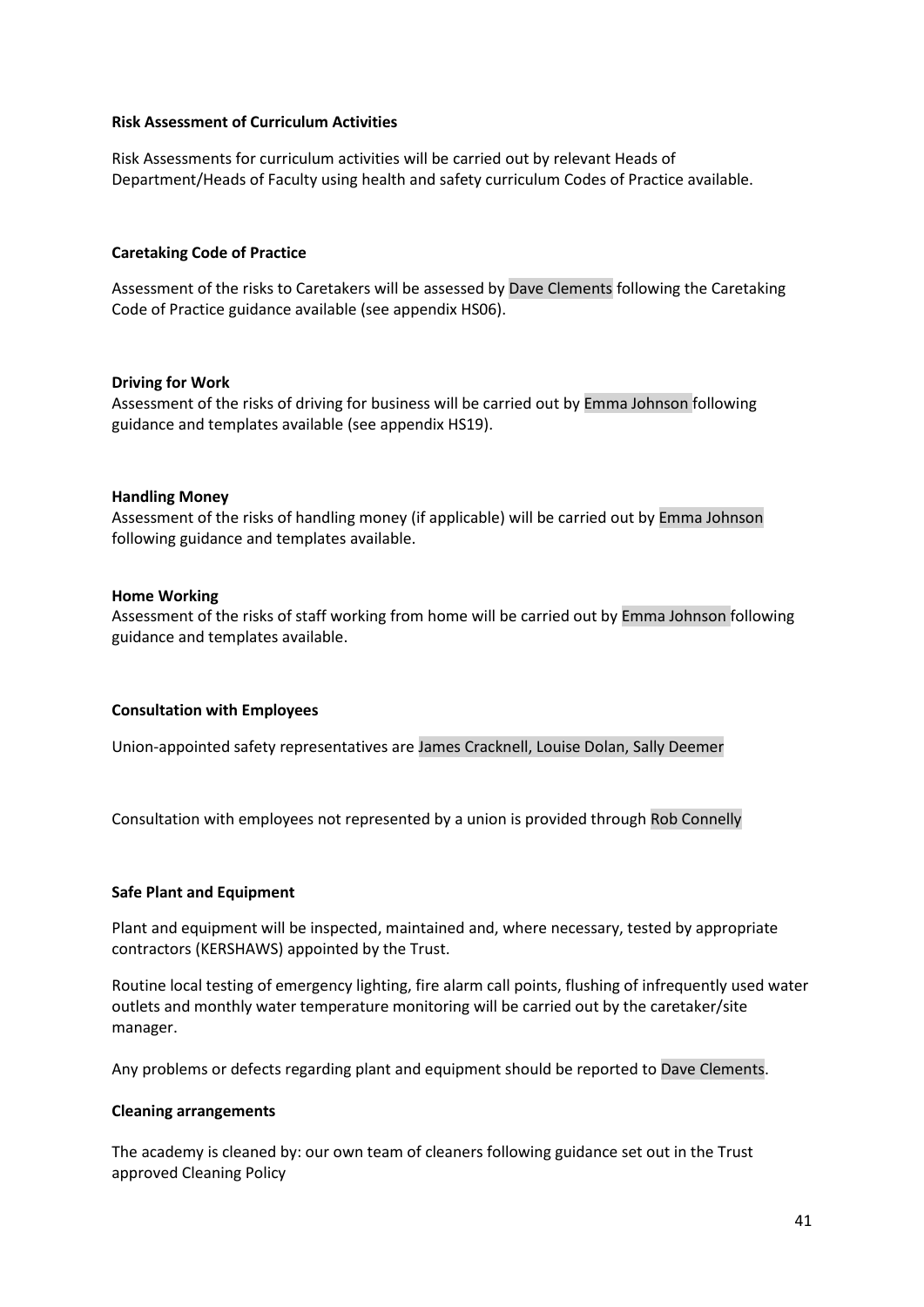Safe working procedures for cleaning staff are devised by: Emma Johnson & Dave Clements These procedures are held: with the caretaker and the school office Problems relating to cleaning are dealt with by: Dave Clements

#### **External lettings**

External lettings are dealt with by: Helen Dixon Where necessary, health and safety information will be passed on to the letting group's e.g. contact personnel, safety rules, emergency procedures, hazard reporting etc.

#### **Information, Instruction and Training**

#### **Information and Advice**

A [Health and Safety Law Poster](http://www.hse.gov.uk/pubns/books/lawposter.htm) is displayed in the staff room of both schools.

Health and safety advice is available from the Headteacher/Principal/health and safety coordinator/Sharon Money [sharon.money@donesc.org](mailto:sharon.money@donesc.org) 01603 882329

#### **Health and Safety Training:**

#### **Induction**

Health and safety induction training will be provided for all new employees and for work experience placement students by Emma Johnson following guidance and templates available. This covers the following areas as a minimum:

- **•** Fire arrangements for the workplace, including assembly point, exit routes, fire alarm sounder and specific details as they relate to the premises.
- First aid arrangements first aid contacts and location of first aid equipment.
- Details of asbestos containing materials which are relevant to the place(s) of work
- Welfare facilities toilets, kitchen, rest areas.
- Incident reporting requirements.
- Display Screen Equipment assessment/home working if applicable
- Staff responsibilities (general, specific arrangements such as checking portable electrical equipment using the checklist, responsibility for pupil safety in lesson planning and delivery).
- Relevant risk assessments which apply to the work and safe working practice
- **■** Arrangements for competency development such as mentoring, job shadowing, training courses and what work tasks cannot be carried out until the required competency level is achieved.
- Means to report building defects and Premises Headteacher/Principal/line manager information.
- Premises security and any lone working requirements.
- Pupil safety and safeguarding

Short health and safety e-learning modules are provided which cover core subjects including manual handling, display screen equipment and fire. Use of these courses may not necessarily replace the need for staff to attend a formal training course or receive further instruction and information, for example, lifting techniques for manual handling.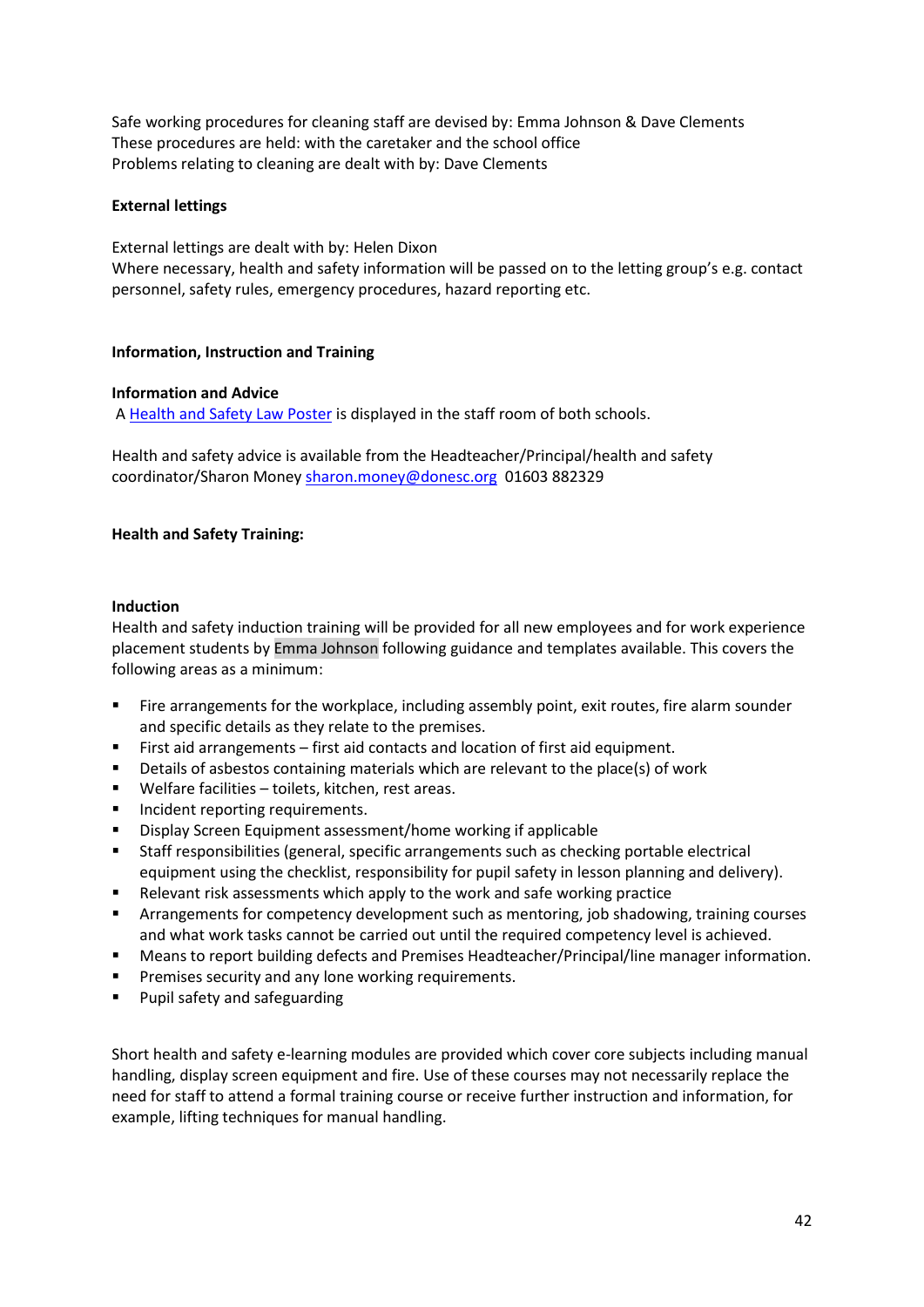Staff and governors named below have received or will receive health and safety training in the following areas:

## **Strategic Health and Safety Management and Premises Management Training**

- Health and Safety Awareness for Governors: TBC
- Health and Safety Management for Headteacher/Principals: : Rob Connelly
- Health and Safety for Managers: Emma Johnson/Dave Clements
- Premises Management 1 General: Emma Johnson/Dave Clements
- Premises Management 2 Asbestos: Emma Johnson/Dave Clements
- Premises Management 3 Fire Safety Risk Assessment: Emma Johnson/Dave Clements
- General Risk Assessment: Emma Johnson/Dave Clements

## **Curriculum/Subject Specific Health and Safety Training**

## **Secondary Science**

- CLEAPSS Health and Safety Management for Heads of Science: : Claire Leeder
- CLEAPSS Radiation Protection Supervisor : Claire Leeder
- CLEAPSS Health and Safety for Science Technicians : Claire Leeder/Ben Cockett

# **Secondary Design & Technology**

- CLEAPSS Health and Safety Management for Heads of D&T: Claire Leeder
- CLEAPSS The Safe and Effective D&T Technician: Claire Leeder
- Level 2 Award in Food Safety Claire Leeder, Molly Harris, Caroline Simmonds, Carolyn Whittleton, Tracey Hunt

## **Primary and Secondary PE and School Sport**

- Risk Management in PE (primary and secondary subject leaders): Claire Leeder (ASHS) Stacey Street (HPA)
- Ensuring Pupils are Safe in PE (primary teachers and coaches): Mark Carlyle/Stacey Street
- Norfolk/ Suffolk PE Teaching Competence Standards (NPETCS) (primary support staff and cover supervisors): Mark Carlyle/Stacey Street
- Safe Supervision of Swimming: Claire Leeder/Mark Carlyle

[include academy specific policies eg D&T/PE safety policy]

## **Occupational Risks**

- First Aid at Work: ASHS 3 day training Rebecca Beaumont, Molly Harris, Gemma Moore, Claire Leeder. HPA included in Paediatric below which is a 3 day course
- Emergency First Aid at Work: ASHS Ellie Barnes, Dave Clements, Lewis Disbury, Sharon Ellis, Lucy Field, Paula Frost, Karen Holloway, Emma Johnson, Luke Martin, Sophie Merry, Caroline Miller, Luci Waters, Carolyn Whittleton, Callum McGraffin. HPA – Phil Adams, Jo Ayling, Ava Barber, Debbie Baugh, Lindsay Black, Elizabeth Brand, Erica Brooks, Sam Bullingham, Viktorija Denney, Alison Etteridge, Sharon Farmer, Deborah Frary, Vicky Gateshill, Becky Gower, Sydney Gray, Kimberley Green, Kirby Green, Rebecca Hambling, Lisa Keating, Mufti Khanom, Sue Kubala, Kate Longford, Jason Mullen, Karen Poll, Tracey Smith, Ashley Snowling
- Paediatric First Aid (for schools with children up to age 5): Susan Deurden, Kira Ling, Lizzie Ingram, Vicki Scofield, Bev Beaumont, Karen Bircham
- Moving and Handling of Disabled Pupils: n/a
- Musculoskeletal Injuries Rehabilitation Scheme Referral Managers Training: n/a
- Norfolk Steps training: Gene Miller, Laura Botwright, Dan Stagg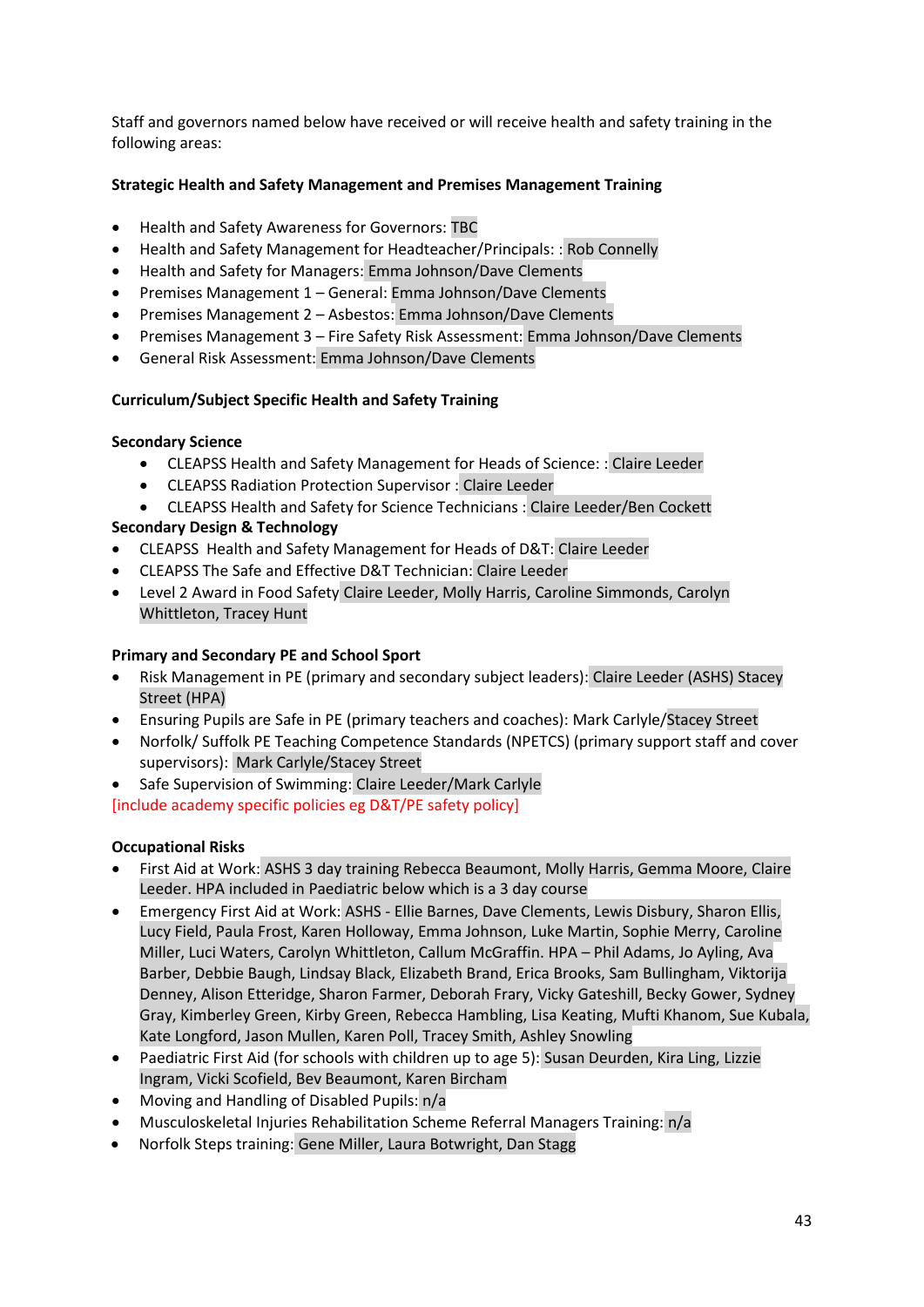## **Caretaking/Site Management**

- IOSH Working Safely : Dave Clements
- Ladder Use and Inspection : Dave Clements
- Health and Safety Workshop (COSHH): Dave Clements, Mark Kerrison, Harley Allman, Paul Wilkinson, Phil Adams, Sophie Merry, Marie Reeder, Daphne Bye, Josie Keable, Kathleen Kerrison, Linda Bedwell, Gemma Binns, Gemma Patnell, Carol Bullen, Sharon Wilkinson, Phil Hall
- Institute of Sport and Recreation Management (ISRM) Pool Plant Operators Certificate: Dave Clements, Harley Allman
- Livestock Welfare : : n/a

#### **Health and Well-Being**

- Well-Being Facilitators: Emma Johnson, Catherine Adams, Jason Mullen, Jon Treby, Carla Cook
- Mental Health First Aider: Jason Mullen, Molly Harris, Catherine Adams, Sara Baker,

#### **Minibuses**

• Approved Minibus driver training: Mark Kerrison, Lucy Field, Ellie Barnes, Jon Treby, Paula Frost, Luke Martin, Catherine Adams, Rob Connelly

#### **Training Records and Training Needs Identification**

Health and safety training records are held by: Emma Johnson

Training needs will be identified, arranged and monitored by: Emma Johnson/Dave Clements

#### **Incident Reporting and Investigation**

All accidents and cases of work-related ill health involving employees (or non-employees where the injury is potentially caused by a deficiency in activity, equipment or premises must be recorded and reported to the Trust (see Section 4 and Appendix HS09) Forms should be completed on line.

Minor injuries to non-employees (i.e. pupils and visitors) where first aid is given will be reported on the First Aid Record of Treatment form. These forms are kept at: the school office

Emma Johnson will investigate all incidents and act on findings to prevent a recurrence.

#### **First Aid**

First aid box/es is/are kept at: ASHS – School Office, main kitchen, Art (room 27), science prep room, Food tech (room 33), swimming pool, library, minibus and nurture (room 34). HPA – School office

#### **First Aid Kits at Harleston Primary**

| <b>Number</b> | <b>Class</b> | <b>Year Group</b> |  |
|---------------|--------------|-------------------|--|
|               | Lilliput     | <b>Nursery</b>    |  |
| 2             | Shaftsbury   | Reception         |  |
| 3             | Rudolf       | Reception         |  |
| 4             | Cousteau     | Year 1            |  |
| 5             | Attenborough | Year 1            |  |
| 6             | Cavell       | Year <sub>2</sub> |  |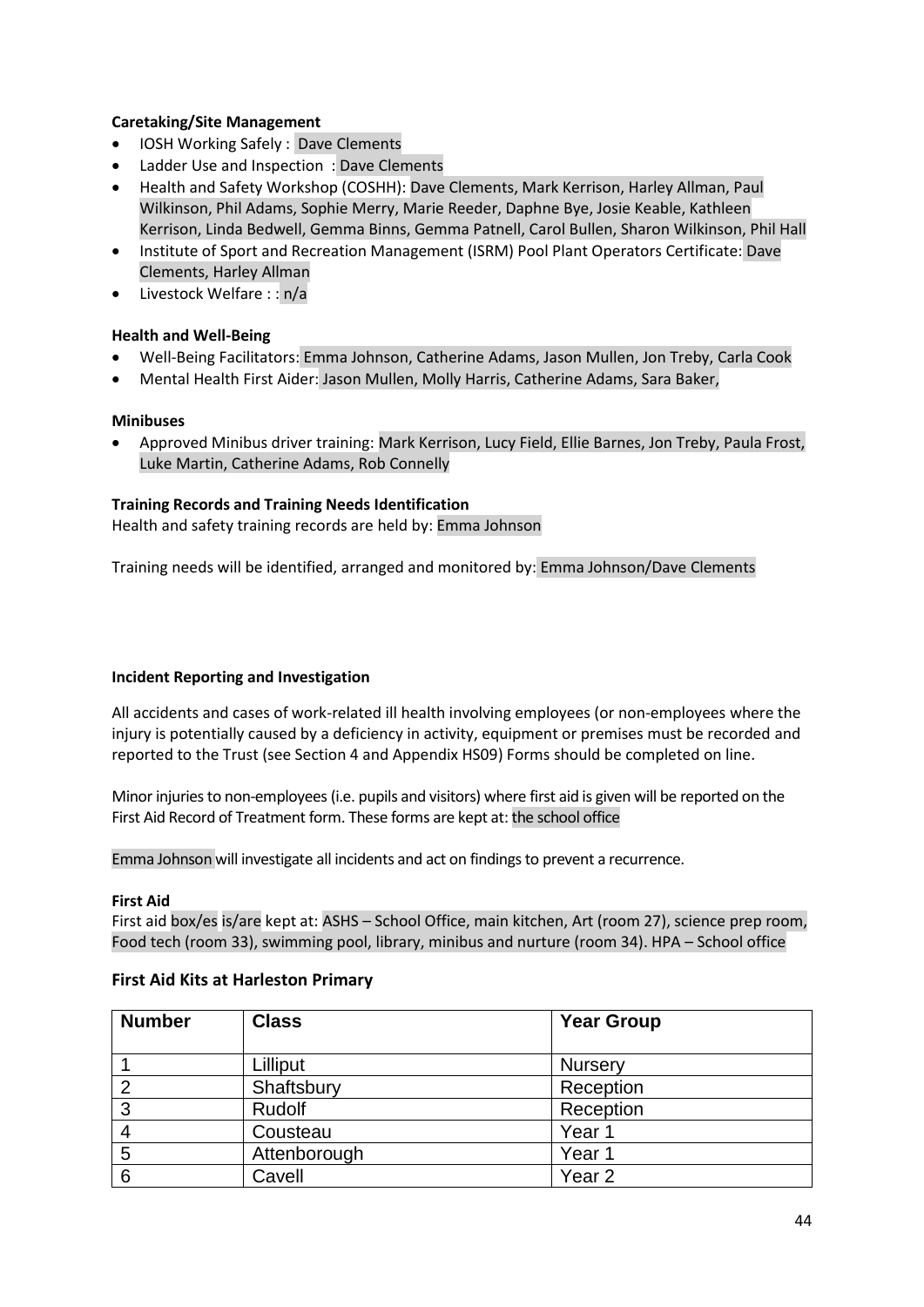| $\overline{7}$ | Nightingale           | Year <sub>2</sub>   |
|----------------|-----------------------|---------------------|
| 8              | Lama                  | Year <sub>3</sub>   |
| 9              | <b>Mother Teresa</b>  | Year <sub>3</sub>   |
| 10             | Parks                 | Year 4              |
| 11             | Mandela               | Year 4              |
| 12             | King                  | Year 5              |
| 13             | Pankhurst             | Year <sub>5</sub>   |
| 14             | Obama                 | Year <sub>6</sub>   |
| 15             | Malala                | Year <sub>6</sub>   |
| 16             | <b>Blackman</b>       | Year <sub>6</sub>   |
| 17             | <b>Staff Room</b>     | <b>Lower School</b> |
| 18             | <b>Computer Suite</b> | Mobile              |
| 19             | Library               | <b>Upper School</b> |
| 20             | Dove                  | <b>Upper School</b> |
| 21             | Mr. Mullens room      | <b>Upper School</b> |
| 22             | Lower School Hall     | Lower School        |

- The following employees are available to provide first aid: First Aid at Work: ASHS 3 day training Rebecca Beaumont, Molly Harris, Gemma Moore, HPA included in Paediatric below which is a 3 day course
- Emergency First Aid at Work: ASHS Ellie Barnes, Dave Clements, Lewis Disbury, Sharon Ellis, Lucy Field, Paula Frost, Karen Holloway, Emma Johnson, Luke Martin, Sophie Merry, Caroline Miller, Luci Waters, Carolyn Whittleton. HPA – Phil Adams, Jo Ayling, Ava Barber, Debbie Baugh, Lindsay Black, Elizabeth Brand, Erica Brooks, Sam Bullingham, Viktorija Denney, Alison Etteridge, Sharon Farmer, Deborah Frary, Vicky Gateshill, Becky Gower, Sydney Gray, Kimberley Green, Kirby Green, Rebecca Hambling, Lisa Keating, Mufti Khanom, Sue Kubala, Kate Longford, Jason Mullen, Karen Poll, Tracey Smith, Ashley Snowling
- Paediatric First Aid (for schools with children up to age 5): Susan Deurden, Kira Ling, Lizzie Ingram, Vicki Scofield, Bev Beaumont, Karen Bircham

#### **Supporting Pupils with Medical Conditions**

Prescribed medication will be administered to pupils following the Trust approved core policy

Emma Johnson is responsible for management of administration of medicines to pupils following the Trust approved core policy for Administration of Medicines to Pupils

#### **Site Security and Visitors**

All visitors must report to the school office where they will be asked to sign the visitors book and wear a visitors' badge.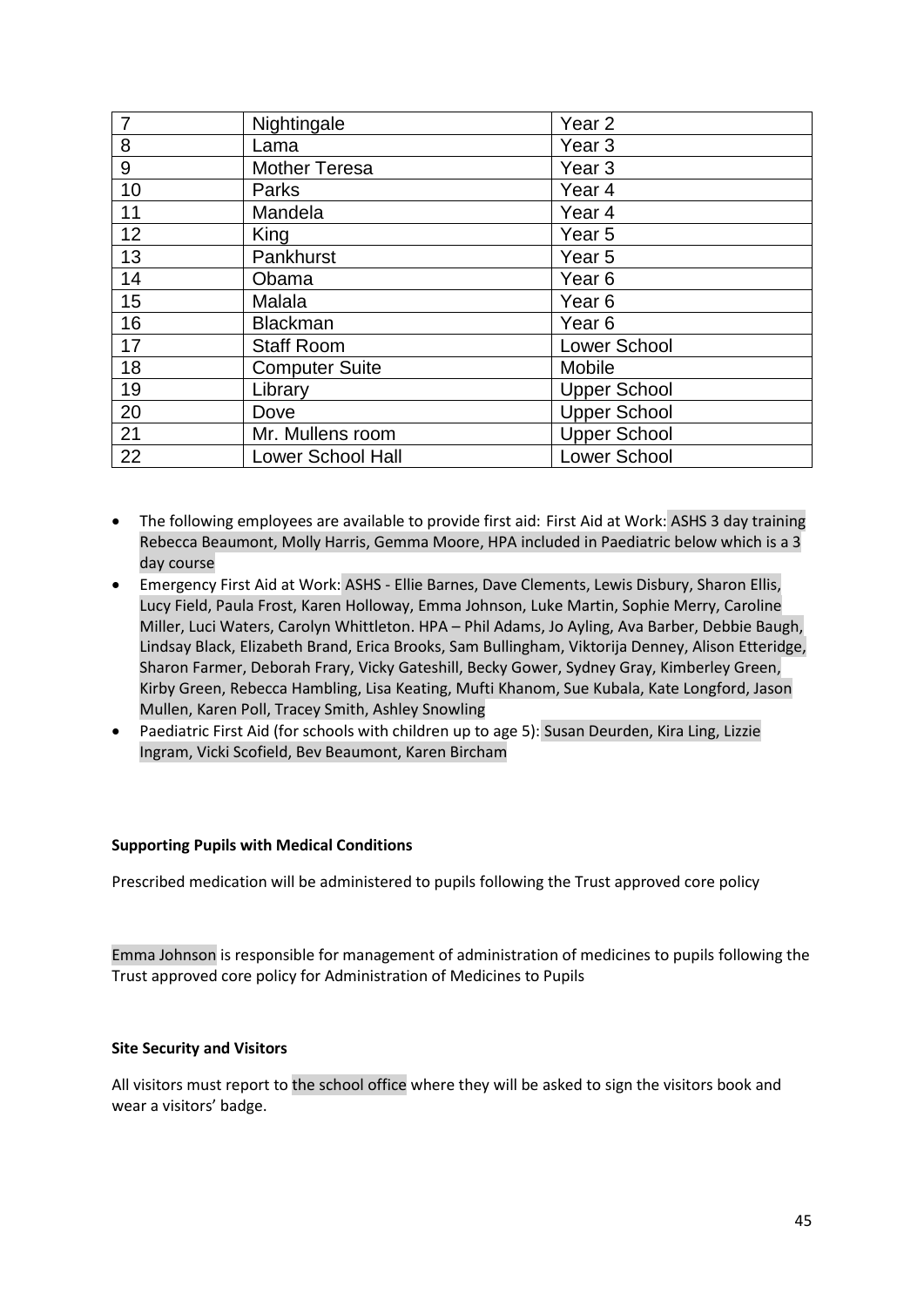Other arrangements to ensure the security of pupils and employees on site are: PIN coded doors in both schools, PIN coded gates at ASHS, duty staff before and after school and at break and lunch time. Covid specific procedures.

#### **On-Site Vehicle Movements**

The risks of persons and vehicles coming into contact will be controlled by the following measures: Buses delivering and picking up students will be supervised by staff. Duty staff will supervise the drop off/pick up of students/pupils from parents/carers vehicles where this takes place on the school site (i.e. in the car park) before and after school.

**Selection and Management of Contractors / Construction & Refurbishment works** Contractors and Construction Projects are selected approved and managed by the Trust. Guidance and templates available (Section 5 and Section 8).

#### **Management of Asbestos**

The asbestos register and asbestos management plan (HS20)is held at: the school office

Dave Clements is responsible for ensuring that contractors who may be working in areas where asbestos has been identified sign the register and that any changes to the register are notified to the Trust (email [fiona.garner@donesc.org](mailto:fiona.garner@donesc.org) ).

#### **Educational Visits**

Educational Visits The academy's Educational Visit Coordinator is:Mark Carlyle (HPA) and Karen Holloway (ASHS)

The academy utilises the advice and procedures for Educational Visits provided by Norfolk County Council/EVOLVE

## **Occupational Health**

Access to occupational health services is via Workplace Health&Wellbeing NNUH

#### **Emergency Procedures – Fire and Evacuation**

Escape routes are checked by/every: Assistant Caretaker, weekly

Fire extinguishers are maintained and checked by/every: T&P Fire annually and Dave Clements

Alarms are tested by/every: Dave Clements, Phil Adams, Mark Kerrison, Harley Allman, weekly at each site

Emergency evacuation procedures will be tested once every term.

## **Monitoring**

Routine inspections of the premises to ensure safe working practices are being followed will be carried out by Emma Johnson/Dave Clements

Inspections of individual departments and specific work areas will be carried out by Heads of Department or nominated staff.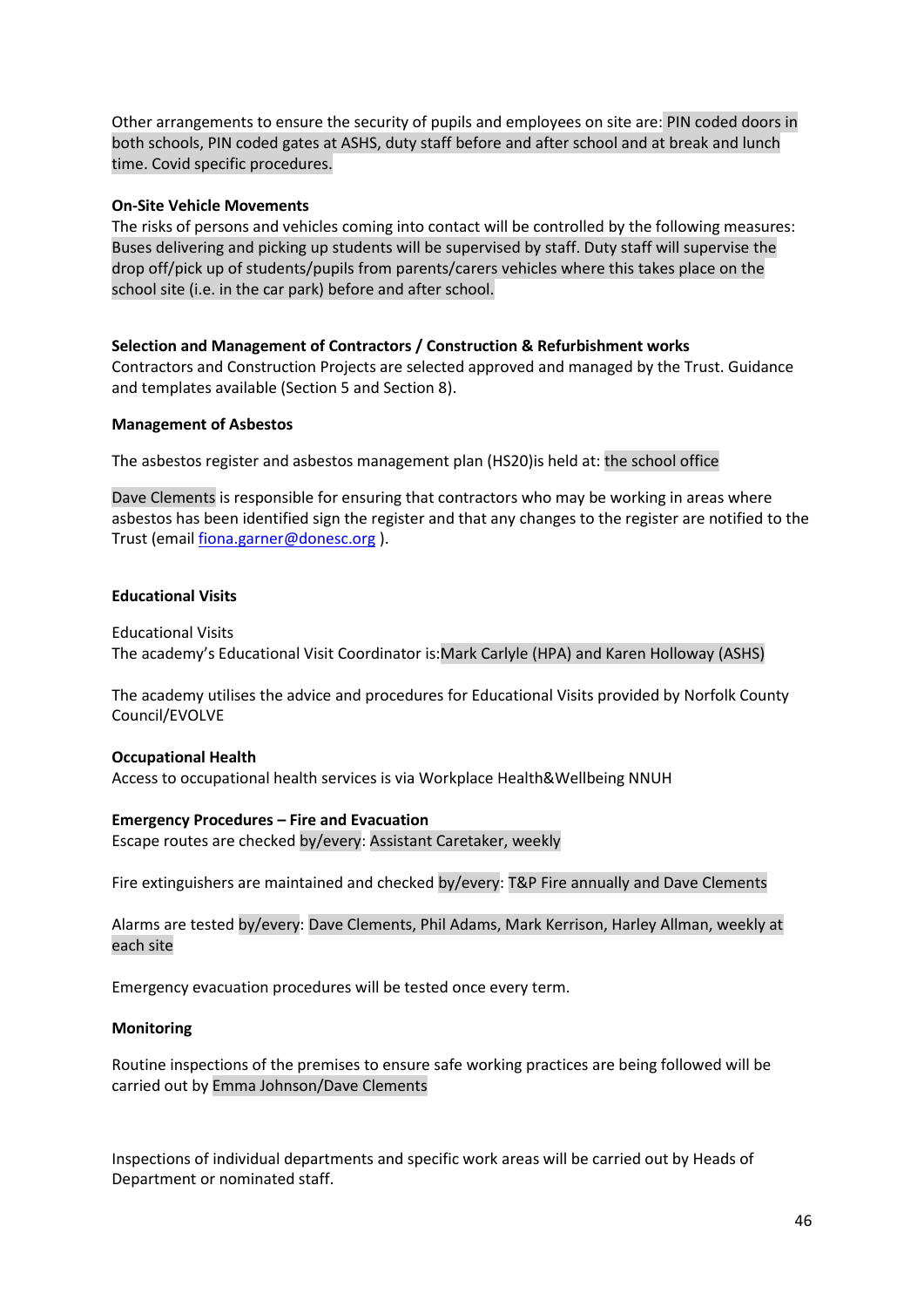**Review of Policy** This policy will be reviewed annually.

**Headteacher/Principal signature and date:**

**Chair of Local Governing Body signature and date:**

#### **19. COVID 19 GUIDANCE AND TEMPLATES TO BE USED DURING THE PANDEMIC**

19.1 All academies are required to follow the current COVID 19 risk assessment guidance and templates found on the [Norfolk County Council Website](https://www.schools.norfolk.gov.uk/coronavirus/health-safety-and-wellbeing) . The Trust will disseminate updates and current government information to all academies via the headteacher on an ongoing basis during the pandemic.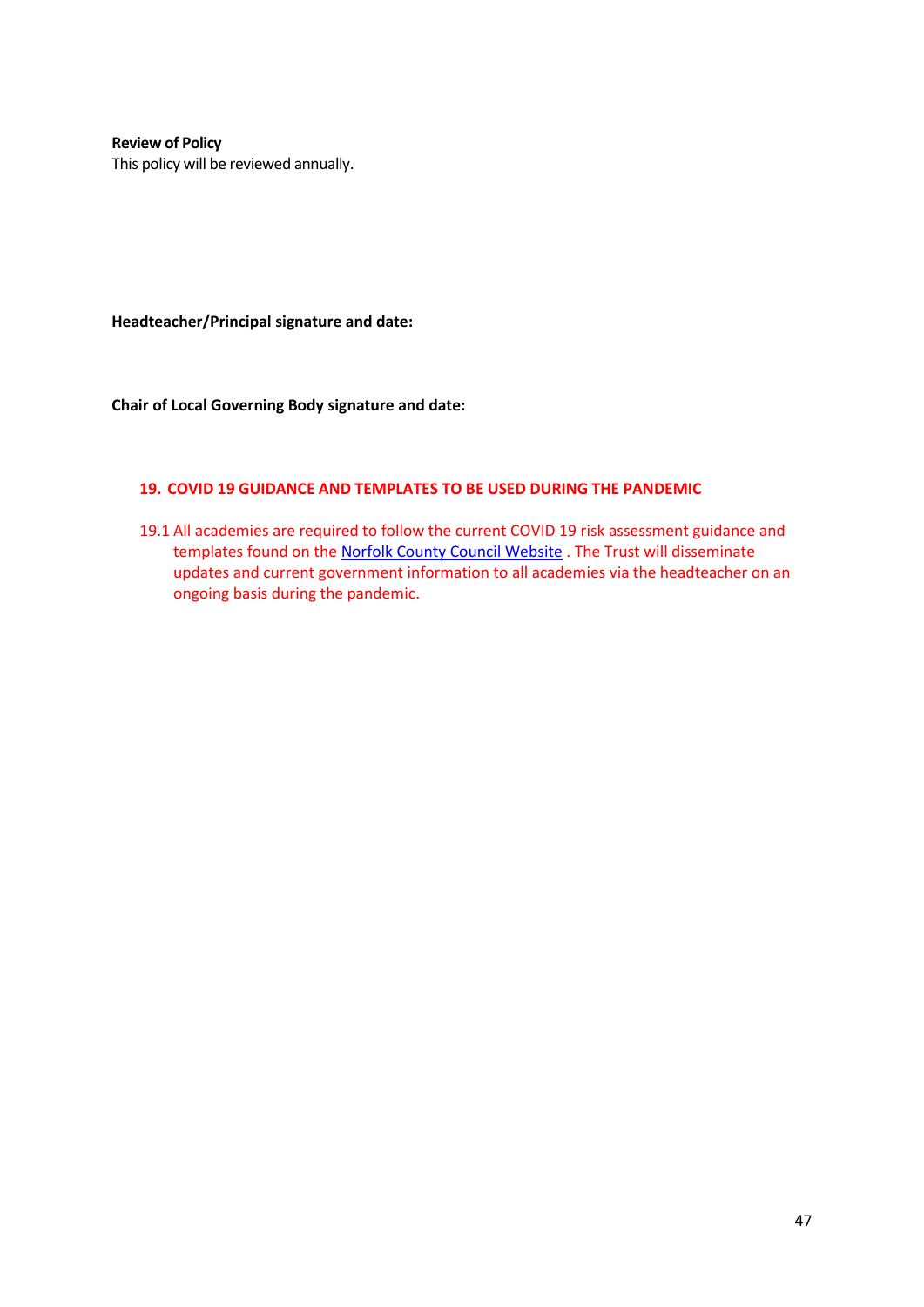# **List of Appendices for Trust Health and Safety Policy**

| <b>Appendix Form number and name</b>                                                 | <b>Version</b> | <b>Date Reviewed</b> |
|--------------------------------------------------------------------------------------|----------------|----------------------|
| <b>HS01 General Risk Assessment Checklist</b>                                        | 3              | October 2021         |
| HS01a Risk Assessment Template                                                       | $\mathbf{1}$   | October 2021         |
| HS02 List of recognised TU H&S representatives                                       | 3              | October 2021         |
| HS03 Incident & High Priority Contact information                                    | 5              | November<br>2021     |
| <b>HSO4 Fire Risk Assessment</b>                                                     | 3              | October 2018         |
| HS04a Fire Risk Assessor Competency questionnaire                                    | $\mathbf{1}$   | October 2020         |
| HS04b Fire log                                                                       | $\mathbf{1}$   | October 2020         |
| HS04c Fire Evacuation Plan - simple premises                                         | $\mathbf{1}$   | October 2020         |
| HS05 PEEP form pupils                                                                | 3              | November<br>2021     |
| HS05a PEEP self-assessment form staff/students                                       | $\mathbf{1}$   | October 2020         |
| HS06 Caretaking Code of Practice                                                     | 3              | November<br>2021     |
| HS07 Inspection Checklist for Premises                                               | 4              | October 2020         |
| HS08 Health and Safety HT Annual Report                                              | 3              | October 2020         |
| HS09 Incident Report Form for Academies online reporting via Trust<br><b>Website</b> | 3              | October 2020         |
| <b>HS10 First Aid in Educational Establishments</b>                                  | 4              | September<br>2020    |
| HS10a First Aid Needs Assessment                                                     | $\overline{2}$ | November<br>2021     |
| HS11 Permit to Work (if not arranged through Kershaws/Trust)                         | 3              | October 2020         |
| HS12 Safe selection of contractors                                                   | 3              | October 2020         |
| HS13 Asbestos Management in Schools                                                  | $\overline{2}$ | February 2017        |
| HS13a Asbestos Management Plan and log book                                          | $\mathbf{1}$   | October 2019         |
| HS14 Pregnancy Risk Assessment template                                              | 3              | October 2020         |
| HS14a Guidance for New and Expectant Mothers                                         | $\mathbf{1}$   | October 2020         |
| HS15 DSE Risk Assessment template                                                    | 1              | October 2018         |